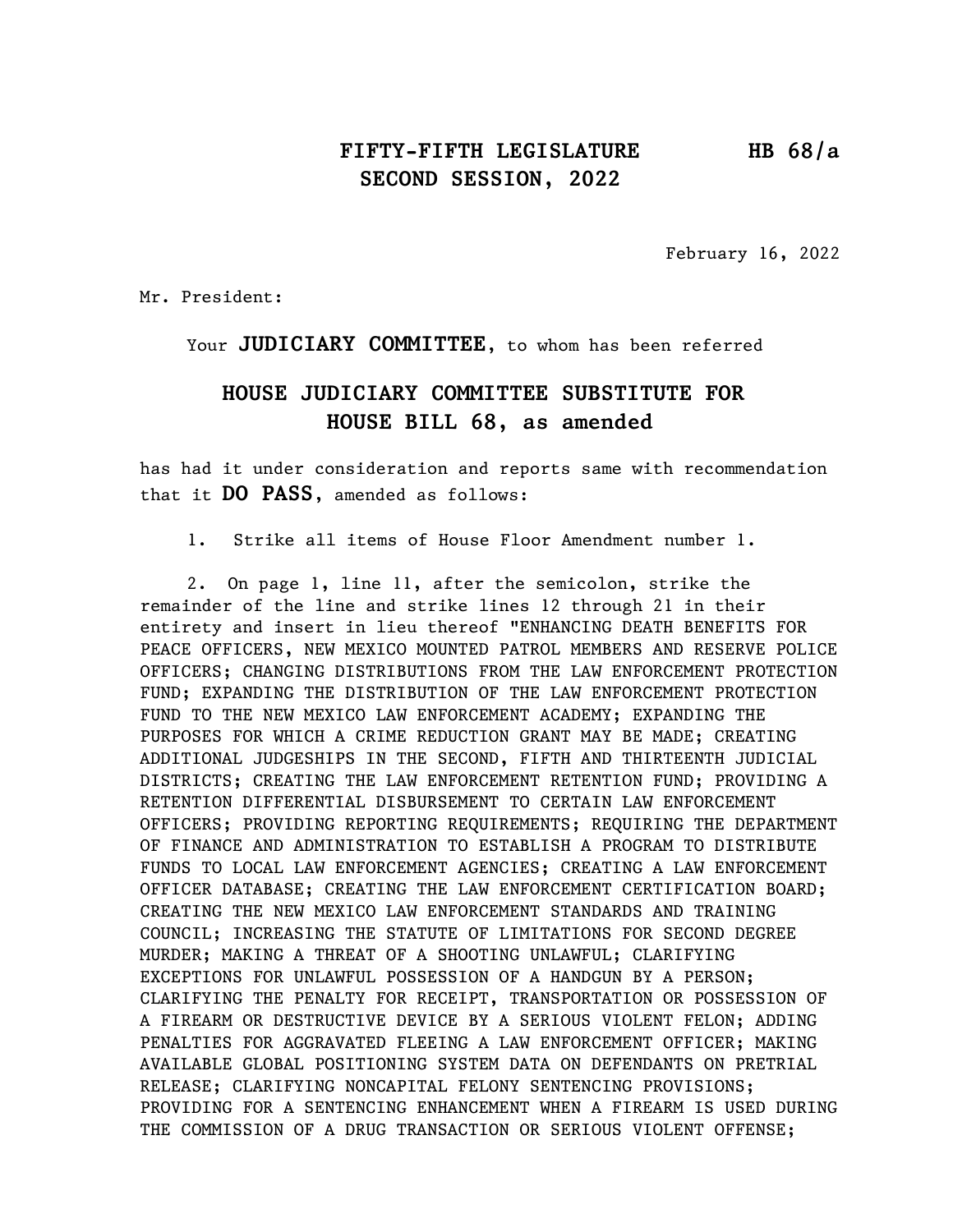SJC/HB 68 Page 2

CLARIFYING THAT A FIREARM USED DURING THE COMMISSION OF A DRUG TRANSACTION OR SERIOUS VIOLENT OFFENSE MAY BE SEIZED; REQUIRING LAW ENFORCEMENT AGENCIES TO CONSULT INFORMATION IN THE LAW ENFORCEMENT OFFICER DATABASE WHEN MAKING EMPLOYMENT DECISIONS; ENACTING THE VIOLENCE INTERVENTION PROGRAM ACT; CREATING THE VIOLENCE INTERVENTION PROGRAM FUND; ESTABLISHING APPLICATION AND REPORTING REQUIREMENTS; CREATING THE CRIME OF THREATENING A JUDGE OR IMMEDIATE FAMILY MEMBER OF A JUDGE; CREATING THE CRIME OF MALICIOUS SHARING OF PERSONAL INFORMATION OF A JUDGE OR AN IMMEDIATE FAMILY MEMBER OF A JUDGE; CREATING THE CRIME OF OPERATING A CHOP SHOP; CREATING THE CRIME OF CRIMINAL DAMAGE TO PROPERTY BY THEFT OR ATTEMPTED THEFT OF REGULATED MATERIAL; PROHIBITING A SECONDHAND METAL DEALER FROM PURCHASING OR RECEIVING REGULATED MATERIAL NOT LAWFULLY POSSESSED; PROHIBITING A DEFENSE BASED ON A DEFENDANT'S DISCOVERY OF, KNOWLEDGE ABOUT OR THE POTENTIAL DISCLOSURE OF A VICTIM'S OR WITNESS' GENDER, GENDER IDENTITY, GENDER EXPRESSION OR SEXUAL ORIENTATION; PROHIBITING A DEFENSE BASED ON A DEFENDANT BEING ROMANTICALLY PROPOSITIONED IN A NONVIOLENT OR NON-THREATENING MANNER BY A PERSON OF THE SAME GENDER OR A PERSON WHO IS TRANSGENDER; PROVIDING PENALTIES.".

3. On page 1, strike lines 24 and 25 in their entirety, strike pages 2 through 12 in their entirety and insert in lieu thereof the following new sections:

"SECTION 1. A new section of the Department of Finance and Administration Act is enacted to read:

"[NEW MATERIAL] DISTRIBUTION OF FUNDS.--The department of finance and administration shall establish a program to distribute funds for local law enforcement agencies to provide recruitment and retention stipends to law enforcement officers. The program shall establish criteria for distribution of funds appropriated for that purpose, prioritizing recruitment and retention of personnel to increase investigative capacity. The program shall also establish appropriate guidelines on the use of those funds, including recruitment and retention stipends that may be distributed to: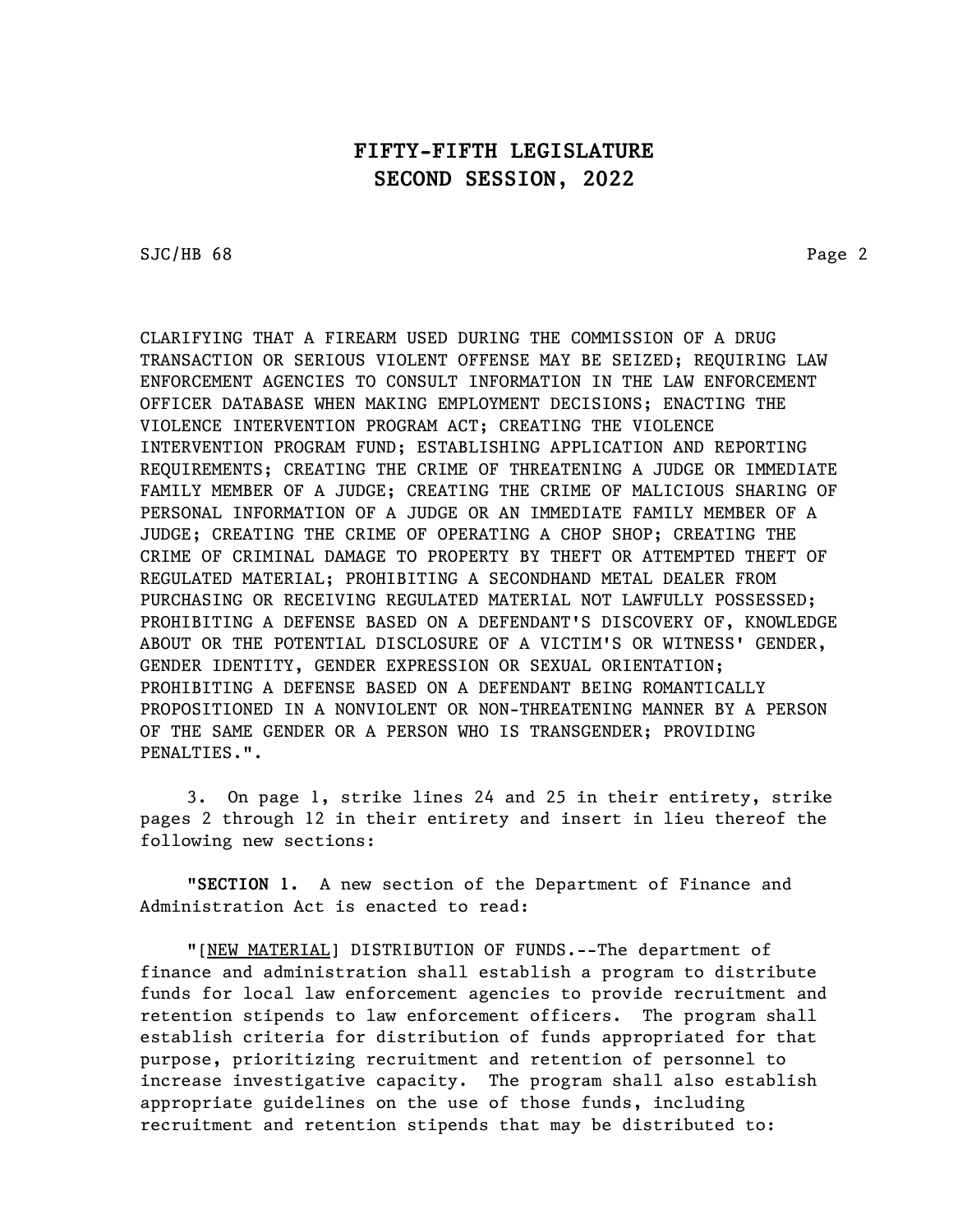SJC/HB 68 Page 3

A. a person who is not certified as a law enforcement officer pursuant to the Law Enforcement Training Act upon employment with a law enforcement agency; provided that the recipient successfully obtains such certification;

B. a person who is certified as a law enforcement officer pursuant to the Law Enforcement Training Act upon employment with a law enforcement agency; provided that the recipient remains employed with that agency for three months; and

C. a person who is certified as a law enforcement officer pursuant to the Law Enforcement Training Act currently employed by a law enforcement agency; provided that the law enforcement officer remains employed with that law enforcement officer's current agency for one additional year."

SECTION 2. Section 9-19-8 NMSA 1978 (being Laws 1987, Chapter 254, Section 8, as amended) is amended to read:

"9-19-8. ADMINISTRATIVELY ATTACHED AGENCIES.--The governor's organized crime prevention commission, the New Mexico law enforcement standards and training council and the [New Mexico] law enforcement [academy] certification board are administratively attached to the department in accordance with the Executive Reorganization Act."

SECTION 3. Section 29-4A-5 NMSA 1978 (being Laws 1995, Chapter 59, Section 5, as amended) is amended to read:

"29-4A-5. PEACE OFFICERS', NEW MEXICO MOUNTED PATROL MEMBERS' AND RESERVE POLICE OFFICERS' SURVIVORS SUPPLEMENTAL DEATH BENEFITS-- REVIEW COMMITTEE--DETERMINATION--PAYMENT.--

A. There is created the "peace officers', New Mexico mounted patrol members' and reserve police officers' survivors supplemental death benefits review committee". The committee shall consist of the attorney general, the chief of the New Mexico state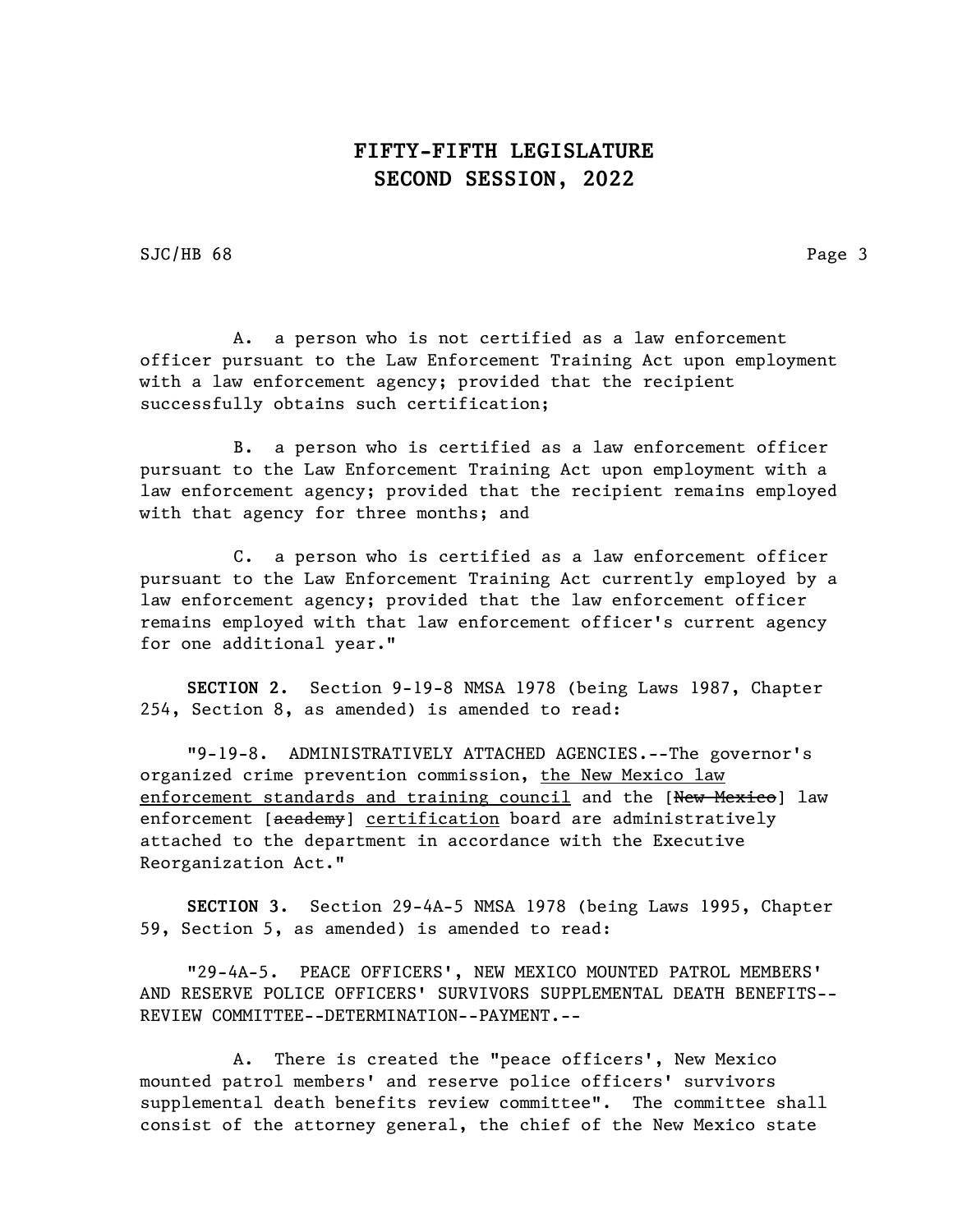SJC/HB 68 Page 4

police and the state president of the fraternal order of police or their designees.

B. The peace officers', New Mexico mounted patrol members' and reserve police officers' survivors supplemental death benefits review committee shall determine whether a peace officer, New Mexico mounted patrol member or reserve police officer has been killed in the line of duty and advise the secretary of that determination. In addition to any other death benefits provided by law, the surviving spouse, children or parents shall be paid [two hundred fifty thousand dollars (\$250,000)] one million dollars (\$1,000,000) as supplemental death benefits whenever a peace officer, New Mexico mounted patrol member or reserve police officer is killed in the line of duty. The benefits shall be paid from the fund.

C. The benefits shall be paid first to the surviving spouse. If there is no surviving spouse, the benefits shall be distributed in pro rata shares to all surviving children. If there are no surviving children or spouse, benefits shall be distributed to the surviving parents of the peace officer, New Mexico mounted patrol member or reserve police officer."

SECTION 4. Section 29-7-3 NMSA 1978 (being Laws 1979, Chapter 202, Section 42, as amended) is amended to read:

"29-7-3. NEW MEXICO LAW ENFORCEMENT [ACADEMY BOARD] STANDARDS AND TRAINING COUNCIL.--

A. There is created the "New Mexico law enforcement [academy board] standards and training council".

[B. The academy shall be controlled and supervised by policy set by the board. The board shall be composed of the attorney general, who shall serve automatically by reason of office and serve as chair of the board, and eight members who are qualified electors to be appointed by the governor and confirmed by the senate. An appointed board member shall serve and have all of the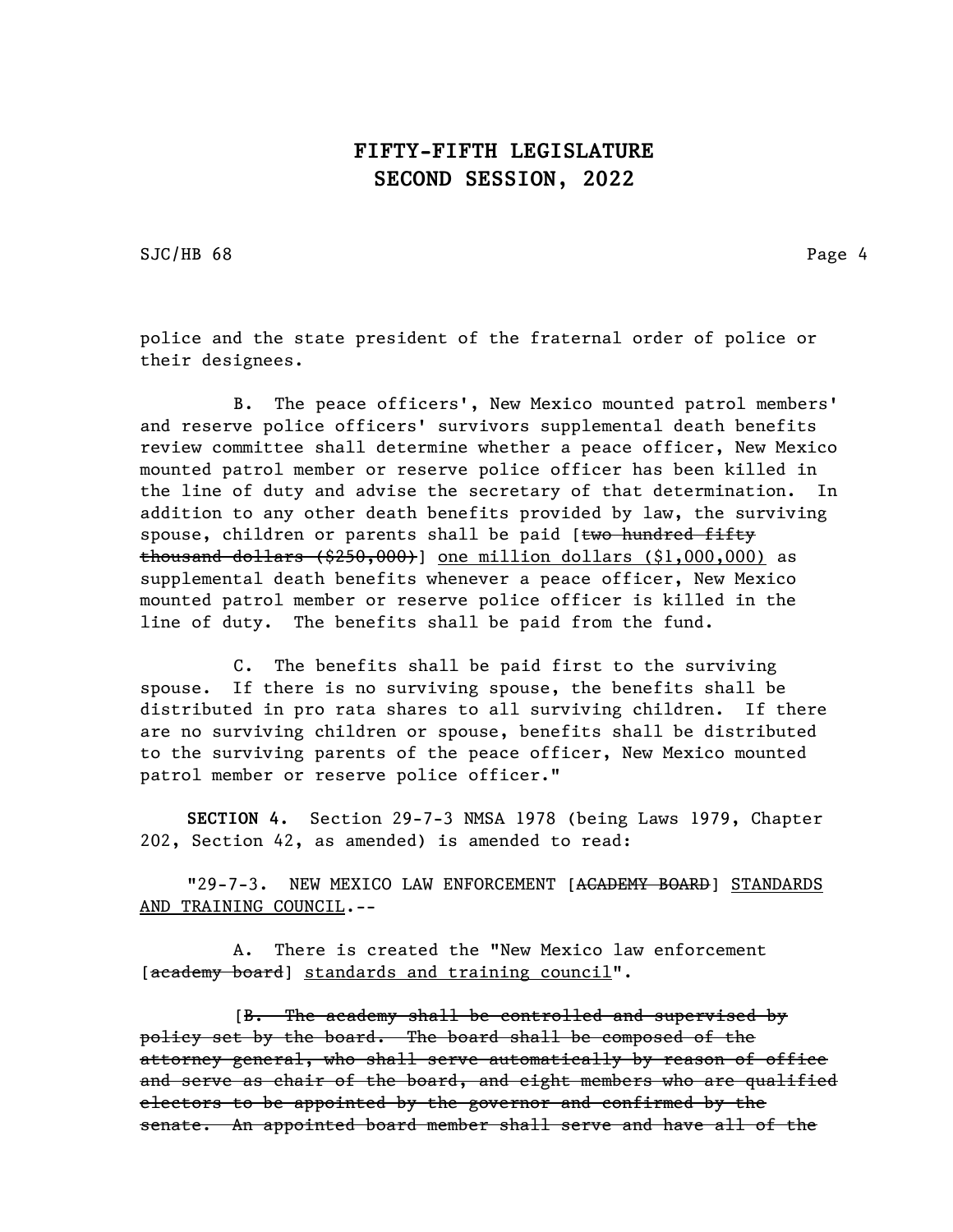SJC/HB 68 Page 5

duties, responsibilities and authority of that office during the period prior to the final action by the senate in confirming or rejecting the appointment.]

B. The council shall develop and adopt basic training and in-service training standards for police officers and telecommunicators in New Mexico.

C. The council shall consist of the director of the New Mexico law enforcement academy and the directors of all the satellite law enforcement academies, who shall serve automatically by reason of their position. The remaining seven members of the council shall be appointed by the governor and confirmed by the senate. An appointed council member shall serve and have all of the duties, responsibilities and authority of that office during the period prior to the final action by the senate in confirming or rejecting the appointment. The members appointed by the governor shall consist of one attorney who is currently employed in a district attorney's office; one attorney who is currently employed by the public defender department; one certified police chief of a New Mexico Indian nation, tribe or pueblo; two members who have experience and specialize in providing adult education; and two citizen-at-large members, one of whom shall have experience as a behavioral health provider and neither of whom shall be a police officer or retired police officer or have familial or financial connections to a police officer or any agency or department for which a police officer works. Vacancies shall be filled by the governor for the unexpired term.

 $[G<sub>r</sub>]$  D. Appointments to the  $[board]$  council shall be for terms of four years or less made in such manner that the terms of not more than two members expire on July 1 of each year. [At all times, the board shall have represented on it, as members, one municipal police chief, one sheriff, one state police officer, one attorney who is currently employed in a district attorney's office, one certified police chief of a New Mexico Indian tribe or pueblo, one certified New Mexico police officer holding the rank of sergeant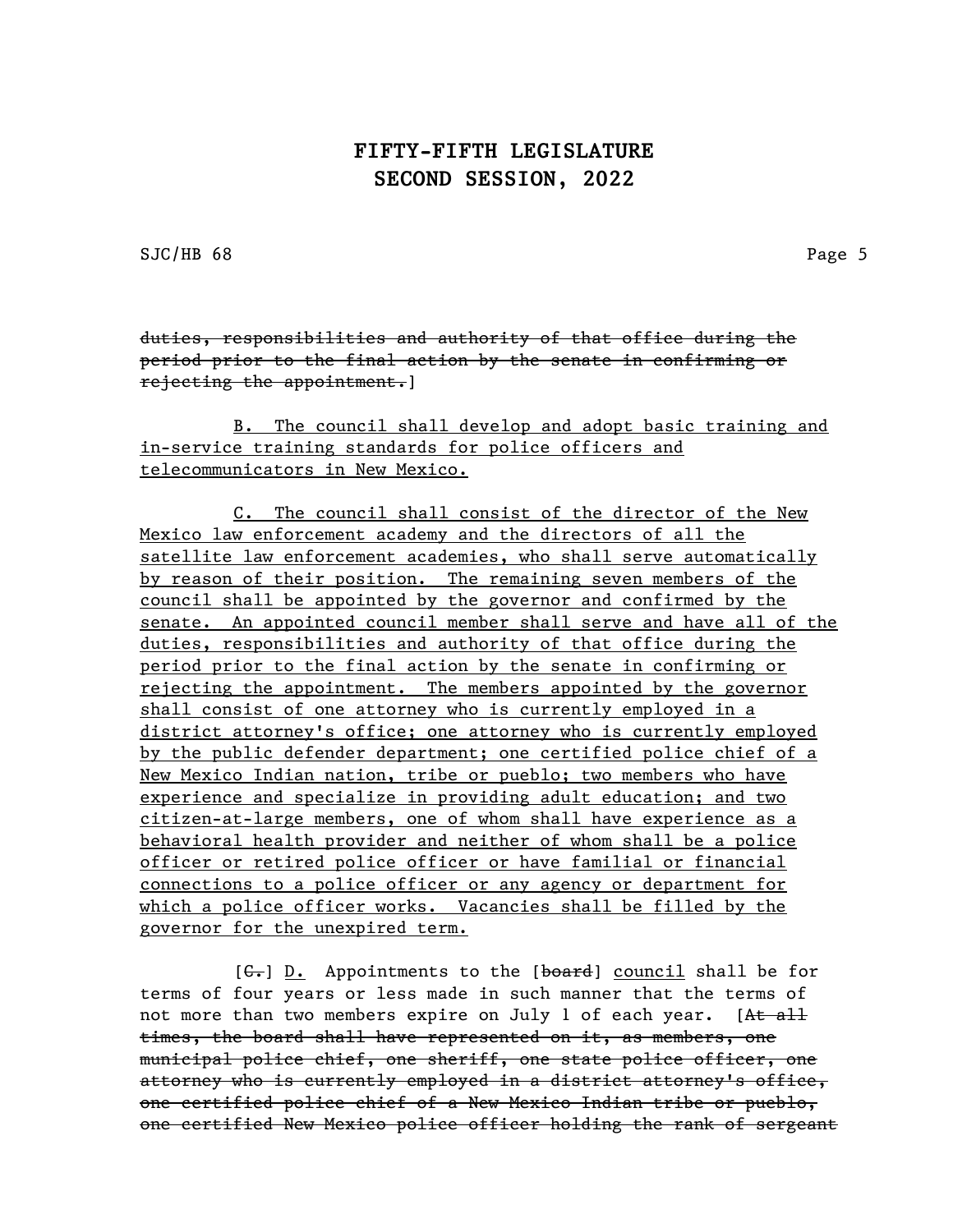SJC/HB 68 Page 6

or below and two citizen-at-large members, neither of whom shall be a police officer or retired police officer or have familial or financial connections to a police officer or any agency or department for which a police officer works. Vacancies shall be filled by the governor for the unexpired term.

**D.** E. Members of the [board] council shall receive, for their service as members of the [board] council, per diem and mileage as provided in the Per Diem and Mileage Act."

SECTION 5. Section 29-7-4 NMSA 1978 (being Laws 1969, Chapter 264, Section 6, as amended) is amended to read:

"29-7-4. POWERS AND DUTIES OF [BOARD] COUNCIL.--The [board] council shall:

[A. approve or disapprove the appointment of the director by the secretary;

B. Gevelop [and implement] a planned program, to be implemented by the director, of:

(1) basic law enforcement training and in-service law enforcement training, a portion of which may be conducted on a regional basis; and

(2) basic telecommunicator training and in-service telecommunicator training, as provided in the Public Safety Telecommunicator Training Act, a portion of which may be conducted on a regional basis;

 $[G<sub>r</sub>]$  B. prescribe qualifications for instructors and prescribe courses of instruction for:

(1) basic law enforcement training and in-service law enforcement training; and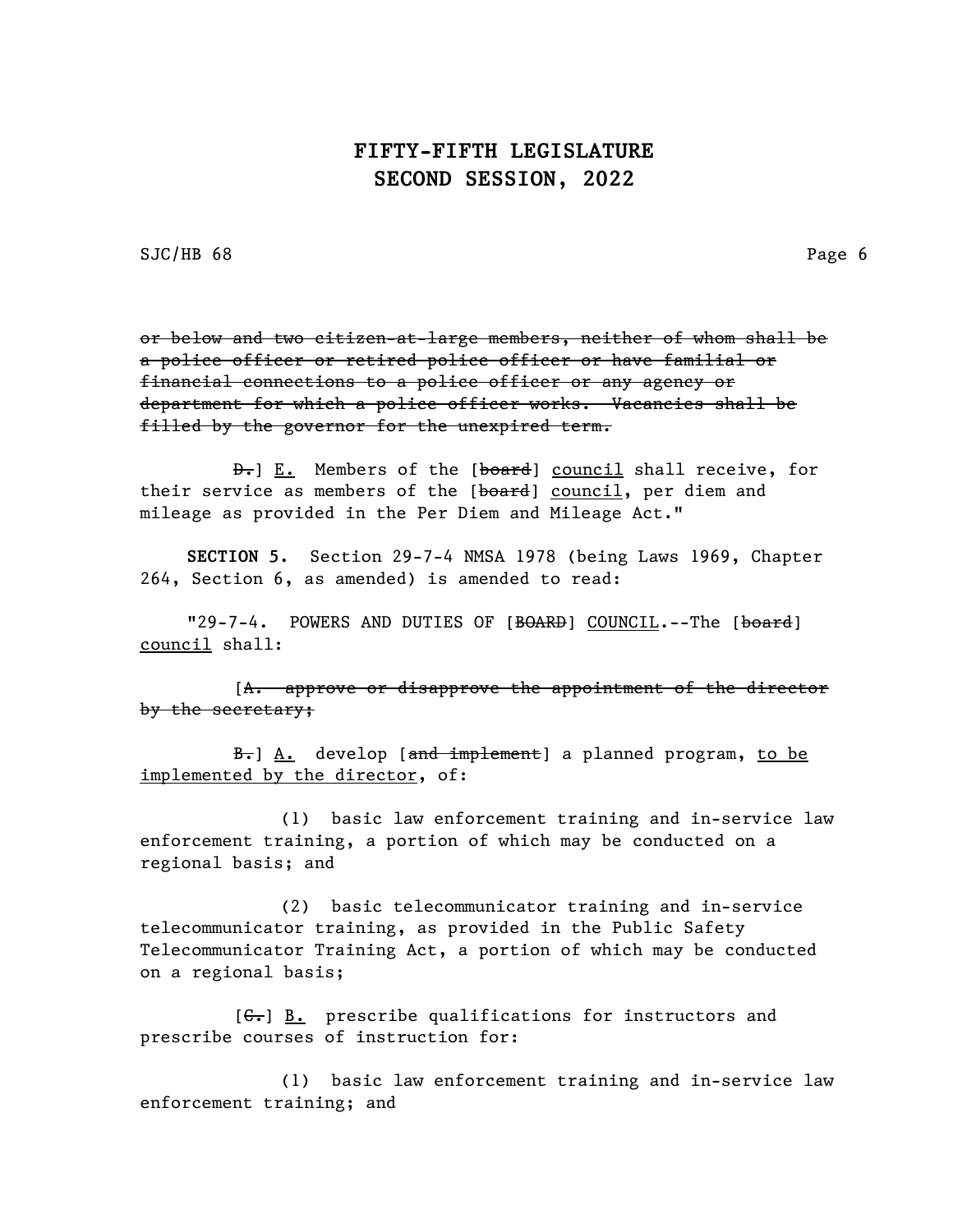SJC/HB 68 Page 7

(2) basic telecommunicator training and in-service telecommunicator training, as provided in the Public Safety Telecommunicator Training Act;

 $[\theta_{\tau}]$   $\underline{C}_{\cdot}$  report annually to the governor;

 $[E-]$  D. in its discretion, accept donations, contributions, grants or gifts from whatever source for the benefit of the academy, which donations, contributions, grants or gifts are appropriated for the use of the academy; and

 $[F<sub>1</sub>]$  E. adopt, publish and file, in accordance with the provisions of the State Rules Act, all [regulations and] rules concerning [the operation of the academy and] the implementation and enforcement of [the provisions of the Law Enforcement Training Act and the Public Safety Telecommunicator Training Act.

G. issue, grant, deny, renew, suspend or revoke a:

(1) peace officer's certification for any cause set forth in the provisions of the Law Enforcement Training Act; and

(2) telecommunicator's certification for any just cause set forth in the Public Safety Telecommunicator Training Act;

H. administer oaths, subpoena persons and take testimony on any matter within the board's jurisdiction; and

I. perform all other acts appropriate to the development and operation of the academy] Sections 29-7-2 through 29-7-7.7, 29-7-12, 29-7-14, 29-7C-4, 29-7C-5 and 29-7C-7 NMSA 1978."

SECTION 6. A new section of the Law Enforcement Training Act, Section 29-7-4.4 NMSA 1978, is enacted to read: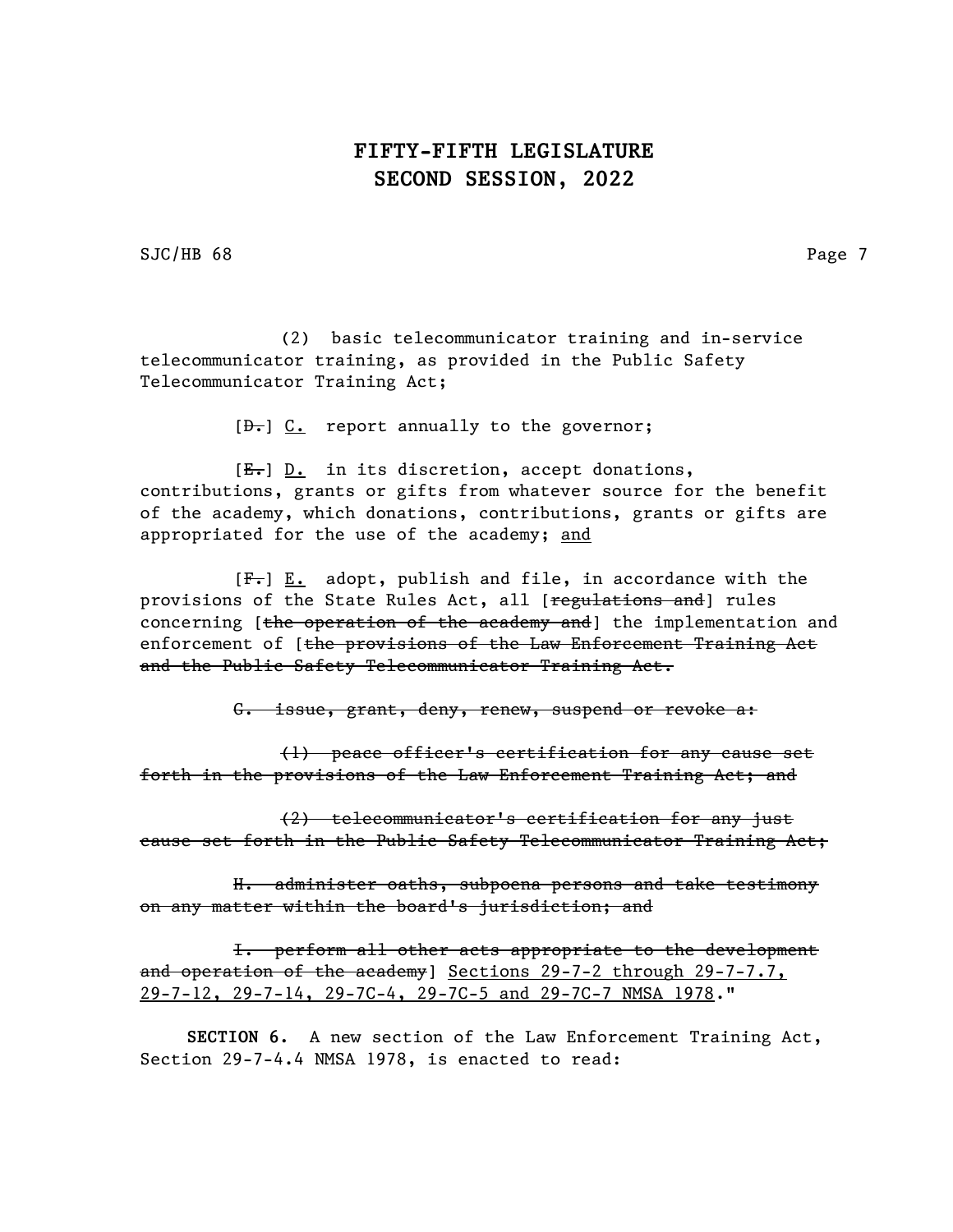SJC/HB 68 Page 8

"29-7-4.4. [NEW MATERIAL] LAW ENFORCEMENT OFFICER TRAINING.-- The curriculum of each basic law enforcement training class and inservice training each year for certified police officers shall include:

A. crisis management and intervention;

B. dealing with individuals who are experiencing mental health issues;

- C. methods of de-escalation;
- D. peer-to-peer intervention;
- E. stress management;
- F. racial sensitivity;
- G. reality-based situational training; and

H. use of force training that includes the elimination of vascular neck restraints."

SECTION 7. A new section of the Law Enforcement Training Act, Section 29-7-16 NMSA 1978, is enacted to read:

"29-7-16. [NEW MATERIAL] LAW ENFORCEMENT OFFICER DATABASE.--

A. By no later than June 30, 2023, the secretary of public safety shall create a database to coordinate the sharing of information among state, local and federal law enforcement agencies concerning instances of excessive use of force related to law enforcement matters. Ownership and responsibility to maintain the database shall transfer to the board on July 1, 2023.

B. The database provided for in Subsection A of this section shall include a mechanism to track terminations,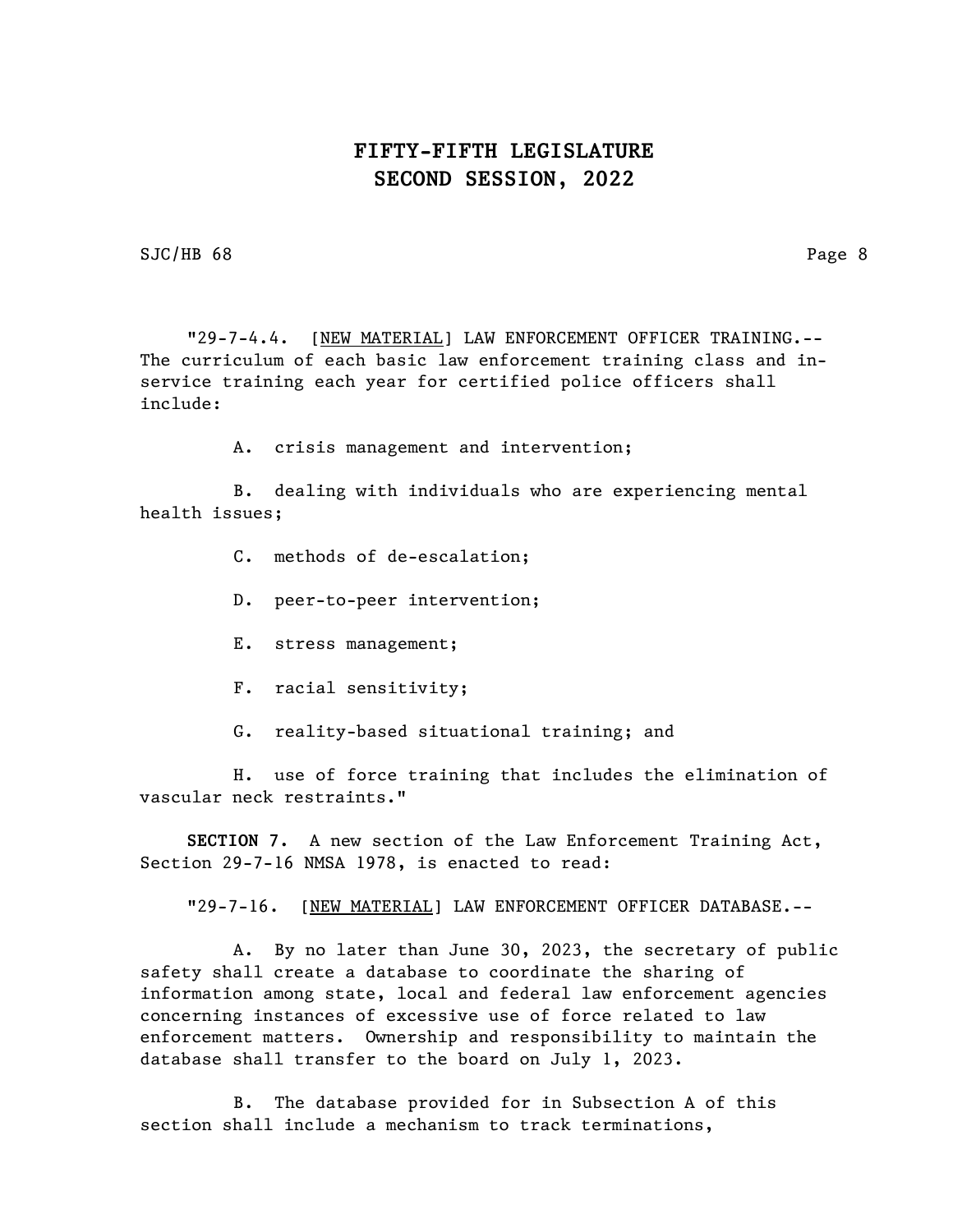SJC/HB 68 Page 9

resignations and decertifications of law enforcement officers, criminal convictions of law enforcement officers for on-duty conduct and civil judgments against law enforcement officers for improper use of force; provided that the database shall distinguish between instances in which a judicial, administrative or other factual or legal determination was made and those in which no judicial, administrative or other factual or legal determination was made.

C. Each law enforcement agency shall notify the secretary of public safety regarding any notice of terminations, resignations, decertifications of law enforcement officers, criminal convictions of law enforcement officers for on-duty conduct and civil judgments against law enforcement officers for on-duty conduct. Each law enforcement agency shall also notify the secretary of public safety regarding each written agreement made between the agency and any of the agency's employees or former employees that includes terms of separation or otherwise relates to the law enforcement officer's employment with the agency. After July 1, 2023, notice shall be made to the board.

D. Upon a particularized showing of the need for the requested data, the board shall make available to a law enforcement agency data regarding specific law enforcement officers whose identity has been entered into the database described in Subsection A of this section.

E. The board shall annually provide a report to the governor and the legislature regarding the status of law enforcement officers and former law enforcement officers in the state, including aggregated and anonymized data from the database described in Subsection A of this section.

F. As used in this section "law enforcement officer" means any commissioned employee of a law enforcement agency that is part of or administered by the state or any political subdivision of the state and includes any employee of a missile range civilian police department who is a graduate of a recognized certified regional law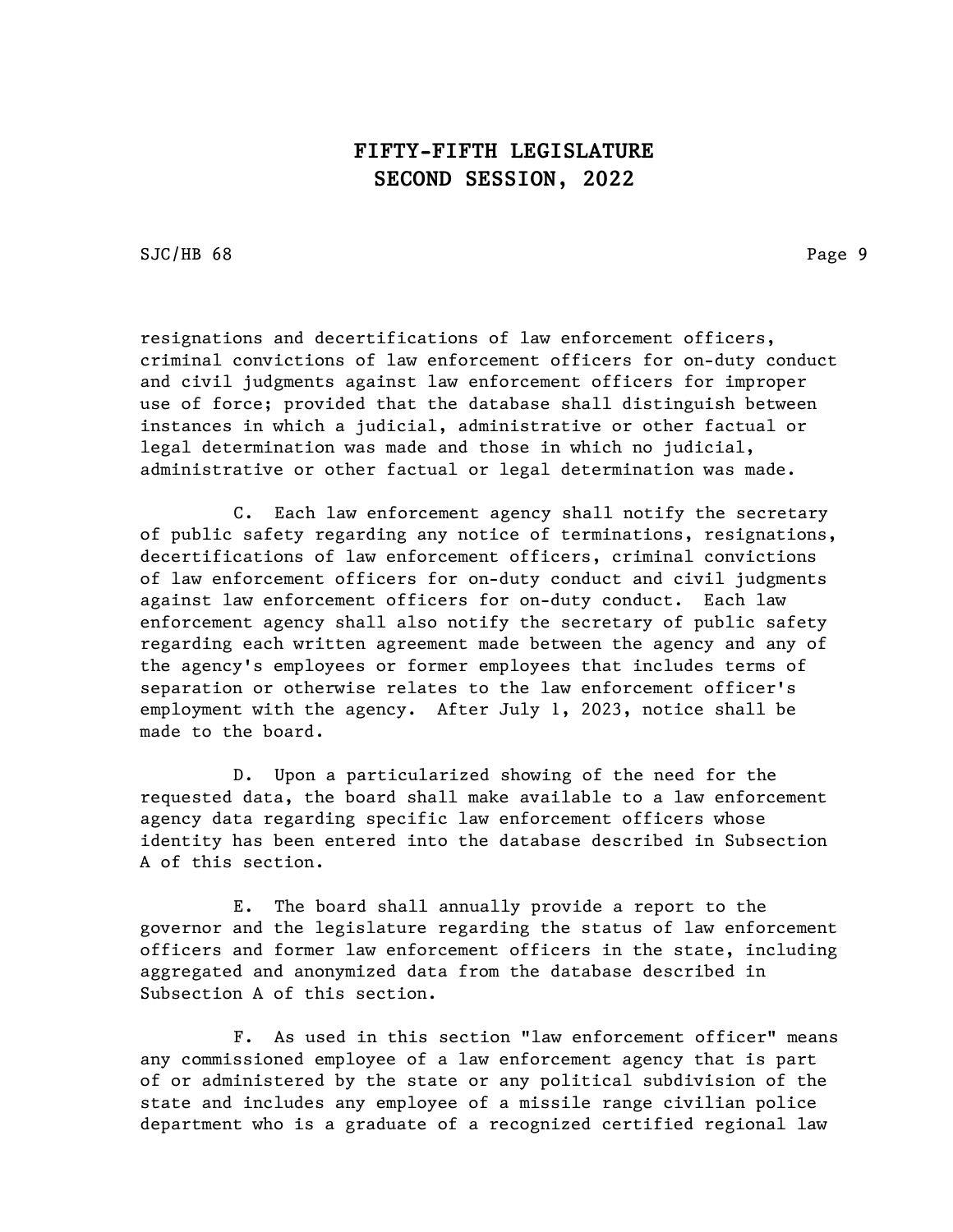SJC/HB 68 Page 10

enforcement training facility and who is currently certifiable by the academy, which employee is responsible for the prevention and detection of crime or the enforcement of the penal or traffic or highway laws of this state. "Law enforcement officer" includes sheriffs and deputy sheriffs. As used in this subsection, "commissioned" means an employee of a law enforcement agency who is authorized by a sheriff or chief of police to apprehend, arrest and bring before the court all violators within the law enforcement agency's jurisdiction."

SECTION 8. Section 29-7-5 NMSA 1978 (being Laws 1969, Chapter 264, Section 7, as amended) is amended to read:

"29-7-5. POWERS AND DUTIES OF THE DIRECTOR.--The director shall be under the supervision and direction of the secretary of public safety. The director shall:

A. be the chief executive officer of the academy and employ necessary personnel;

B. issue a certificate of completion to any person who:

(1) graduates from an approved basic law enforcement training program and who satisfies the qualifications for certification as set forth in Section 29-7-6 NMSA 1978; or

(2) graduates from an approved basic telecommunicator training program and who satisfies the qualifications for certification as set forth in the Public Safety Telecommunicator Training Act;

C. perform all other acts necessary and appropriate to the carrying out of [his] the director's duties;

[D. act as executive secretary to the board;

E. carry out the policy as set by the board]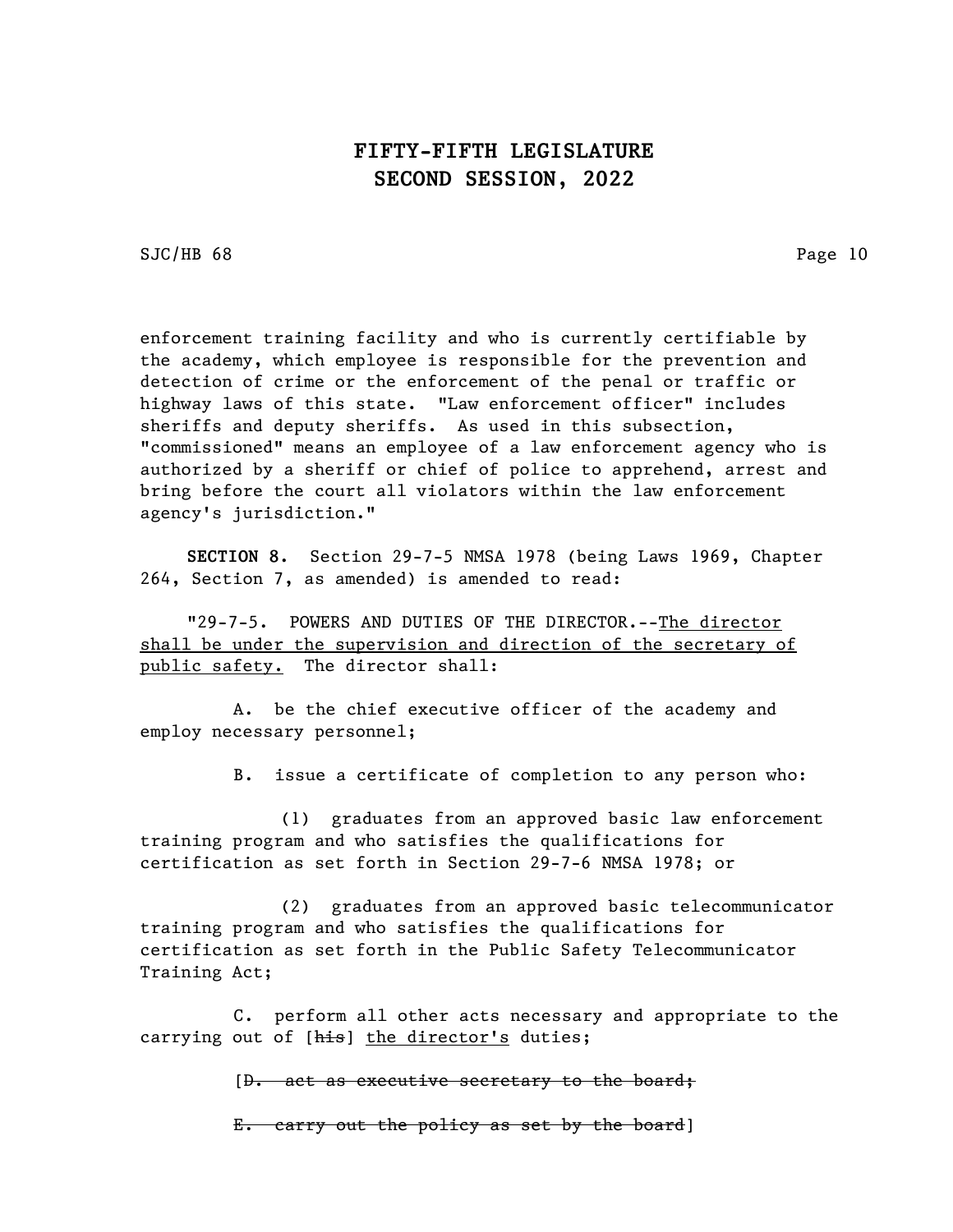SJC/HB 68 Page 11

D. implement the training standards and requirements developed and adopted by the council; and

 $[F_{\tau}]$  E. annually evaluate the courses of instruction being offered by the academy and make necessary modifications and adjustments to the programs."

SECTION 9. Section 29-7-5.1 NMSA 1978 (being Laws 1979, Chapter 202, Section 45, as amended) is amended to read:

"29-7-5.1. REMOVAL OF DIRECTOR.--The director may be removed by the [board] secretary in accordance with the procedures provided in Section 29-2-11 NMSA 1978 for removal of members of the New Mexico state police holding permanent commissions. In the case of removal proceedings for the director under that section, "commission", as used in Subsections C and D of Section 29-2-11 NMSA 1978, shall be construed to mean the New Mexico law enforcement [academy board] standards and training council."

SECTION 10. Section 29-7-7 NMSA 1978 (being Laws 1981, Chapter 114, Section 6, as amended) is amended to read:

"29-7-7. DEFINITIONS.--For the purpose of the Law Enforcement Training Act:

A. "academy" means the New Mexico law enforcement academy;

B. "basic law enforcement training" means a course consisting of not less than four hundred hours of instruction in basic law enforcement training as required by the Law Enforcement Training Act;

C. "board" means the [New Mexico] law enforcement [academy] certification board;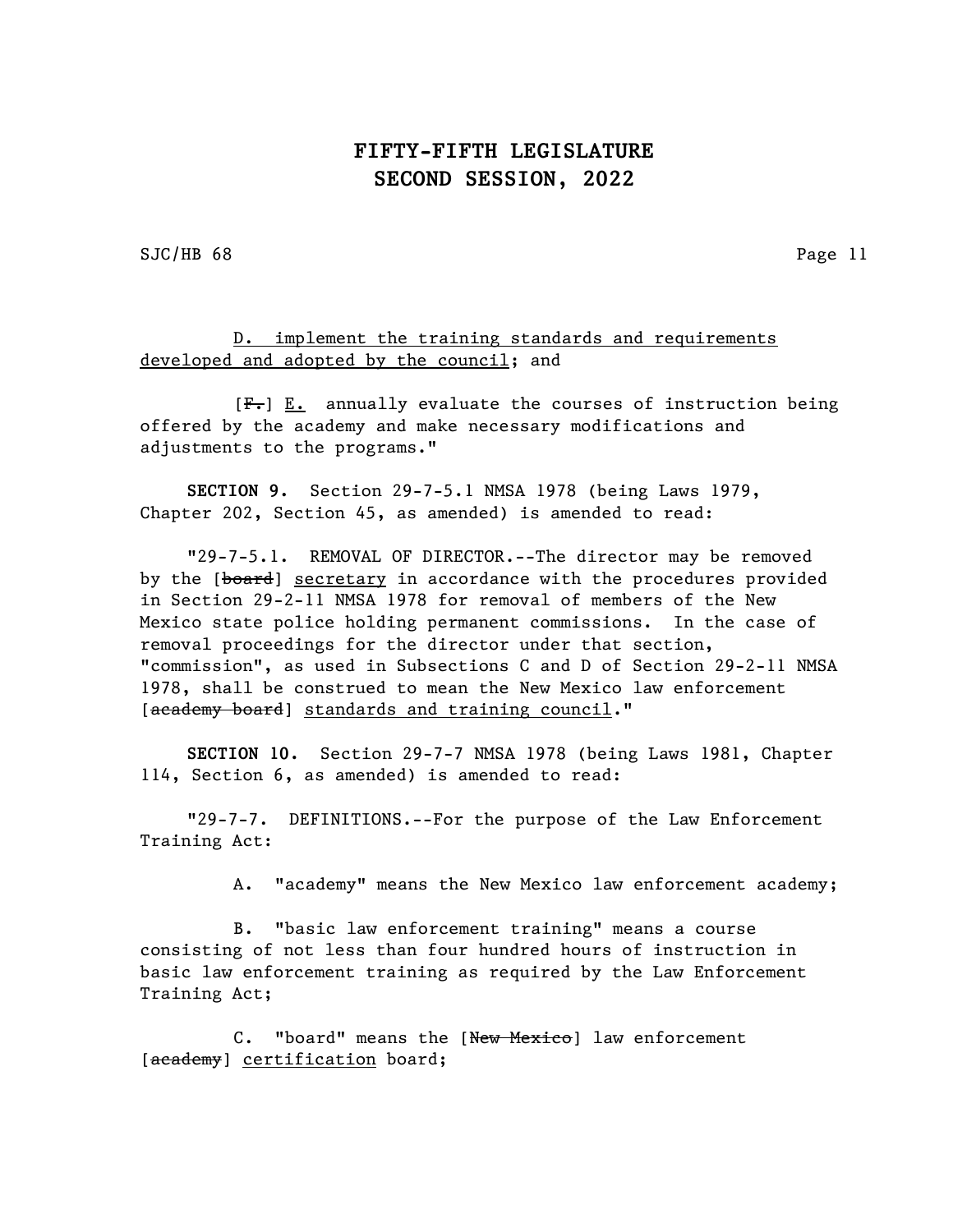SJC/HB 68 Page 12

D. "conviction" means an adjudication of guilt or a plea of no contest and includes convictions that are suspended or deferred;

#### E. "council" means the New Mexico law enforcement standards and training council;

 $[E_r]$   $F.$  "director" means the director of the division;

[F.] G. "division" means the New Mexico law enforcement academy of the department of public safety;

 $[G_{\bullet}]$  H. "in-service law enforcement training" means a course of instruction required of all certified peace officers and designed to train and equip all police officers in the state with specific law enforcement skills and to ensure the continuing development of all police officers in the state. The training and instruction shall be kept current and may be conducted on a regional basis at the discretion of the director;

I. "law enforcement agency" means an agency of the state or local political subdivision of the state that employs certified law enforcement officers or the police department of a tribe that has entered into an agreement with the department of public safety pursuant to Section 29-1-11 NMSA 1978;

[H.] J. "police officer" means any commissioned employee of a law enforcement agency that is part of or administered by the state or any political subdivision of the state, and includes any employee of a missile range civilian police department who is a graduate of a recognized certified regional law enforcement training facility and who is currently certifiable by the academy, which employee is responsible for the prevention and detection of crime or the enforcement of the penal, or traffic or highway laws of this state. The term specifically includes deputy sheriffs. Sheriffs are eligible to attend the academy and are eligible to receive certification as provided in the Law Enforcement Training Act. As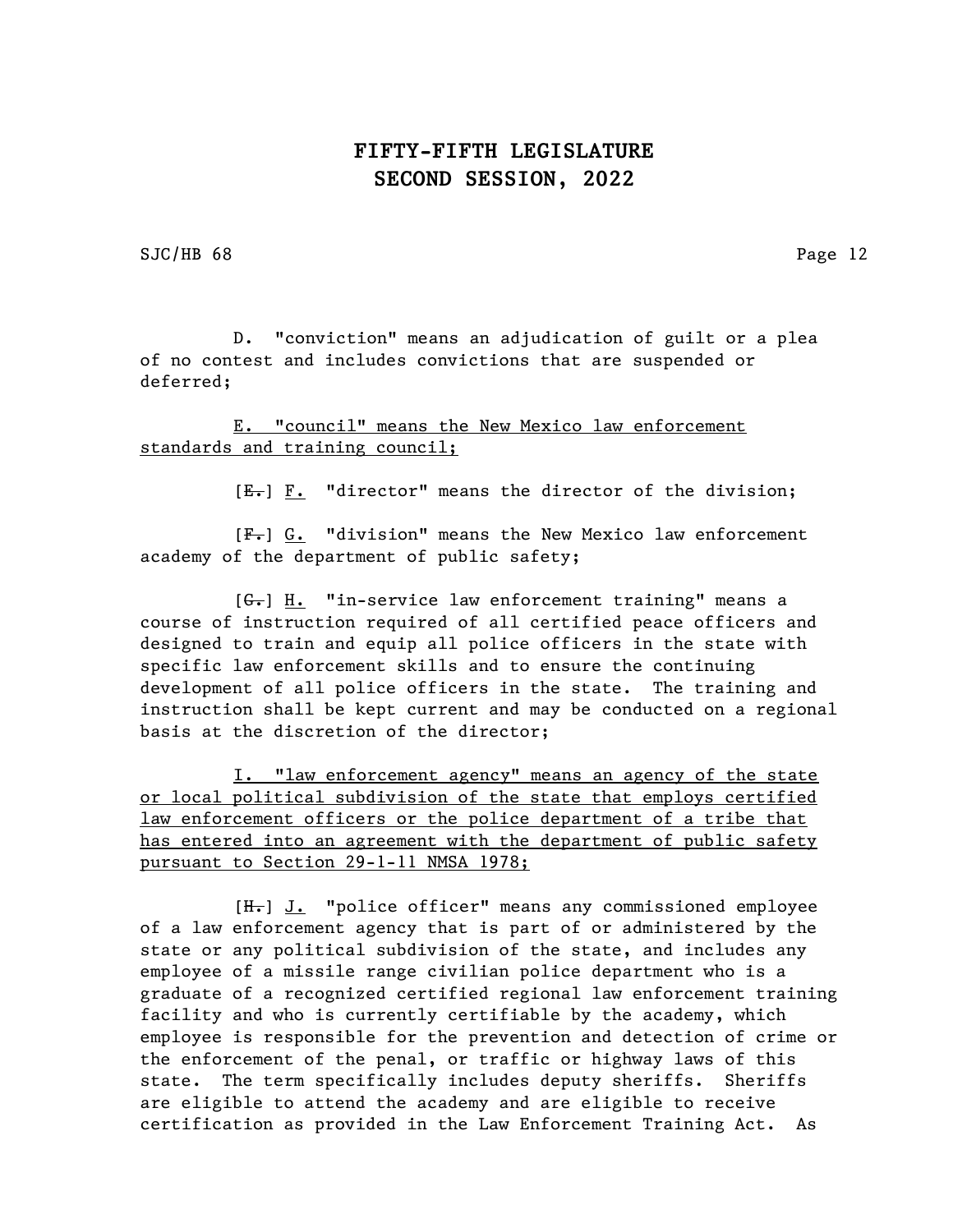SJC/HB 68 Page 13

used in this subsection, "commissioned" means an employee of a law enforcement agency who is authorized by a sheriff or chief of police to apprehend, arrest and bring before the court all violators within the [state] law enforcement agency's jurisdiction; and

 $[\frac{1}{1}]$  K. "certified regional law enforcement training facility" means a law enforcement training facility within the state certified by the director, with the approval of the academy's board of directors, that offers basic law enforcement training and inservice law enforcement training that is comparable to or exceeds the standards of the programs of the academy."

SECTION 11. Section 29-7-7.2 NMSA 1978 (being Laws 1981, Chapter 144, Section 8, as amended) is amended to read:

"29-7-7.2. REPORTS.--Every law enforcement agency within the state shall submit quarterly a report to the director and the board on the status of each police officer employed by the law enforcement agency. The reports shall include the status of in-service law enforcement training. The reporting forms and submittal dates shall be prescribed by the [director] board."

SECTION 12. Section 29-7-10 NMSA 1978 (being Laws 1971, Chapter 247, Section 4, as amended by Laws 1981, Chapter 107, Section 1 and also by Laws 1981, Chapter 114, Section 10) is amended to read:

"29-7-10. CERTIFICATION BY WAIVER.--

A. The [director shall] board may, with the approval of the [board] council, waive the basic law enforcement training program and certify applicants who are employed as full-time police officers and who furnish evidence of satisfactory completion of a basic law enforcement training program which is comparable to or exceeds the standards of the programs of the academy.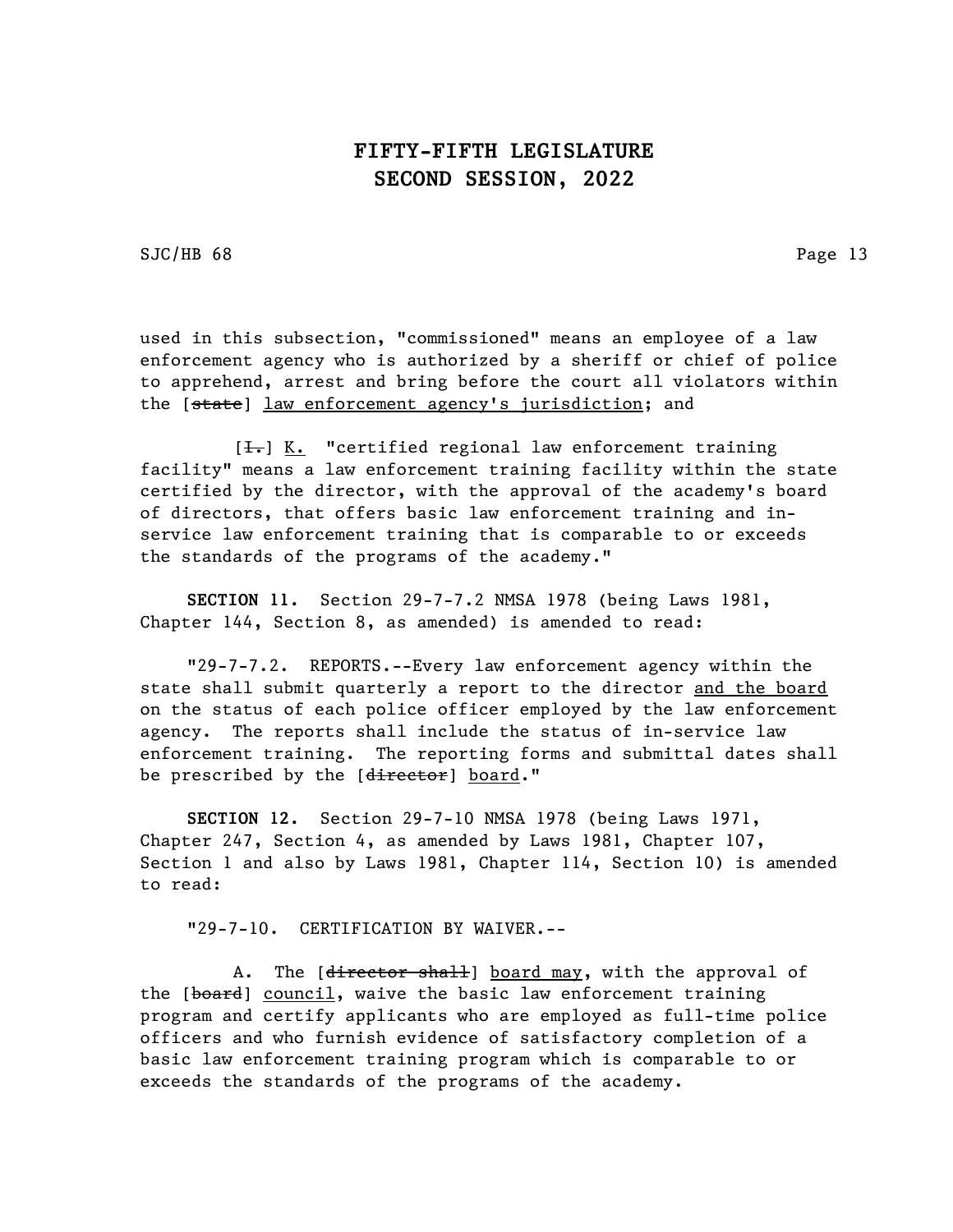SJC/HB 68 Page 14

B. All individuals allowed a waiver under this section [ $mu$ st] shall meet the requirements set out in the Law Enforcement Training Act, and this section shall not be construed to exempt them from [such] those requirements in any manner."

SECTION 13. Section 29-7-12 NMSA 1978 (being Laws 1981, Chapter 114, Section 12, as amended) is amended to read:

"29-7-12. CHARGES--FUND CREATED--USE.--

A. The division shall not charge local public bodies or New Mexico Indian tribes or pueblos for any expenses associated with providing basic law enforcement training programs to applicants for certification seeking commission pursuant to the provisions of the Law Enforcement Training Act. The division may charge state agencies and institutions and federal agencies and shall charge civilian participants for the cost of providing basic law enforcement training programs, which charges shall be specified in a tuition and fee schedule promulgated by the [board] council and shall not exceed the actual cost of providing the training programs.

B. The division may charge state agencies and institutions, local public bodies, New Mexico Indian tribes and pueblos and federal agencies and shall charge civilian participants for the cost of providing advanced training programs, which charges shall be specified in a tuition and fee schedule promulgated by the [board] council and shall not exceed the actual cost of providing the training programs.

C. The division may charge for the rental or other use of the academy's facility, personnel and equipment, which charges shall be specified in a tuition and fee schedule promulgated by the [board] council and shall not exceed the actual cost of the facility, personnel or equipment.

D. The "law enforcement training and recruiting fund" is created in the state treasury. Money received by the division for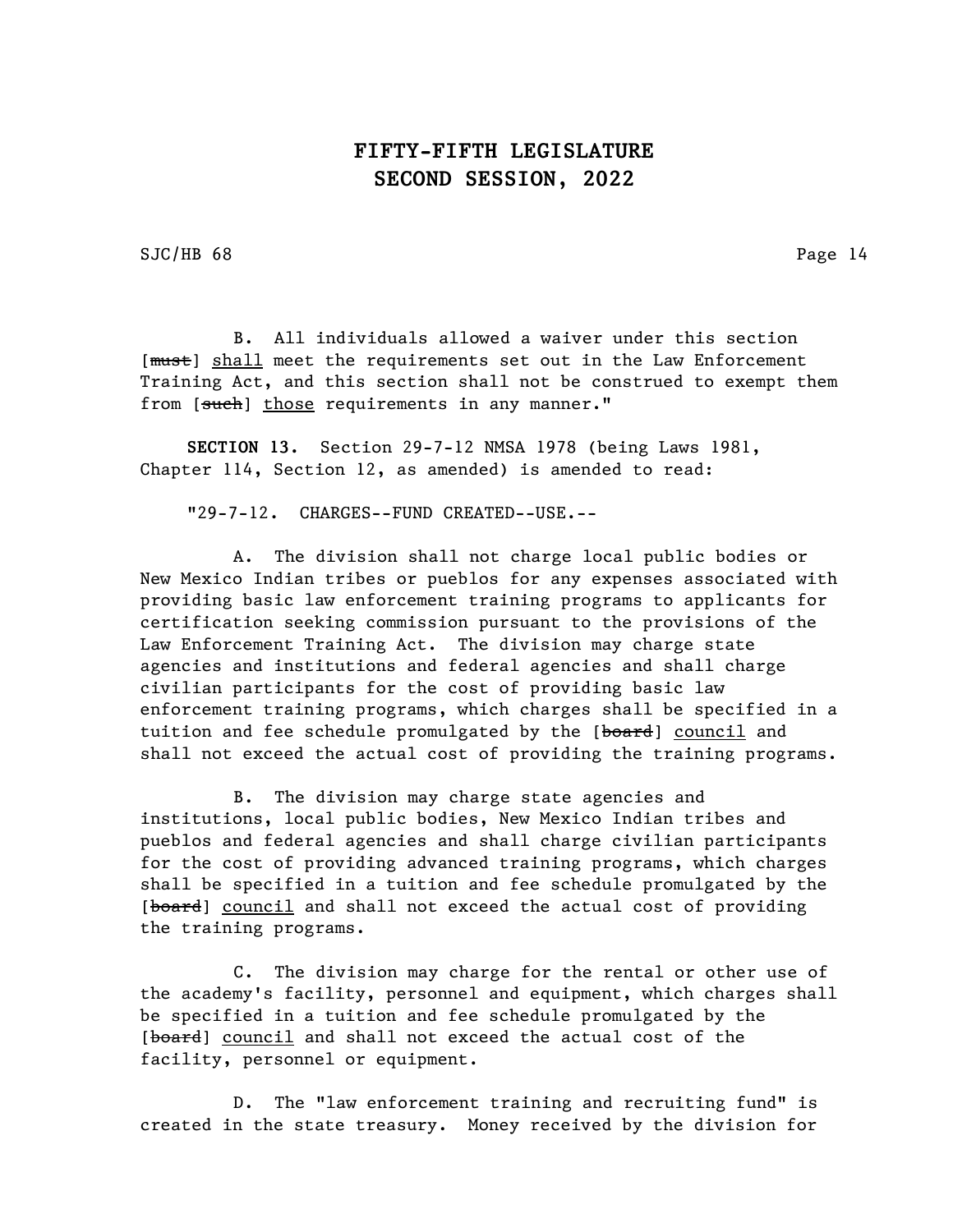SJC/HB 68 Page 15

activities specified in this section shall be deposited in the fund. The department of public safety shall administer the fund, and money in the fund is appropriated to the division to offset the operational costs of the division. Money in the fund shall be nonreverting. Money shall be expended on warrants issued by the secretary of finance and administration upon vouchers signed by the secretary of public safety or the secretary of public safety's authorized representative.

E. As used in this section, "local public body" means all political subdivisions of the state and their agencies, instrumentalities and institutions."

SECTION 14. A new section of the Law Enforcement Training Act, Section 29-7-4.3 NMSA 1978, is enacted to read:

"29-7-4.3. [NEW MATERIAL] LAW ENFORCEMENT CERTIFICATION BOARD--APPOINTMENT--POWERS AND DUTIES.--

A. The "law enforcement certification board" is established and administratively attached to the department of public safety as an independent board in accordance with the Executive Reorganization Act. The board consists of nine members appointed by the governor with the advice and consent of the senate. No more than five members of the board shall be members of the same political party. The members of the board shall be appointed for five-year terms. Two of the initial board members shall be appointed for one-year terms; two of the initial board members shall be appointed for two-year terms; two of the initial board members shall be appointed for three-year terms; two of the initial board members shall be appointed for four-year terms; and one of the initial board members shall be appointed for a five-year term.

B. The board shall include the following members:

(1) a retired judge, who shall serve as chair of the

board;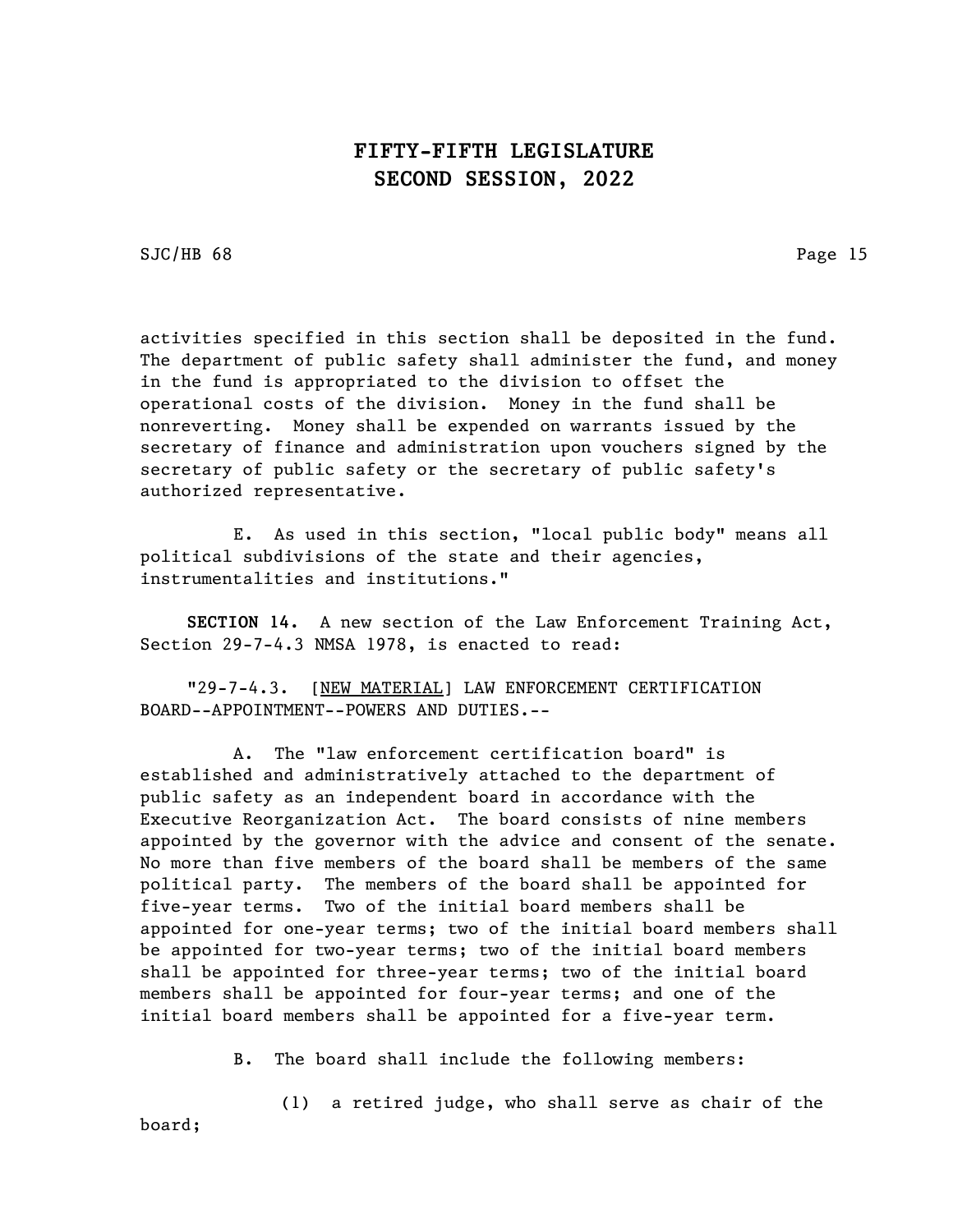SJC/HB 68 Page 16

- (2) a municipal peace officer;
- (3) a sheriff;
- (4) a tribal law peace officer;

(5) an attorney in private practice who practices as a plaintiff's attorney in the area of civil rights or who represents criminal defendants;

(6) an attorney in private practice who represents public entities in civil rights claims; and

(7) an attorney who is employed by the public defender department.

C. The board shall:

(1) deny, suspend or revoke:

(a) a peace officer's certification for just cause as provided in the Law Enforcement Training Act; and

(b) a telecommunicator's certification for just cause as provided in the Public Safety Telecommunicator Training Act; and

(2) conduct investigations, administer oaths and subpoena persons as necessary to make determination regarding fitness of a law enforcement officer to execute a law enforcement officer's duties.

D. The board may require by subpoena the attendance of witnesses or the production of records and other evidence relevant to an investigation and shall have such other powers and duties and administer or enforce such other acts as further provided by law.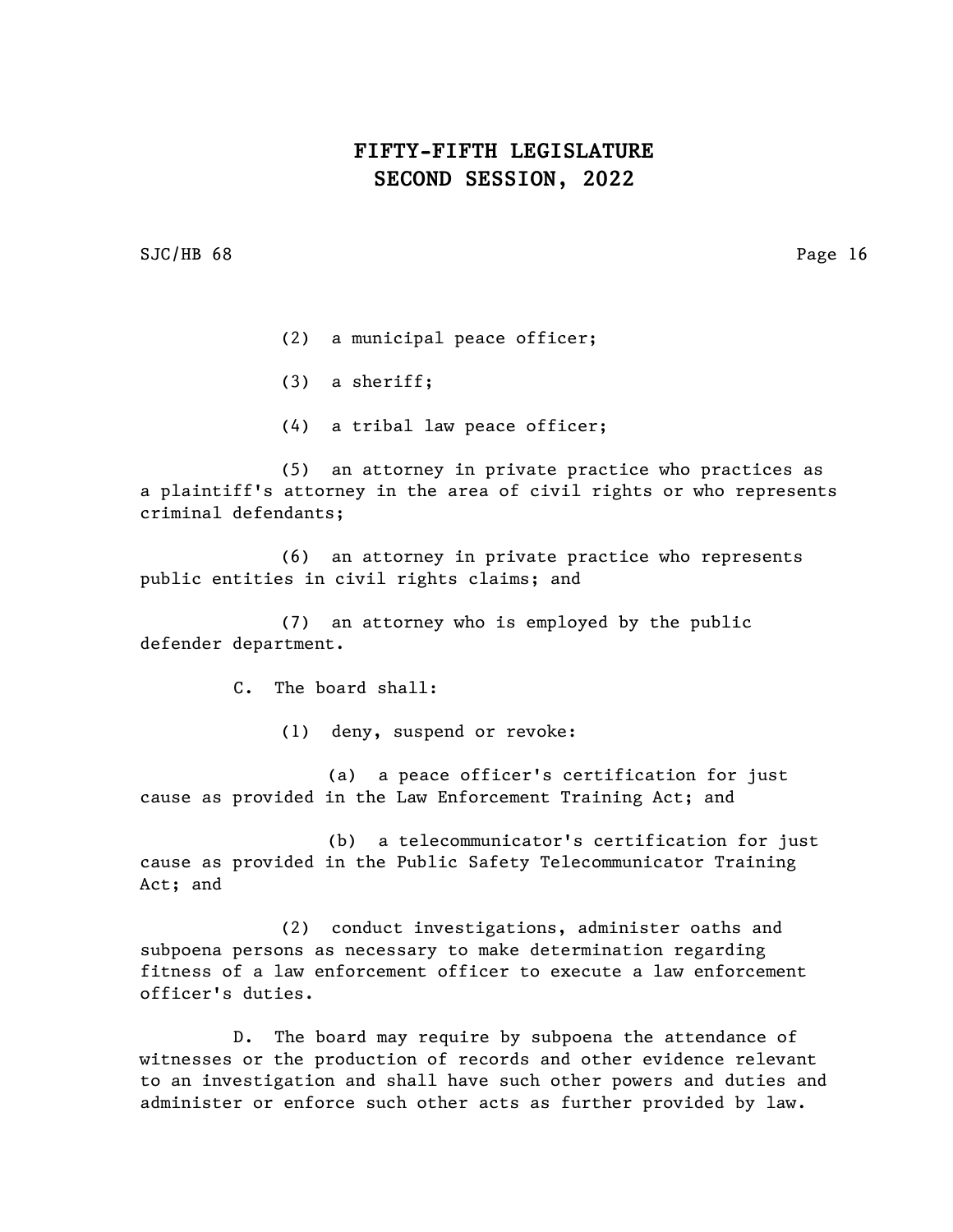SJC/HB 68 Page 17

E. The board shall appoint a chief executive officer to assist the board in carrying out its functions. The chief executive officer shall employ persons as necessary to assist the board in carrying out its functions.

F. In carrying out its duties, including those described in Subsections C and H of this section, the board shall take into consideration any pertinent information that may be contained in the law enforcement officer database established in Section 29-7-16 NMSA 1978.

G. The board shall adopt, publish and file, in accordance with the provisions of the State Rules Act, all rules concerning the implementation and enforcement of the Law Enforcement Training Act and Public Safety Telecommunicator Training Act except those sections enumerated in Subsection E of Section 29-7-4 NMSA 1978 for which rules shall be adopted, published and filed by the council.

H. The board shall issue or renew a certification to:

(1) graduates from an approved basic law enforcement training program who satisfy the qualifications for certification as set forth in Section 29-7-6 NMSA 1978, considering how information contained in the law enforcement officer database established in Section 29-7-16 NMSA 1978 reflects upon the graduate's moral character pursuant to Paragraph (7) of Subsection A of Section 29-7-6 NMSA 1978; or

(2) graduates from an approved basic telecommunicator training program who satisfy the qualifications for certification as set forth in the Public Safety Telecommunicator Training Act.

I. Members of the board shall receive, for their service as members of the board, per diem and mileage as provided in the Per Diem and Mileage Act."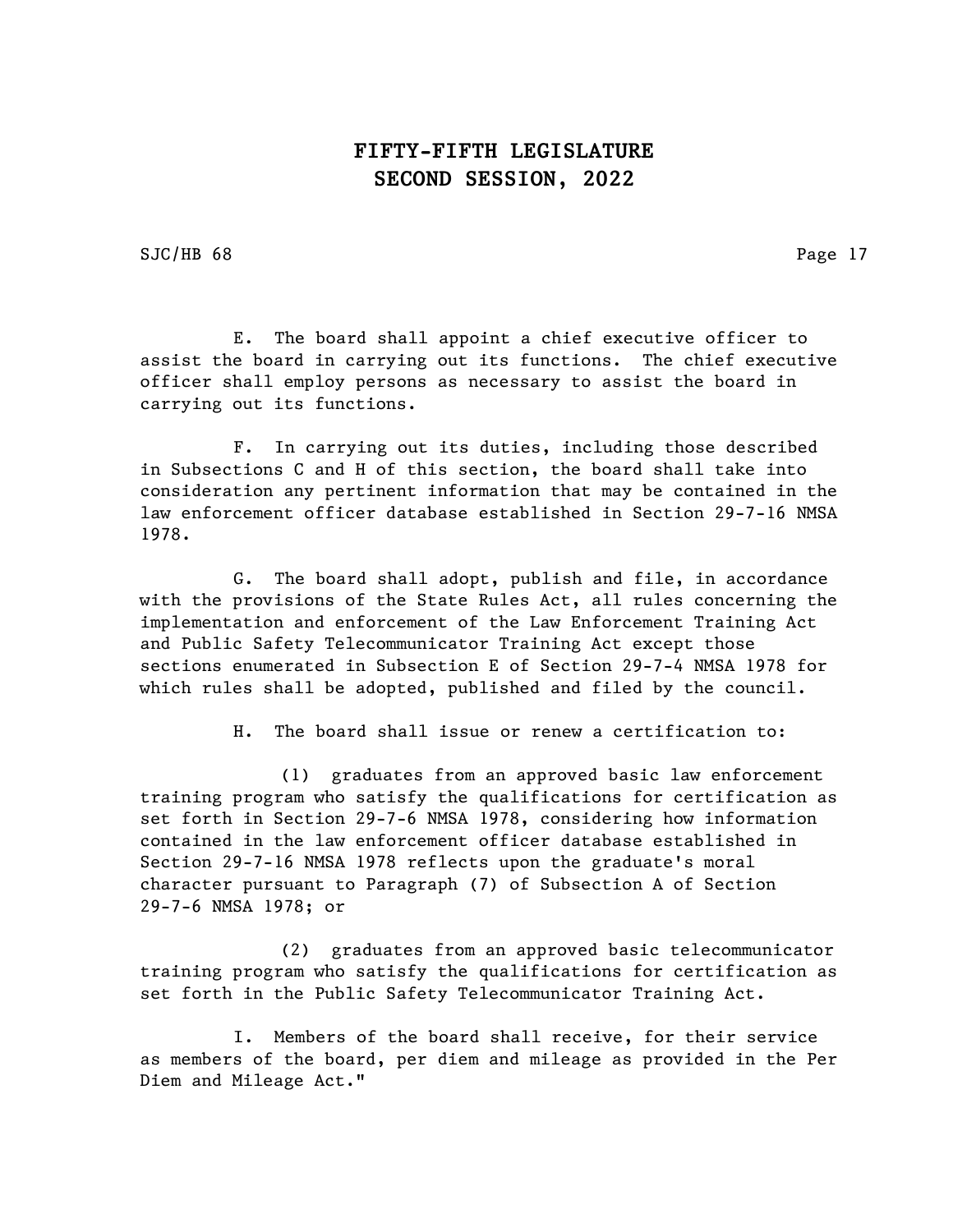SJC/HB 68 Page 18

SECTION 15. Section 29-7C-2 NMSA 1978 (being Laws 2003, Chapter 320, Section 4) is amended to read:

"29-7C-2. DEFINITIONS.--As used in the Public Safety Telecommunicator Training Act:

A. "board" means the [New Mexico] law enforcement [academy] certification board;

B. "certified" means meeting the training standards established by statute and rule as determined by the board;

C. "council" means the New Mexico law enforcement standards and training council;

 $[G_r]$  D. "director" means the director of the New Mexico law enforcement academy;

 $[\frac{D-1}{2}]$  E. "dispatch" means the relay of information to public safety personnel by all forms of communication;

[E.] F. "safety agency" means a unit of state or local government, a special purpose district or a private business that provides police, firefighting or emergency medical services; and

[F.] G. "telecommunicator" means an employee or volunteer of a safety agency who:

(1) receives calls or dispatches the appropriate personnel or equipment in response to calls for police, fire or medical services; and

(2) makes decisions affecting the life, health or welfare of the public or safety employees."

SECTION 16. Section 29-7C-4 NMSA 1978 (being Laws 2003, Chapter 320, Section 6) is amended to read: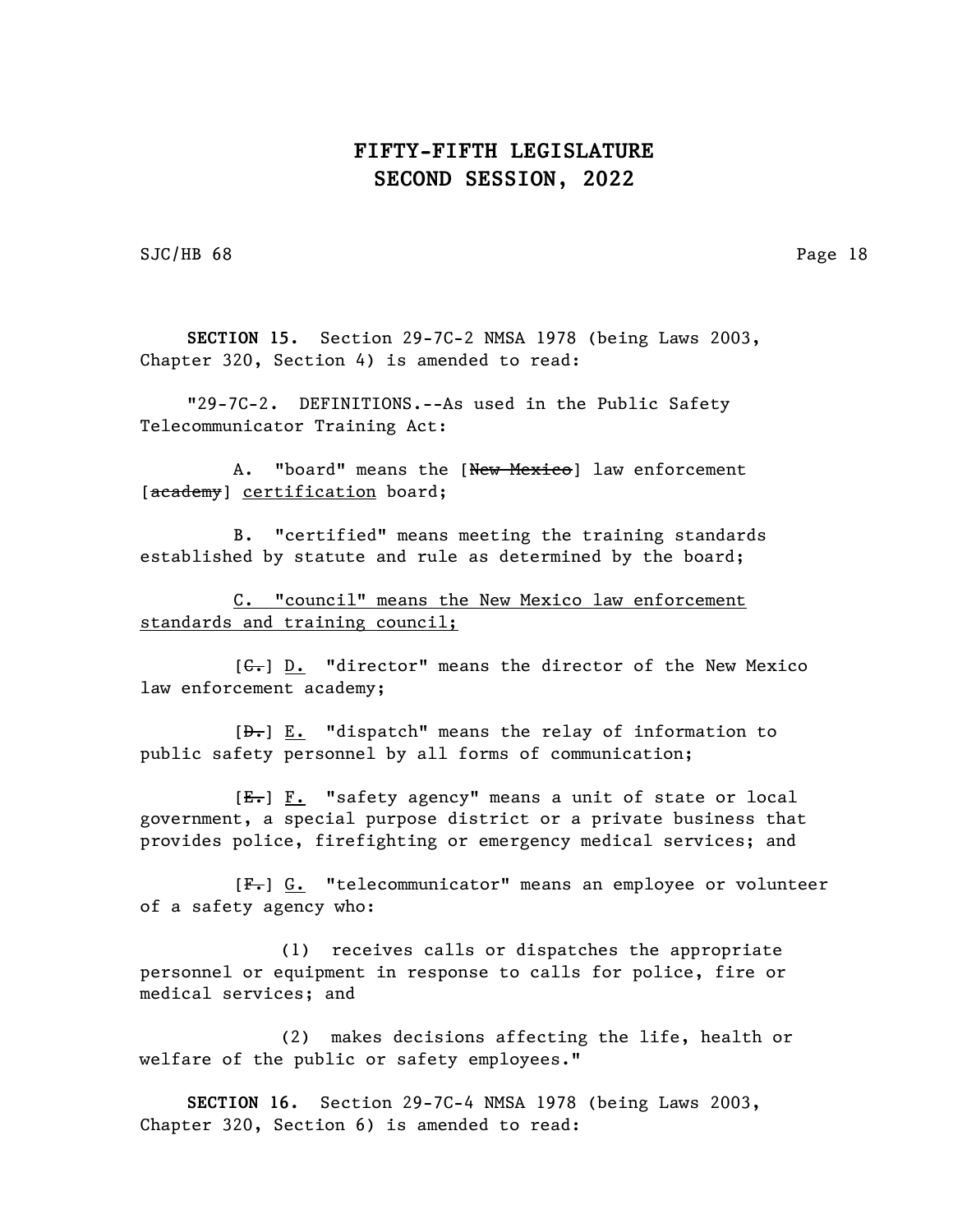SJC/HB 68 Page 19

"29-7C-4. BASIC TELECOMMUNICATOR TRAINING PROGRAM.--The [board] council shall develop and adopt a basic telecommunicator training program for telecommunicator certification. The program shall be constructed to meet the minimum basic needs of telecommunicators in New Mexico."

SECTION 17. Section 29-7C-5 NMSA 1978 (being Laws 2003, Chapter 320, Section 7) is amended to read:

"29-7C-5. MINIMUM TRAINING STANDARDS FOR CERTIFICATION.--

A. A telecommunicator shall satisfy the qualifications for certification set forth in the Public Safety Telecommunicator Training Act within twelve months after beginning employment and shall provide a certificate of completion to the director.

B. The director shall waive the training requirements set forth in Subsection A of this section for a police radio dispatcher who is certified as a police radio dispatcher and has met all other requirements set forth by the [board] council."

SECTION 18. Section 29-7C-6 NMSA 1978 (being Laws 2003, Chapter 320, Section 8) is amended to read:

"29-7C-6. CERTIFICATION BY WAIVER.--

A. The [director shall] board may, with the approval of the council, waive the basic telecommunicator training program and certify applicants who furnish evidence of satisfactory completion of a basic telecommunicator training program that, in the director's opinion, is substantially equivalent to the board's basic telecommunicator training program.

B. A telecommunicator granted a waiver under this section shall meet all other requirements set out in the Public Safety Telecommunicator Training Act."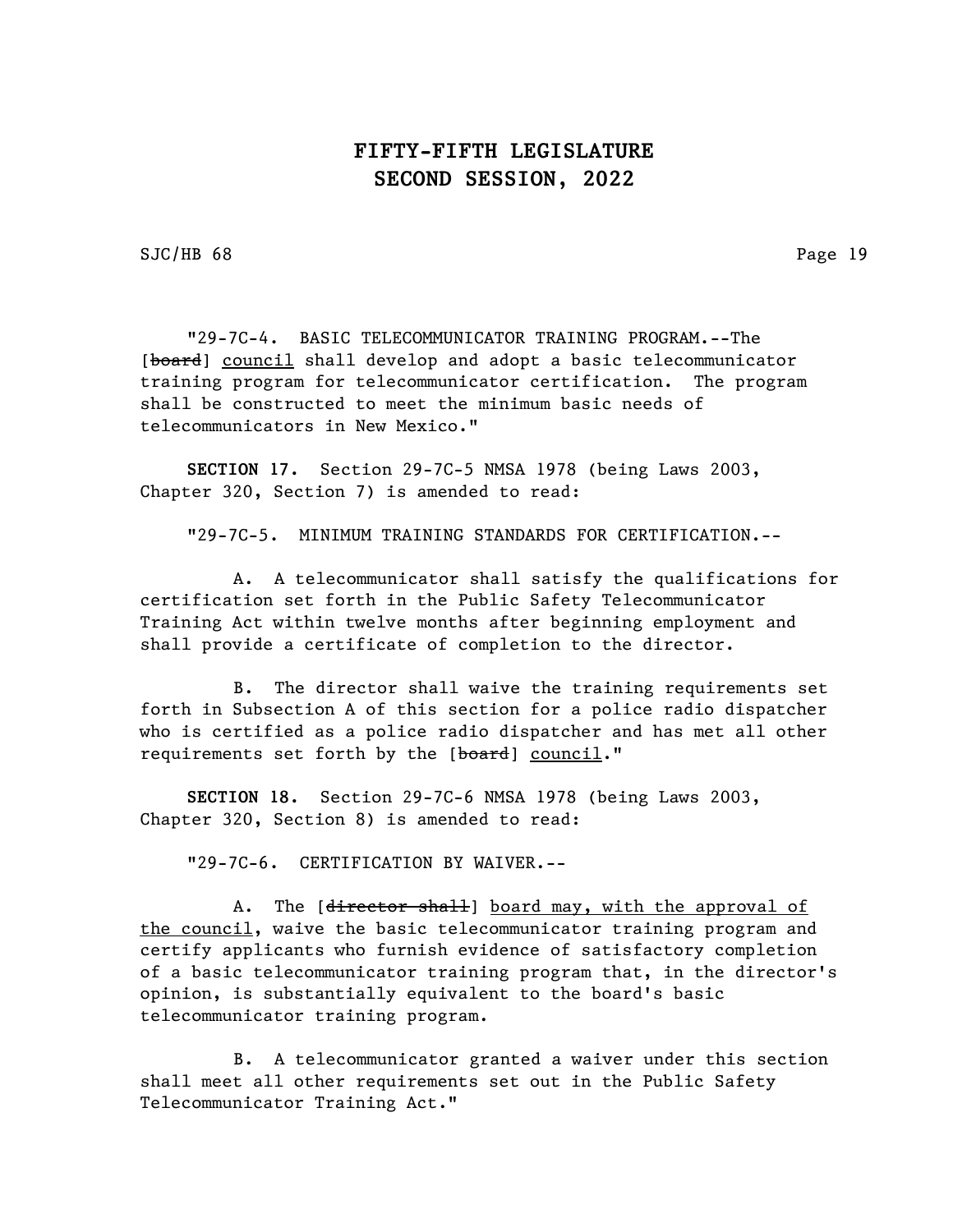SJC/HB 68 Page 20

SECTION 19. Section 29-7C-8 NMSA 1978 (being Laws 2003, Chapter 320, Section 10) is amended to read:

"29-7C-8. REPORTS AND ROSTERS.--

A. A safety agency that operates within the state shall submit a quarterly report to the director and the board on the status of each telecommunicator. The reporting forms and submittal dates shall be prescribed by the director.

B. The director and the board shall maintain a roster of all certified telecommunicators."

SECTION 20. A new section of the Public Safety Telecommunicator Training Act is enacted to read:

"[NEW MATERIAL] PUBLIC SAFETY TELECOMMUNICATOR TRAINING.--The curriculum of each basic telecommunicator training class and inservice training each year for telecommunicators shall include:

A. crisis management and intervention;

B. dealing with individuals who are experiencing mental health issues;

- C. methods of de-escalation;
- D. peer-to-peer intervention;
- E. stress management;
- F. racial sensitivity; and
- G. reality-based situational training."

SECTION 21. Section 29-13-3 NMSA 1978 (being Laws 1983, Chapter 289, Section 3, as amended) is amended to read: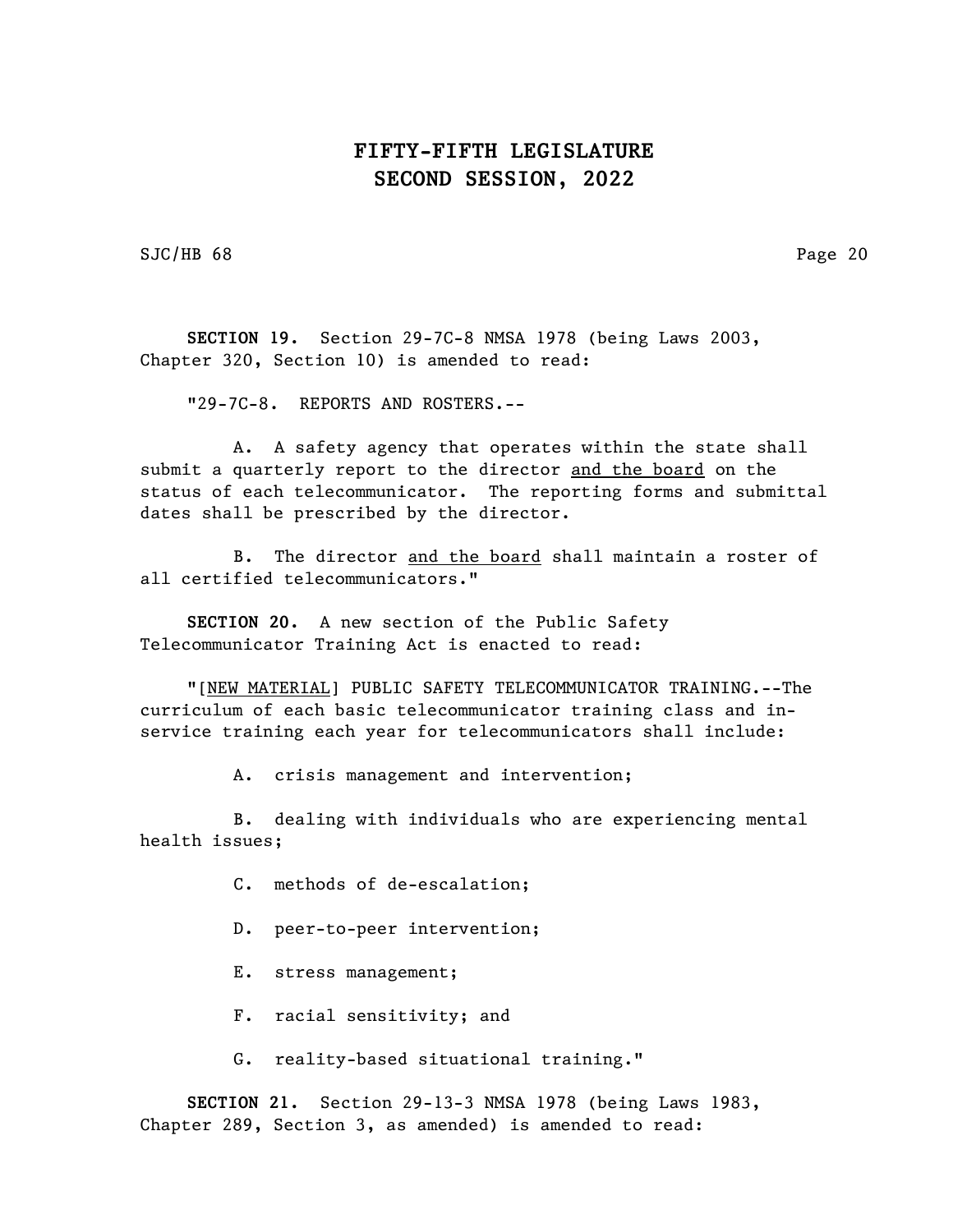SJC/HB 68 Page 21

"29-13-3. DISTRIBUTION OF CERTAIN INSURANCE COLLECTIONS--LAW ENFORCEMENT PROTECTION FUND CREATED.--There is created in the state treasury the "law enforcement protection fund". Ten percent of all money received for fees, licenses and penalties from life, general casualty and title insurance business pursuant to the New Mexico Insurance Code shall be paid monthly to the state treasurer and credited to the fund. On or before June 30 of each year, the state treasurer shall transfer to the [general fund] law enforcement retention fund any balance in the law enforcement protection fund in excess of one hundred thousand dollars (\$100,000) that is not obligated for expenses in that current fiscal year."

SECTION 22. That version of Section 29-13-4 NMSA 1978 (being Laws 1993, Chapter 179, Section 6, as amended) that is to become effective July 1, 2022 is amended to read:

"29-13-4. DETERMINATION OF NEEDS AND RATE OF DISTRIBUTION.--

A. Annually on or before April 15, the division shall consider and determine the relative needs as requested by tribal, municipal, school district and university police departments, county sheriff's departments, the department of public safety and the academy for money in the fund in the succeeding fiscal year pursuant to the provisions of Subsections C and E of this section.

B. As necessary during the year, the division shall transfer an amount from the fund to the peace officers', New Mexico mounted patrol members' and reserve police officers' survivors fund that enables the balance of the peace officers', New Mexico mounted patrol members' and reserve police officers' survivors fund to be maintained at a minimum balance of three hundred fifty thousand dollars (\$350,000) through fiscal year 2023 and one million dollars (\$1,000,000) thereafter.

C. The division shall determine the rate of distribution of money in the fund as follows: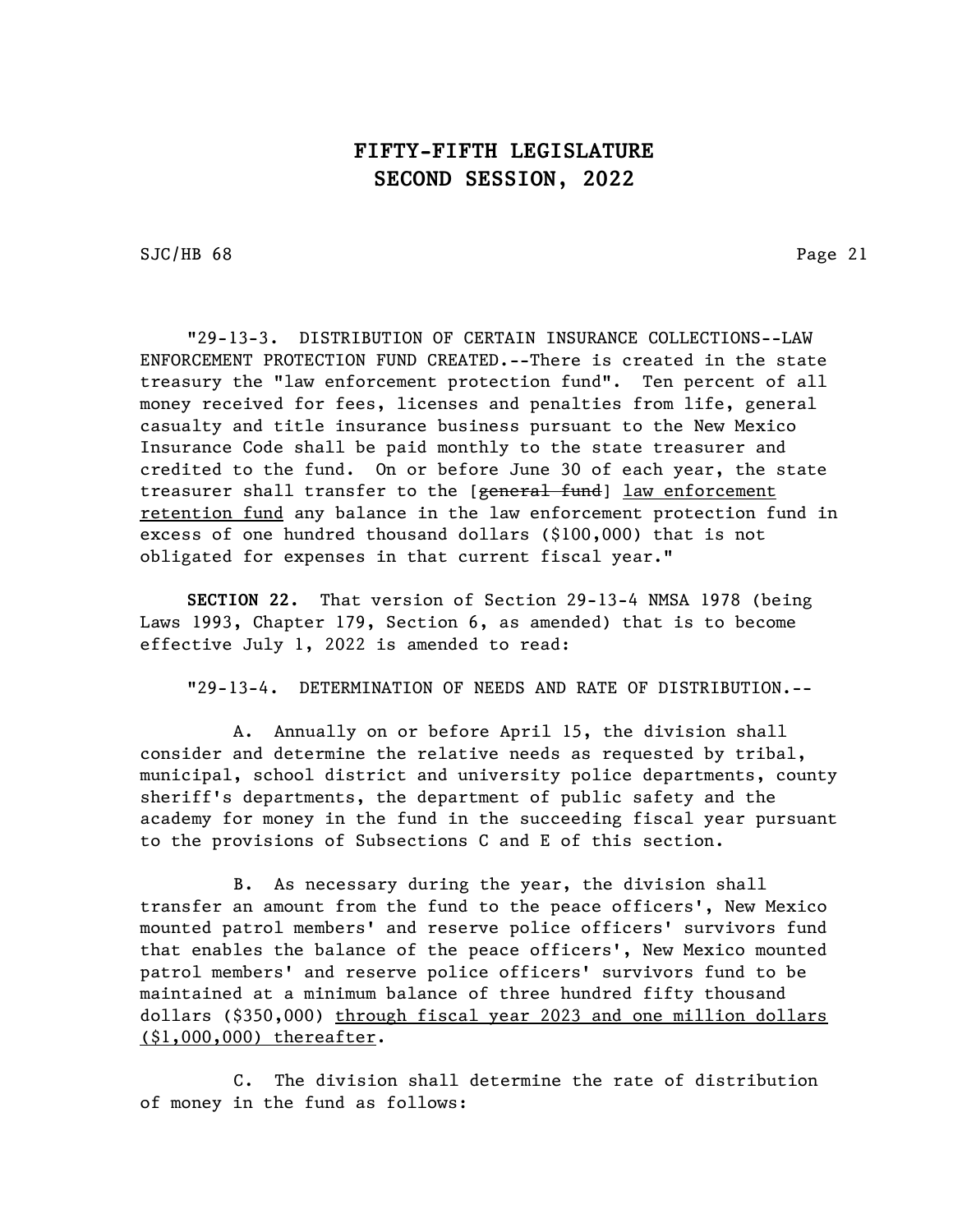SJC/HB 68 Page 22

(1) all municipal police, school district police and county sheriff's departments shall be entitled to a rate of distribution of forty-five thousand dollars (\$45,000) through fiscal year 2023 and ninety-five thousand dollars (\$95,000) thereafter;

(2) university police departments shall be entitled to a rate of distribution of forty-five thousand dollars (\$45,000) through fiscal year 2023 and ninety-five thousand dollars (\$95,000) thereafter;

(3) the academy shall be entitled to a rate of distribution of twenty-four thousand five hundred dollars (\$24,500) to carry out the purposes of Section 29-7-7.7 NMSA 1978 and to a rate of distribution of two hundred thousand dollars (\$200,000) to carry out the purposes of the Law Enforcement Training Act;

(4) tribal police departments shall be entitled, unless allocations are adjusted pursuant to the provisions of Subsection D of this section, to one thousand dollars (\$1,000) through fiscal year 2023 and one thousand five hundred dollars (\$1,500) thereafter for each commissioned peace officer in the tribe. To be counted as a commissioned peace officer for the purposes of this paragraph, a commissioned peace officer shall have been assigned to duty and have worked in New Mexico for no fewer than two hundred days in the calendar year immediately prior to the date of payment. Payments shall be made for only those divisions of the tribal police departments that perform services in New Mexico. A tribal police department shall not be eligible for any disbursement under the fund if commissioned peace officers cite non-Indians into the tribal court for civil or criminal citations;

(5) municipal, school district and university police and county sheriff's departments shall be entitled, unless allocations are adjusted pursuant to the provisions of Subsection D of this section, to one thousand dollars (\$1,000) through fiscal year 2023 and one thousand five hundred dollars (\$1,500) thereafter for each police officer or sheriff's deputy employed full time by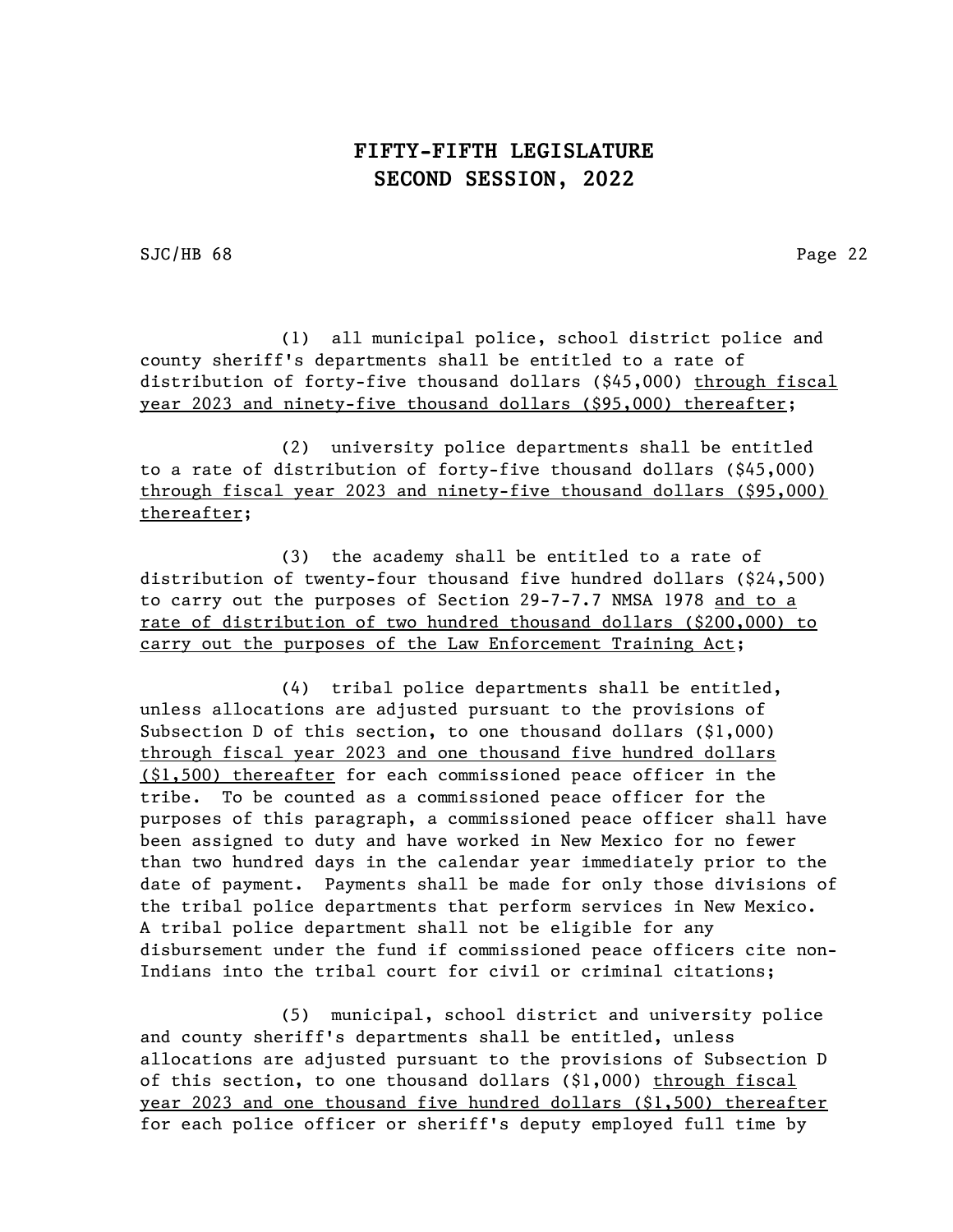SJC/HB 68 Page 23

that department who has been certified by the [academy, or by a regional law enforcement training facility in the state certified by the director of the academy) law enforcement certification board as a police officer or has been authorized to act as a New Mexico peace officer pursuant to the provisions of Section 29-1-11 NMSA 1978; and

(6) municipal police, sheriff's and school district police departments that assign officers as school resource officers shall be entitled to one thousand dollars (\$1,000) through fiscal year 2023 and one thousand five hundred dollars (\$1,500) thereafter for each assigned school resource officer's training pursuant to Section  $[\frac{1 - of - this - 2020 - act}{29 - 7 - 14}$  NMSA 1978.

D. After distributions are determined in accordance with Subsection A, Subsection B and Paragraphs  $(1)$ ,  $(2)$ ,  $(3)$  and  $(6)$  of Subsection C of this section, if the balance in the fund is insufficient to permit the total allocations provided by Paragraphs (4) and (5) of Subsection C of this section, the division shall reduce that allocation to the maximum amount permitted by available money.

E. After all distributions have been made in accordance with Subsections A through D of this section, and if the balance in the fund is sufficient, the department of public safety shall be entitled to a rate of distribution of not more than two million dollars (\$2,000,000).

F. The division shall confirm, before making any distribution under this section, that the beneficiary is in compliance with all of the beneficiary's statutory reporting requirements, including those described in Subsection C of Section 29-3-11 NMSA 1978, Subsection B of Section 29-7-7.1 NMSA 1978 and Sections 29-7-7.2, 29-7-16, 29-7C-7 and 29-7C-8 NMSA 1978, and, beginning on July 1, 2023, that the beneficiary is in compliance with any active investigations by the law enforcement certification board and Section 34 of this 2022 act."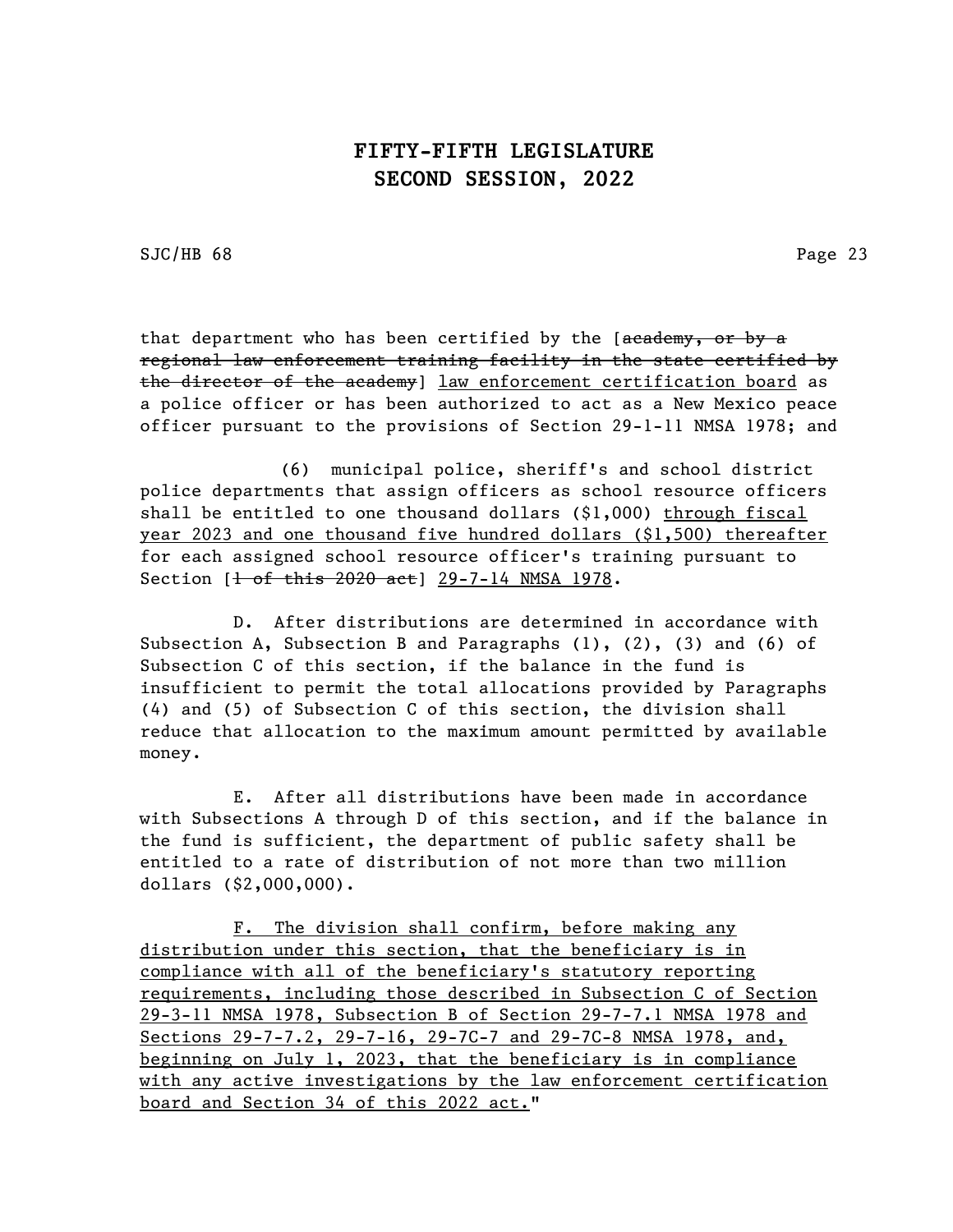SJC/HB 68 Page 24

SECTION 23. That version of Section 29-13-7 NMSA 1978 (being Laws 1983, Chapter 289, Section 7, as amended by Laws 2020, Chapter 54, Section 1 and by Laws 2020, Chapter 67, Section 6) that is to become effective July 1, 2022 is amended to read:

"29-13-7. EXPENDITURE LIMITATION--CONTROL.--

A. Except as provided for the academy and the department of public safety in Subsections B and C of this section, amounts distributed from the fund shall be expended only for the following:

(1) the repair and purchase of law enforcement apparatus and equipment, including the financing and refinancing thereof, that meet minimum nationally recognized standards;

(2) the purchase of law enforcement equipment, including protective vests, for police dogs;

(3) expenses associated with advanced law enforcement planning and training;

(4) maintaining the balance of the peace officers', New Mexico mounted patrol members' and reserve police officers' survivors fund at a minimum amount of three hundred fifty thousand dollars (\$350,000) through fiscal year 2023 and one million dollars (\$1,000,000) thereafter;

(5) complying with match or contribution requirements for the receipt of federal funds relating to criminal justice programs;

(6) no more than fifty percent of the replacement salaries of municipal and county law enforcement personnel of municipalities or counties participating in basic law enforcement training;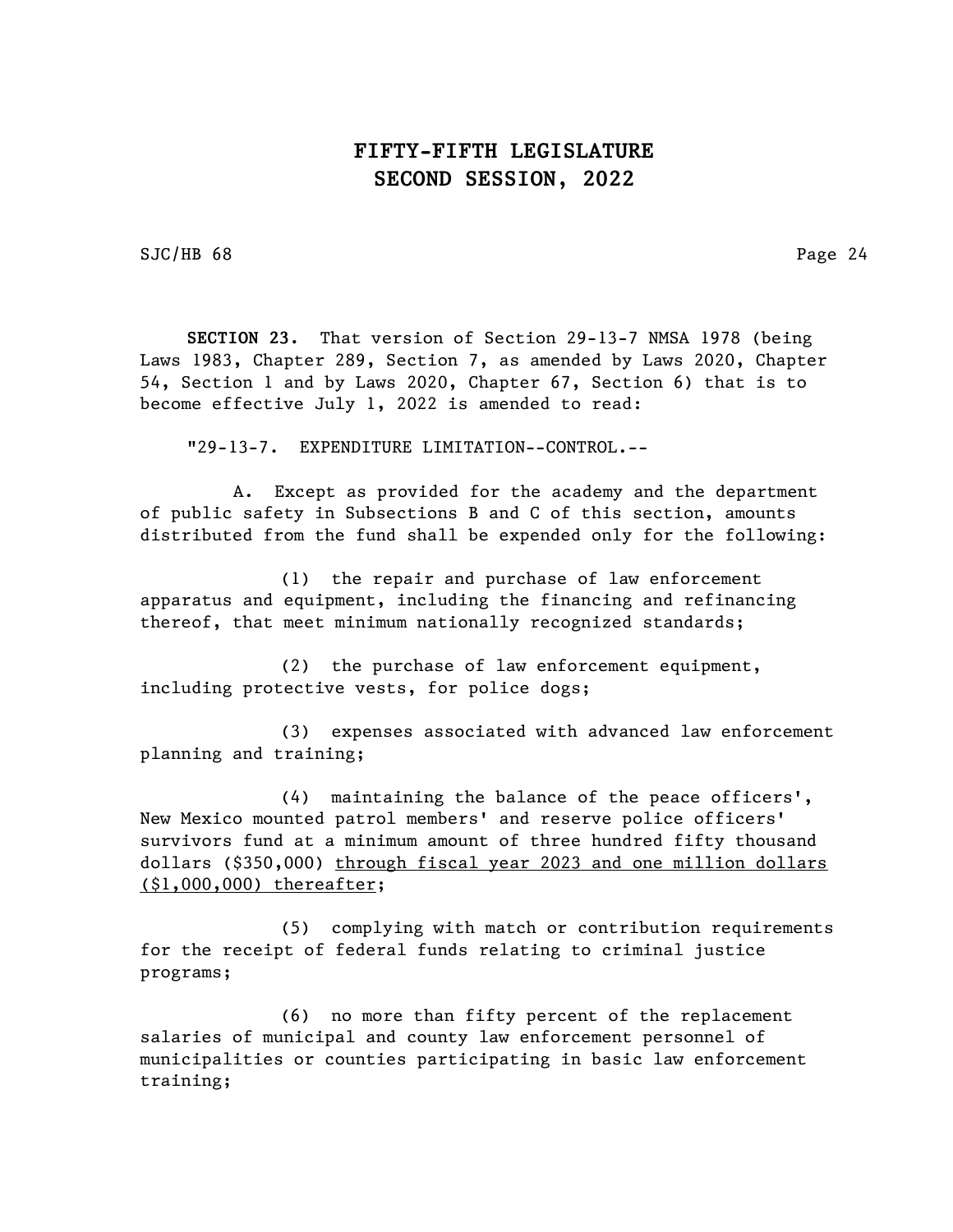SJC/HB 68 Page 25

(7) a law enforcement officer retention [payment] differential in the amount of seven thousand five hundred dollars (\$7,500); provided that:

(a) the distribution is requested by a municipality or county law enforcement agency [that on January 1, 2018 had a staffing vacancy rate of at least ten percent] to retain a law enforcement officer who is certified in accordance with the Law Enforcement Training Act and has at least twenty years of actual service credit earned under a municipal police member coverage plan as determined by the public employees retirement association;

(b) the municipality or county law enforcement agency provides seven thousand five hundred dollars (\$7,500) in matching funds to the law enforcement officer; [and]

(c) the law enforcement officer remains employed with that municipality or county law enforcement agency for one additional year; and

 $[\text{+e}^{\text{+e}}]$  (d) the distribution and the matching funds paid to a law enforcement officer shall not constitute the officer's base salary or wages and shall not be considered to be salary or otherwise be used to determine a pension for the purposes of the Public Employees Retirement Act; and

(8) recruiting, providing [bonuses] stipends for and training law enforcement officers engaged in community-oriented policing; provided that any law enforcement officer who receives a stipend in accordance with this paragraph remains employed with the law enforcement agency providing the stipend for one additional year.

B. For the academy, amounts distributed from the fund shall be expended only for providing tourniquet and trauma kits and training on the use of tourniquet and trauma kits pursuant to Section 29-7-7.7 NMSA 1978 and to carry out the purposes of the Law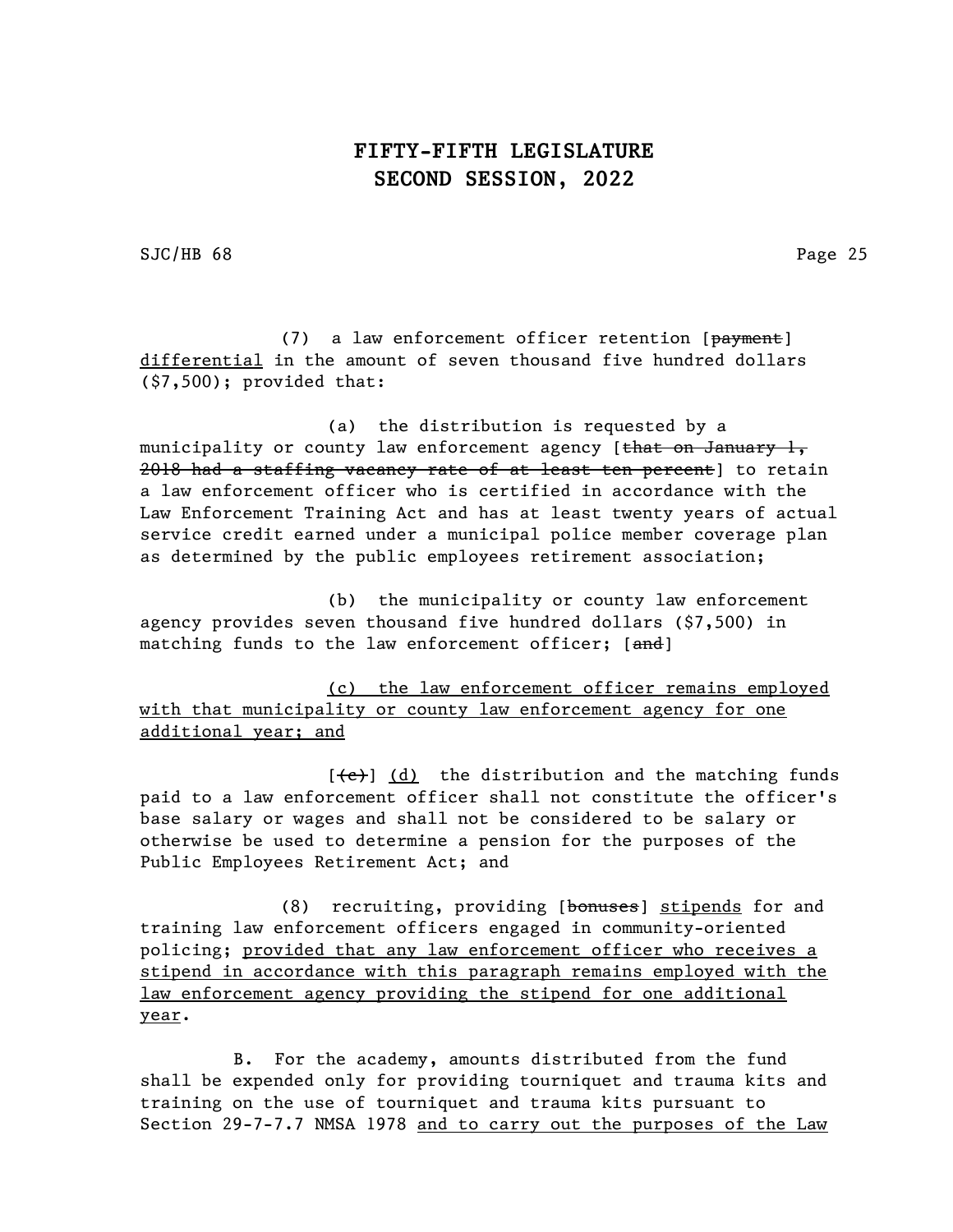SJC/HB 68 Page 26

#### Enforcement Training Act.

C. The amount distributed to the department of public safety:

(1) shall:

(a) be used only to offset overtime-pay-related expenses incurred directly by the department of public safety from the special deployment of state police officers or other emergency assistance to counties or municipalities in response to critical circumstances as authorized by the governor; and

(b) not be expended to hire new personnel; and

(2) may be expended for costs, including travel, fuel, overtime, per diem and ammunition.

D. Amounts distributed from the fund shall be expended only pursuant to approved budgets and upon duly executed vouchers approved as required by law."

SECTION 24. Section 30-1-8 NMSA 1978 (being Laws 1963, Chapter 303, Section 1-8, as amended) is amended to read:

"30-1-8. TIME LIMITATIONS FOR COMMENCING PROSECUTION.--A person shall not be prosecuted, tried or punished in any court of this state unless the indictment is found or information or complaint is filed within the time as provided:

A. for a second degree felony, within six years from the time the crime was committed;

B. for a third or fourth degree felony, within five years from the time the crime was committed;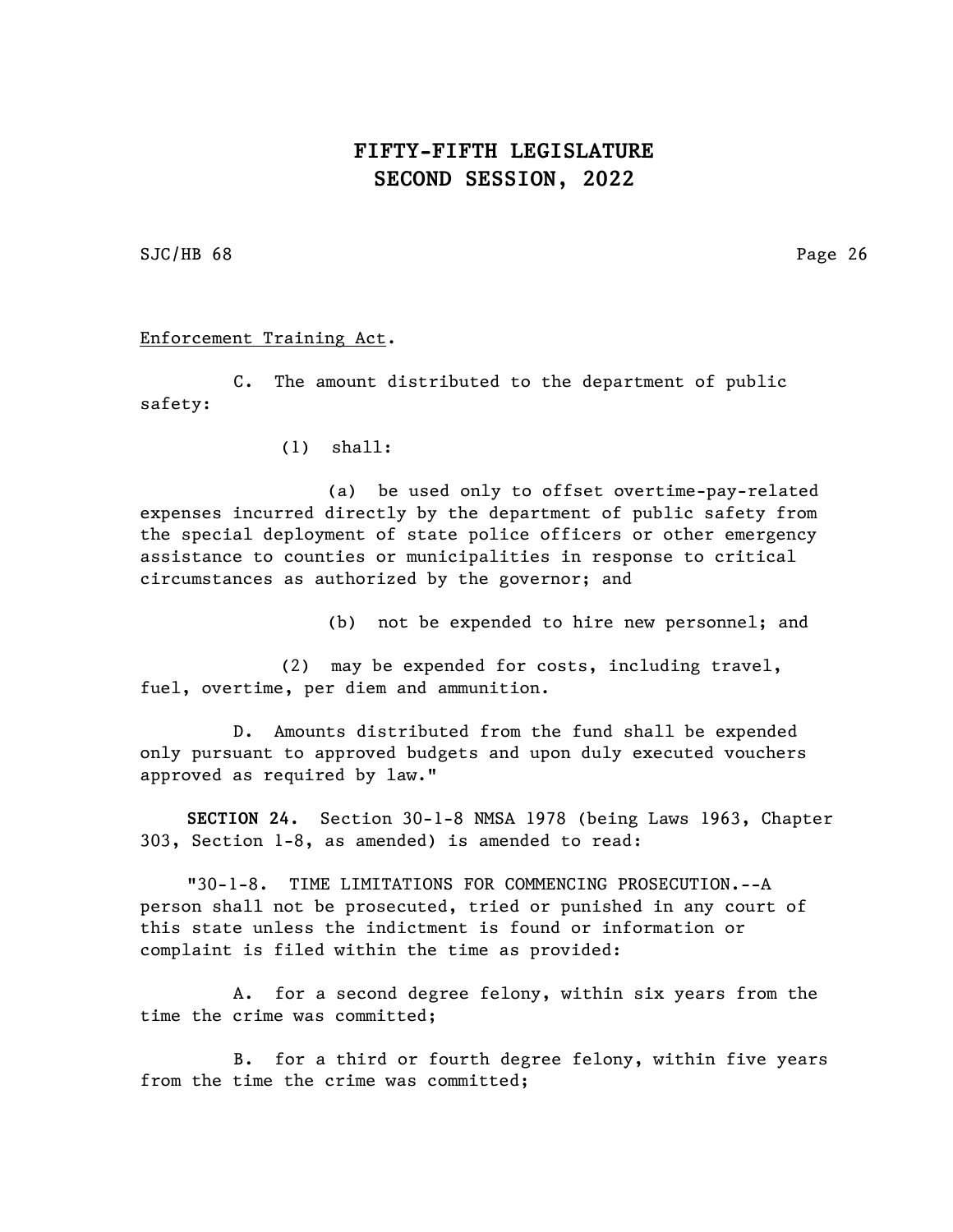SJC/HB 68 Page 27

C. for a misdemeanor, within two years from the time the crime was committed;

D. for a petty misdemeanor, within one year from the time the crime was committed;

E. for any crime against or violation of Section 51-1-38 NMSA 1978, within three years from the time the crime was committed;

F. for a felony pursuant to Section 7-1-71.3, 7-1-72 or 7-1-73 NMSA 1978, within five years from the time the crime was committed; provided that for a series of crimes involving multiple filing periods within one calendar year, the limitation shall begin to run on December 31 of the year in which the crimes occurred;

G. for an identity theft crime pursuant to Section 30-16-24.1 NMSA 1978, within five years from the time the crime was discovered;

H. for any crime not contained in the Criminal Code or where a limitation is not otherwise provided for, within three years from the time the crime was committed; and

I. for a capital felony  $[ $\theta$  r]$ , a first degree violent felony or second degree murder pursuant to Subsection B of Section 30-2-1 NMSA 1978, no limitation period shall exist and prosecution for these crimes may commence at any time after the occurrence of the crime."

SECTION 25. Section 30-20-16 NMSA 1978 (being Laws 1975, Chapter 285, Section 1, as amended) is amended to read:

"30-20-16. BOMB SCARES AND SHOOTING THREATS UNLAWFUL.--

A. Making a bomb scare consists of falsely and maliciously stating to another person that a bomb or other explosive has been placed in such a position that property or persons are likely to be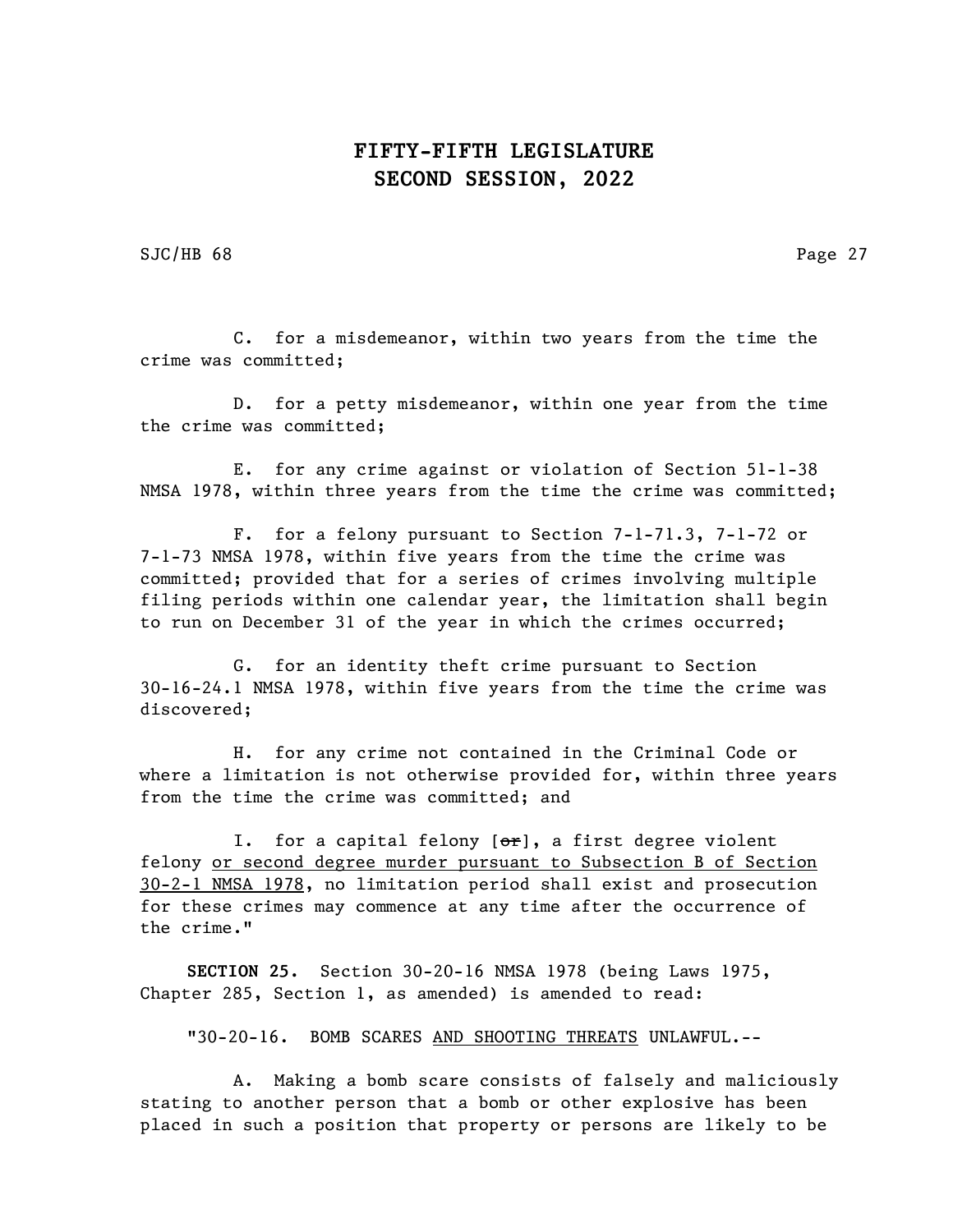SJC/HB 68 Page 28

injured or destroyed.

B. Making a shooting threat consists of intentionally communicating to another person that the person making the threat intends to bring a firearm to a property or use the firearm with the intent to:

(1) place a person or group of persons in fear of great bodily harm;

(2) prevent or interrupt the occupation or use of a public building; or

(3) cause a response to the threat by a law enforcement official or volunteer agency organized to deal with emergencies.

[B.] C. Whoever commits making a bomb scare is guilty of a fourth degree felony.

D. Whoever commits making a shooting threat is guilty of a misdemeanor.

 $[G_{\bullet}]$  E. A court may order a person convicted for the offense of making a bomb scare or shooting threat to reimburse the victim of the offense for economic harm caused by that offense.

 $[\frac{D-1}{2}]$   $\frac{F}{2}$ . As used in this section, "economic harm" means all direct, incidental and consequential financial harm suffered by a victim of the offense of making a bomb scare or shooting threat. "Economic harm" includes:

(1) wages, salaries or other compensation lost as a result of the commission of the offense of making a bomb scare or shooting threat;

(2) the cost of all wages, salaries or other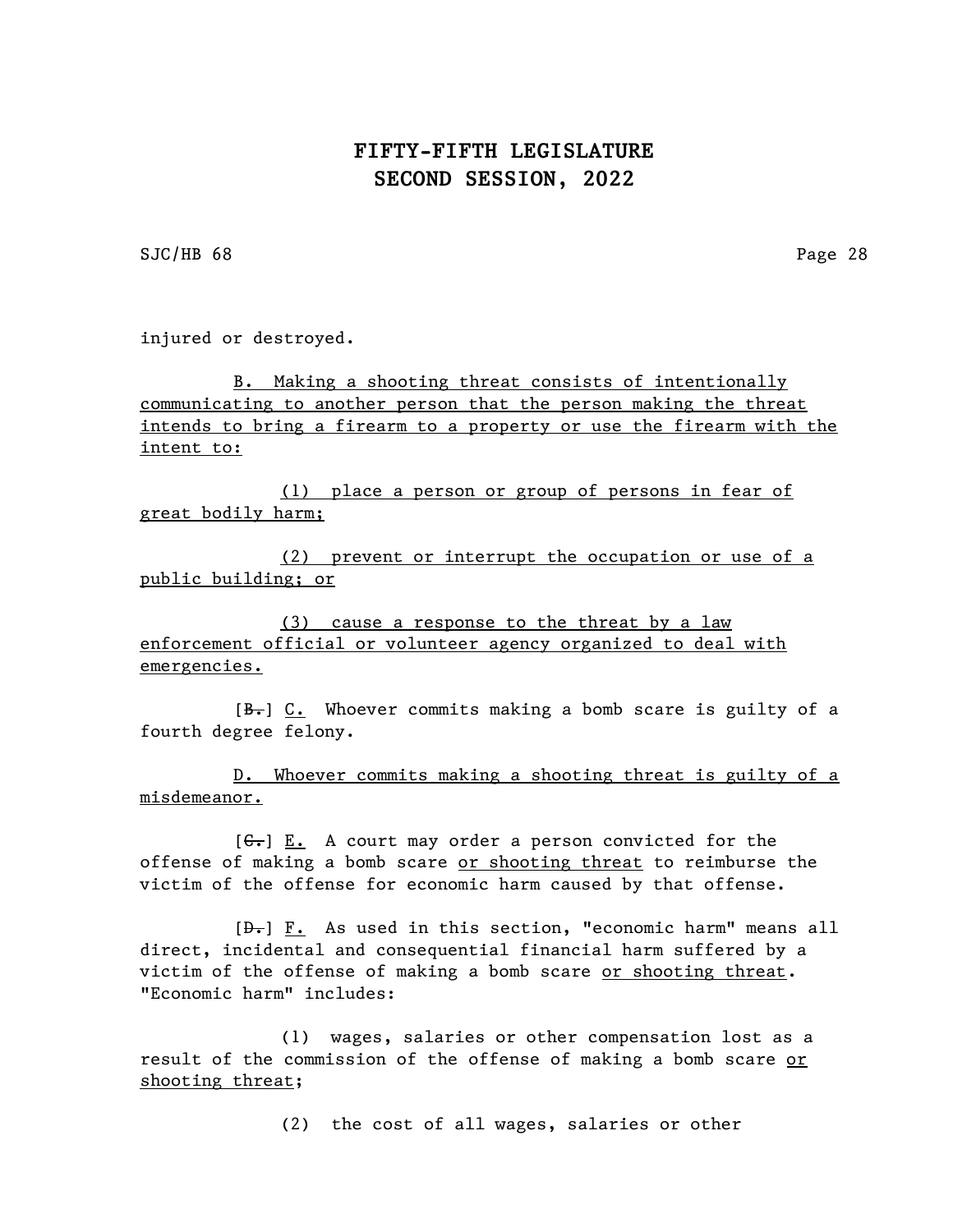SJC/HB 68 Page 29

compensation paid to employees for time that those employees are prevented from working as a result of the commission of the offense of making a bomb scare or shooting threat; and

(3) overhead costs incurred for the period of time that a business is shut down as a result of the commission of the offense of making a bomb scare or shooting threat.

[E. This section shall not be construed to limit a court's authority to order restitution to a victim of the offense of making a bomb scare pursuant to other provisions of law.]"

SECTION 26. Section 30-7-2.2 NMSA 1978 (being Laws 1994, Chapter 22, Section 2) is amended to read:

"30-7-2.2. UNLAWFUL POSSESSION OF A HANDGUN BY A PERSON-- EXCEPTIONS--PENALTY.--

A. Unlawful possession of a handgun by a person consists of a person knowingly having a handgun in [his] the person's possession or knowingly transporting a handgun, except when the person is:

(1) in attendance at a hunter's safety course or  $[a]$ handgun safety course or participating in a lawful shooting activity;

(2) engaging in the use of a handgun for target shooting at an established range authorized by the governing body of the jurisdiction in which the range is located or in an area where the discharge of a handgun without legal justification is not prohibited by law;

(3) engaging in an organized competition involving the use of a handgun;

(4) participating in or practicing for a performance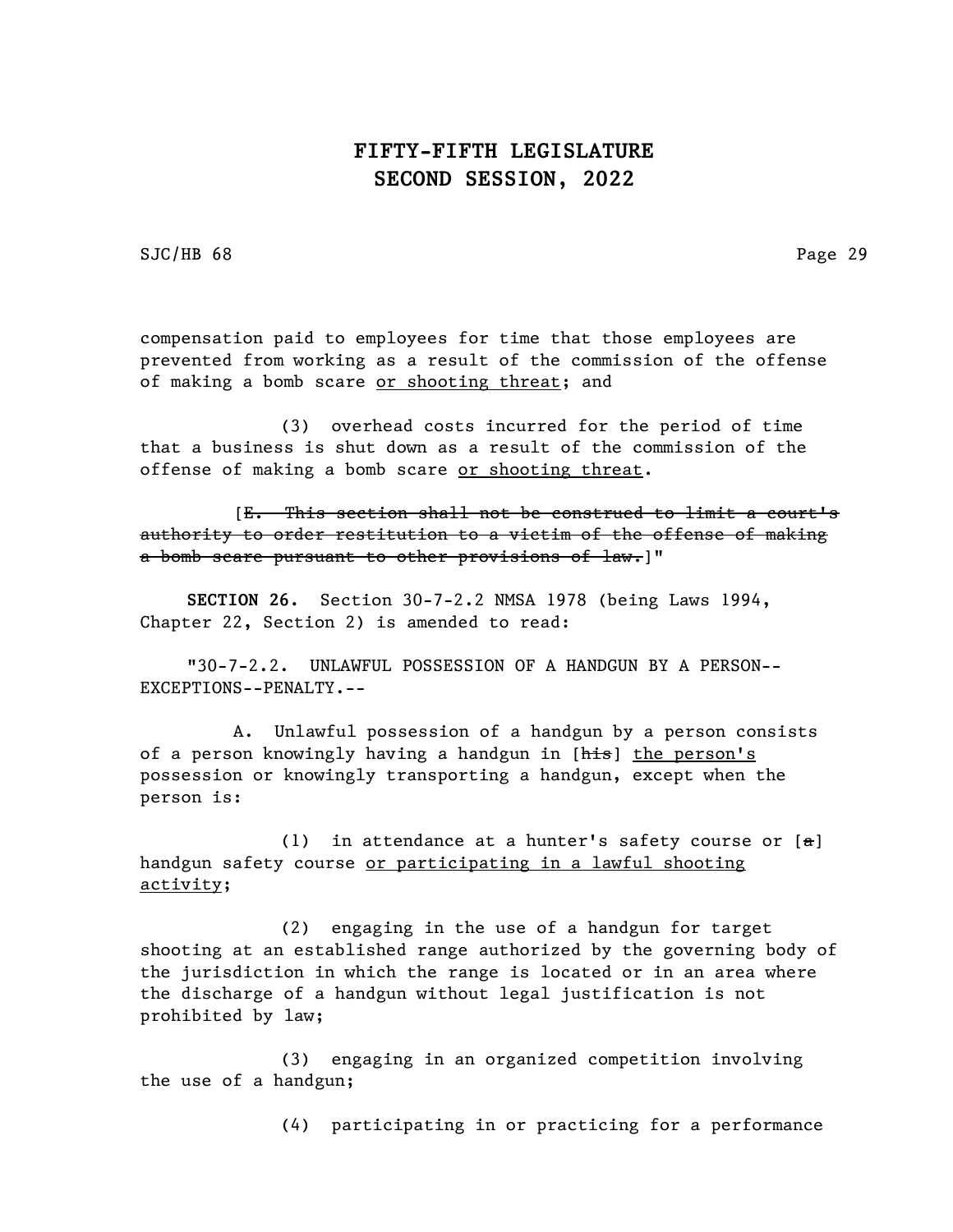SJC/HB 68 Page 30

by an organization that has been granted exemption from federal income tax by the United States commissioner of internal revenue as an organization described in Section  $501(c)(3)$  of the United States Internal Revenue Code of [1954] 1986, as amended or renumbered;

(5) engaging in legal hunting or trapping activities;

(6) traveling, with an unloaded handgun in  $[\frac{h}{h}$  the person's possession, to or from an activity described in Paragraph (1), (2), (3), (4) or (5) of this subsection; or

(7) on real property under the control of the person's parent, grandparent or legal guardian and the person is being supervised by [his] a parent, grandparent or legal guardian.

B. A person who commits unlawful possession of a handgun by a person is guilty of a misdemeanor.

C. As used in this section:

(1) "person" means an individual who is less than nineteen years old; and

(2) "handgun" means a loaded or unloaded pistol, revolver or firearm [which] that will or is designed to or may readily be converted to expel a projectile by the action of an explosion and the barrel length of which, not including a revolving, detachable or magazine breech, does not exceed twelve inches."

SECTION 27. Section 30-7-16 NMSA 1978 (being Laws 1981, Chapter 225, Section 1, as amended) is amended to read:

"30-7-16. FIREARMS OR DESTRUCTIVE DEVICES--RECEIPT, TRANSPORTATION OR POSSESSION BY CERTAIN PERSONS--PENALTY.--

A. It is unlawful for the following persons to receive, transport or possess a firearm or destructive device in this state: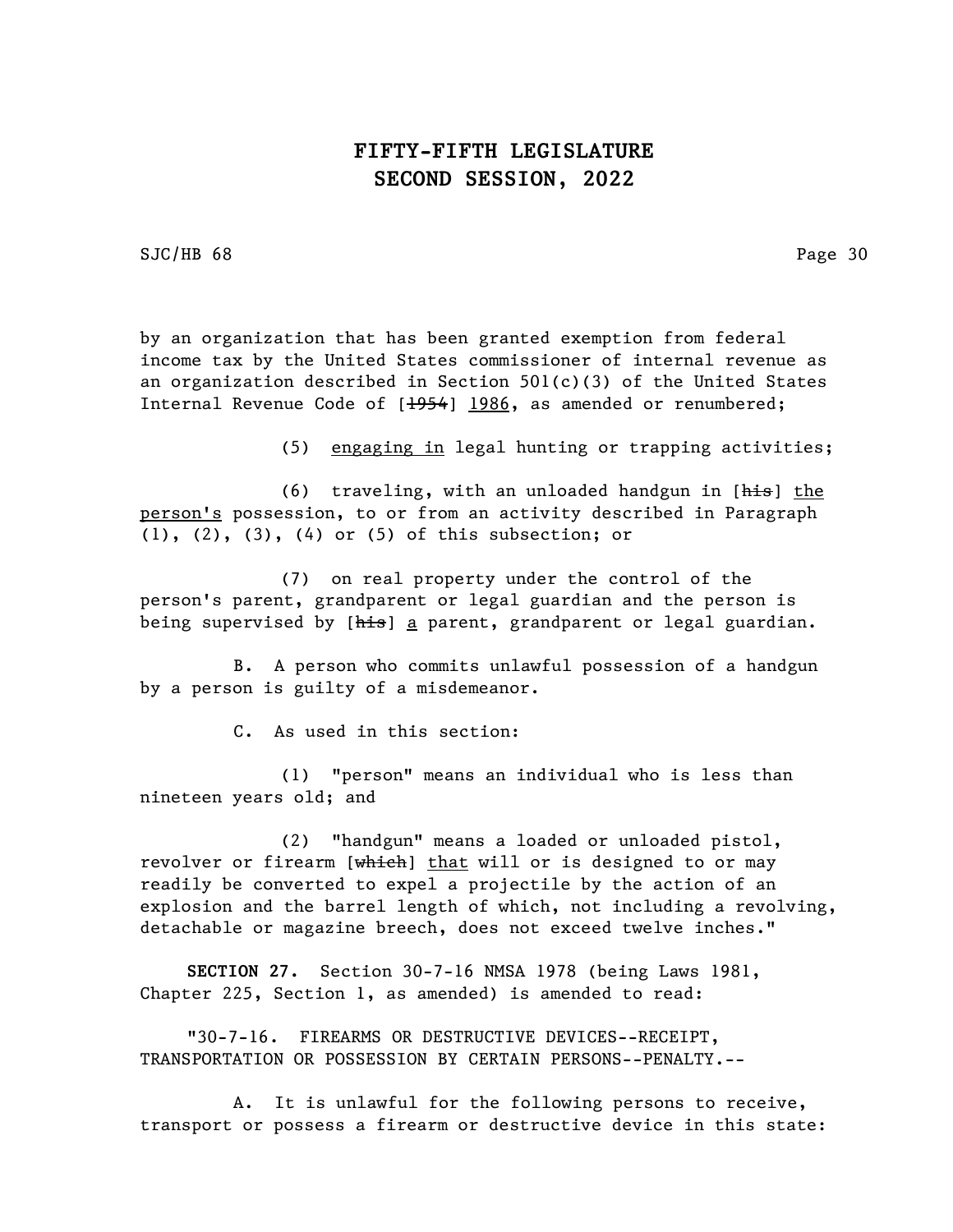SJC/HB 68 Page 31

(1) a felon;

(2) a person subject to an order of protection pursuant to Section 40-13-5 or 40-13A-5 NMSA 1978; or

(3) a person convicted of any of the following crimes:

(a) battery against a household member pursuant to Section 30-3-15 NMSA 1978;

(b) criminal damage to property of a household member pursuant to Section 30-3-18 NMSA 1978;

(c) a first offense of stalking pursuant to Section 30-3A-3 NMSA 1978; or

(d) a crime listed in 18 U.S.C. 921.

B. A felon found in possession of a firearm shall be guilty of a third degree felony [and shall be sentenced in accordance with the provisions of the Criminal Sentencing Act].

C. A serious violent felon that is found to be in possession of a firearm shall be guilty of a third degree felony, and notwithstanding the provisions of Section 31-18-15 NMSA 1978, shall be sentenced to a basic term of six years imprisonment.

 $[G<sub>r</sub>]$  D. Any person subject to an order of protection pursuant to Section 40-13-5 or 40-13A-5 NMSA 1978 or convicted of a crime listed in Paragraph (3) of Subsection A of this section who receives, transports or possesses a firearm or destructive device is guilty of a misdemeanor.

 $[\frac{\theta}{\theta}]$  E. As used in this section:

(1) except as provided in Paragraph (2) of this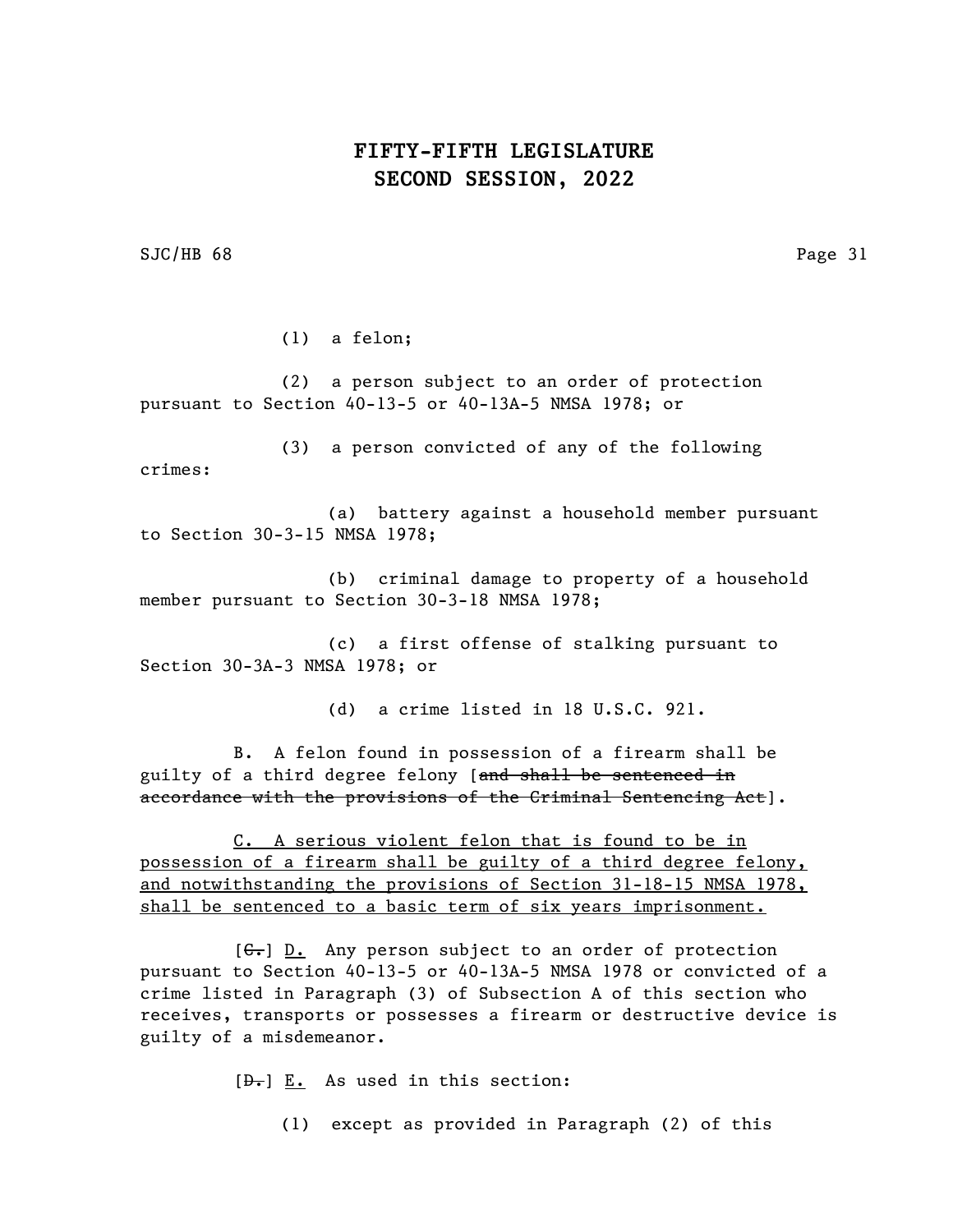SJC/HB 68 Page 32

subsection, "destructive device" means:

(a) any explosive, incendiary or poison gas: 1) bomb; 2) grenade; 3) rocket having a propellant charge of more than four ounces; 4) missile having an explosive or incendiary charge of more than one-fourth ounce; 5) mine; or 6) similar device;

(b) any type of weapon by whatever name known that will, or that may be readily converted to, expel a projectile by the action of an explosive or other propellant, the barrel or barrels of which have a bore of more than one-half inch in diameter, except a shotgun or shotgun shell that is generally recognized as particularly suitable for sporting purposes; or

(c) any combination of parts either designed or intended for use in converting any device into a destructive device as defined in this paragraph and from which a destructive device may be readily assembled;

(2) the term "destructive device" does not include any device that is neither designed nor redesigned for use as a weapon or any device, although originally designed for use as a weapon, that is redesigned for use as a signaling, pyrotechnic, line throwing, safety or similar device;

(3) "felon" means a person convicted of a felony offense by a court of the United States or of any state or political subdivision thereof and:

(a) less than ten years have passed since the person completed serving a sentence or period of probation for the felony conviction, whichever is later;

(b) the person has not been pardoned for the felony conviction by the proper authority; and

(c) the person has not received a deferred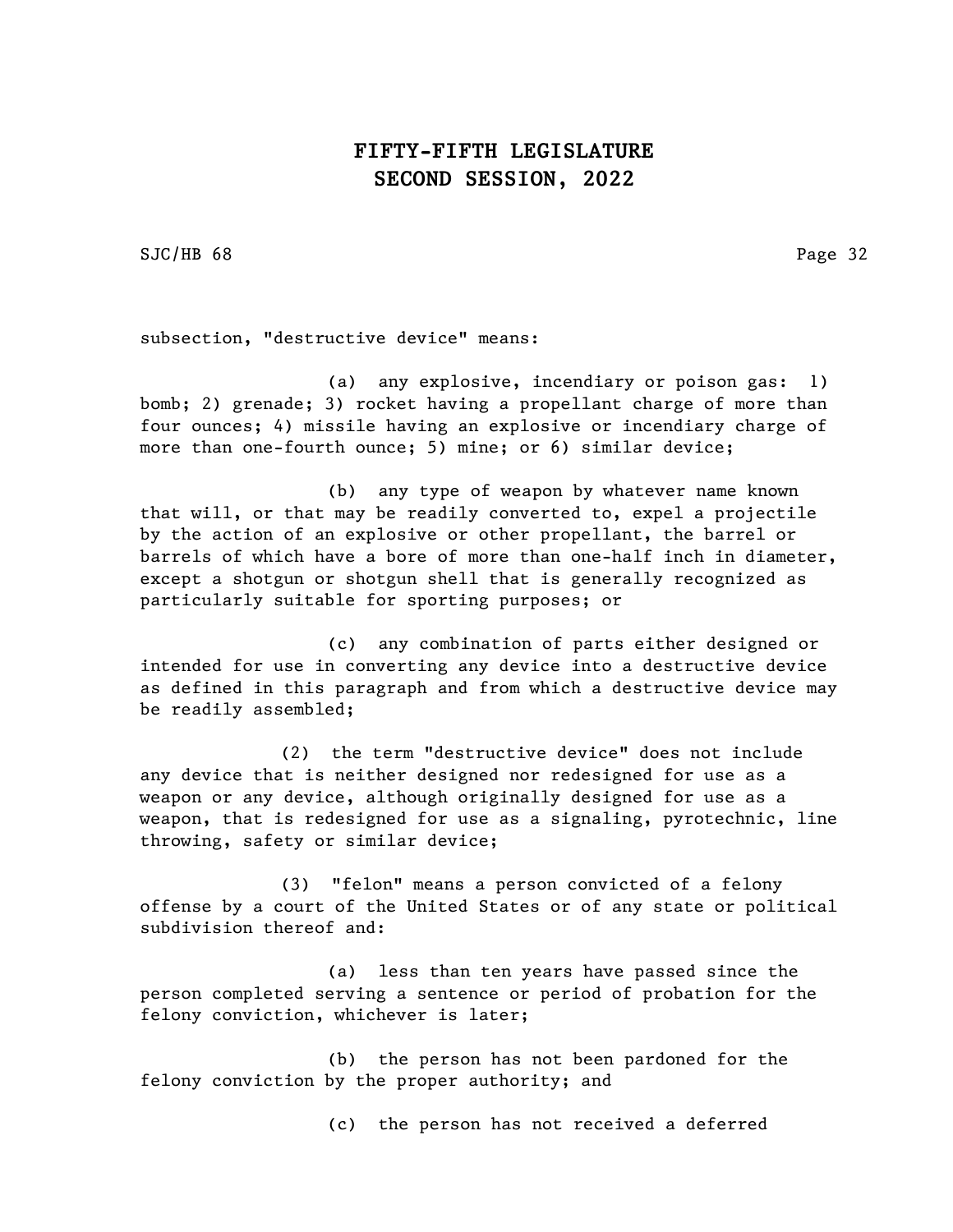SJC/HB 68 Page 33

sentence; [<del>and</del>]

(4) "firearm" means any weapon that will or is designed to or may readily be converted to expel a projectile by the action of an explosion or the frame or receiver of any such weapon; and

(5) "serious violent felon" means a person convicted of an offense enumerated in Subparagraphs (a) through (n) of Paragraph (4) of Subsection L of Section 33-2-34 NMSA 1978; provided that:

(a) less than ten years have passed since the person completed serving a sentence or a period of probation for the felony conviction, whichever is later;

(b) the person has not been pardoned for the felony conviction by the proper authority; and

(c) the person has not received a deferred sentence and completed the total term of deferment as provided in Section 31-20-9 NMSA 1978."

SECTION 28. Section 30-22-1.1 NMSA 1978 (being Laws 2003, Chapter 260, Section 5) is amended to read:

"30-22-1.1. AGGRAVATED FLEEING A LAW ENFORCEMENT OFFICER.--

A. Aggravated fleeing a law enforcement officer consists of a person willfully and carelessly driving [his] a vehicle in a manner that endangers the life of another person after being given a visual or audible signal to stop, whether by hand, voice, emergency light, flashing light, siren or other signal, by a uniformed law enforcement officer in an [appropriately marked law enforcement vehicle] authorized emergency vehicle pursuant to Section 66-7-6 NMSA 1978 in pursuit in accordance with the provisions of the Law Enforcement Safe Pursuit Act.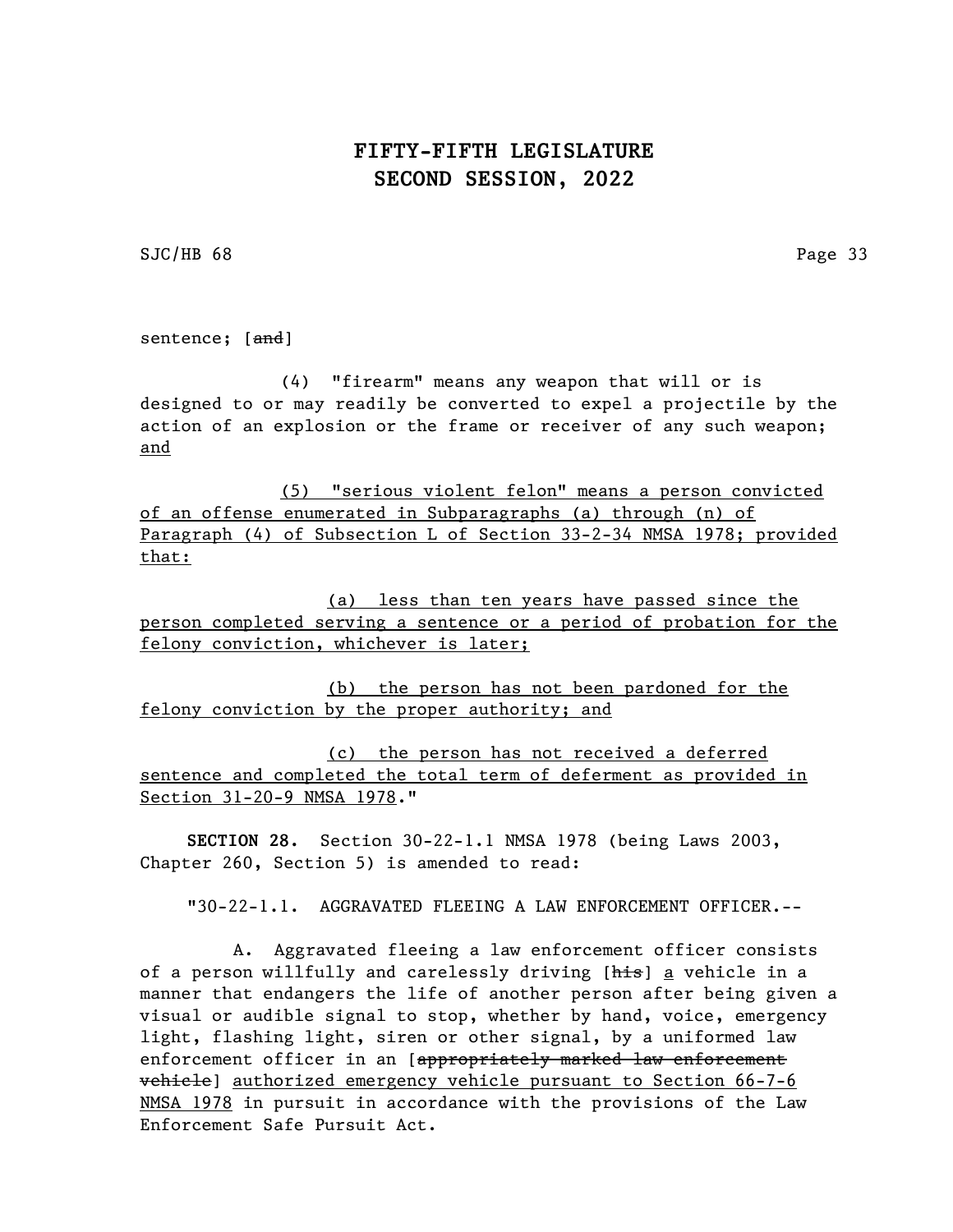SJC/HB 68 Page 34

B. Whoever commits aggravated fleeing a law enforcement officer that does not result in injury or great bodily harm to another person is guilty of a fourth degree felony.

C. Whoever commits aggravated fleeing a law enforcement officer that results in injury to another person is guilty of a third degree felony."

SECTION 29. A new section of Chapter 31, Article 3 NMSA 1978 is enacted to read:

"[NEW MATERIAL] AVAILABILITY OF GLOBAL POSITIONING SYSTEM DATA ON DEFENDANTS ON PRETRIAL RELEASE.--Any public entity that possesses or controls global positioning system data with respect to a defendant on pretrial release shall make that data available without a warrant to a law enforcement officer pursuant to an ongoing and pending criminal investigation for which there is reasonable suspicion to believe the data will be probative. Any data provided to the law enforcement officer shall be limited to data that relates to the criminal investigation and is not more than one year old. The data shall not be made a part of any public record unless admitted as evidence during a criminal trial. The law enforcement officer may request immediate access to the data if it involves an investigation of:

A. any of the following serious violent felony offenses:

(1) murder in the first degree;

(2) first or second degree felony human trafficking of a child;

- (3) first degree felony abuse of a child;
- (4) sexual exploitation of a child constituting at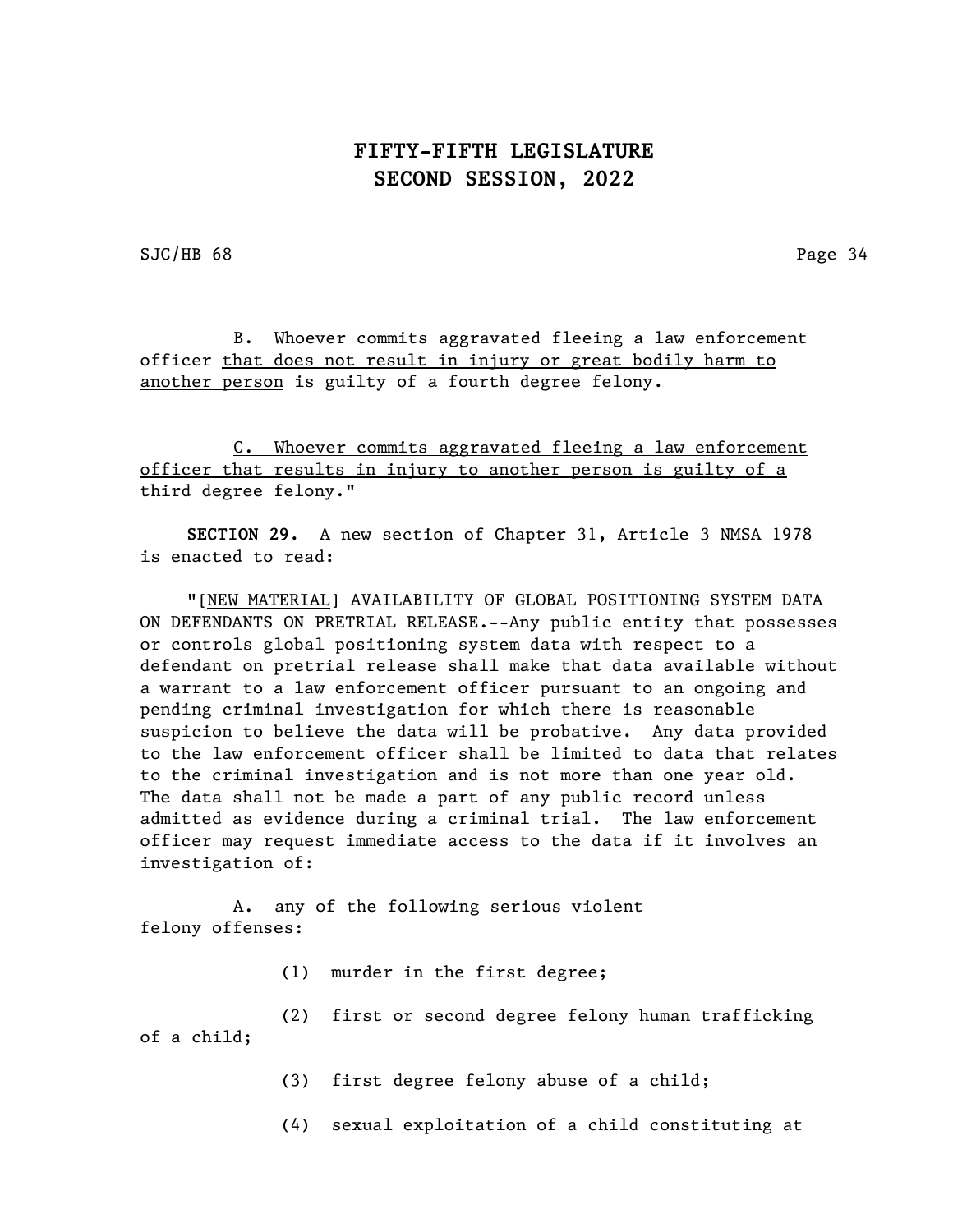SJC/HB 68 Page 35

least a second degree felony; or

(5) a serious violent felony offense as provided in Subparagraphs (a) through (n) of Paragraph (4) of Subsection L of Section 33-2-34 NMSA 1978;

B. a felony offense during which a firearm was brandished pursuant to Section 31-18-16 NMSA 1978 or during which a firearm was discharged; or

C. a felony offense during which great bodily harm was inflicted as defined in Section 30-1-12 NMSA 1978 or that caused the death of a person."

SECTION 30. Section 31-18-15 NMSA 1978 (being Laws 1977, Chapter 216, Section 4, as amended) is amended to read:

"31-18-15. SENTENCING AUTHORITY--NONCAPITAL FELONIES--BASIC SENTENCES AND FINES--PAROLE AUTHORITY--MERITORIOUS DEDUCTIONS.--

A. [<del>If a person is convicted of</del>] As used in a statute that establishes a noncapital felony, the following defined felony classifications and associated basic [sentence] sentences of imprisonment  $[is]$  are as follows:

 $(1)$  for a first degree felony resulting in the death of a child, life imprisonment;

(2) for a first degree felony for aggravated criminal sexual penetration, life imprisonment;

(3) for a first degree felony, eighteen years imprisonment;

(4) for a second degree felony resulting in the death of a human being, fifteen years imprisonment;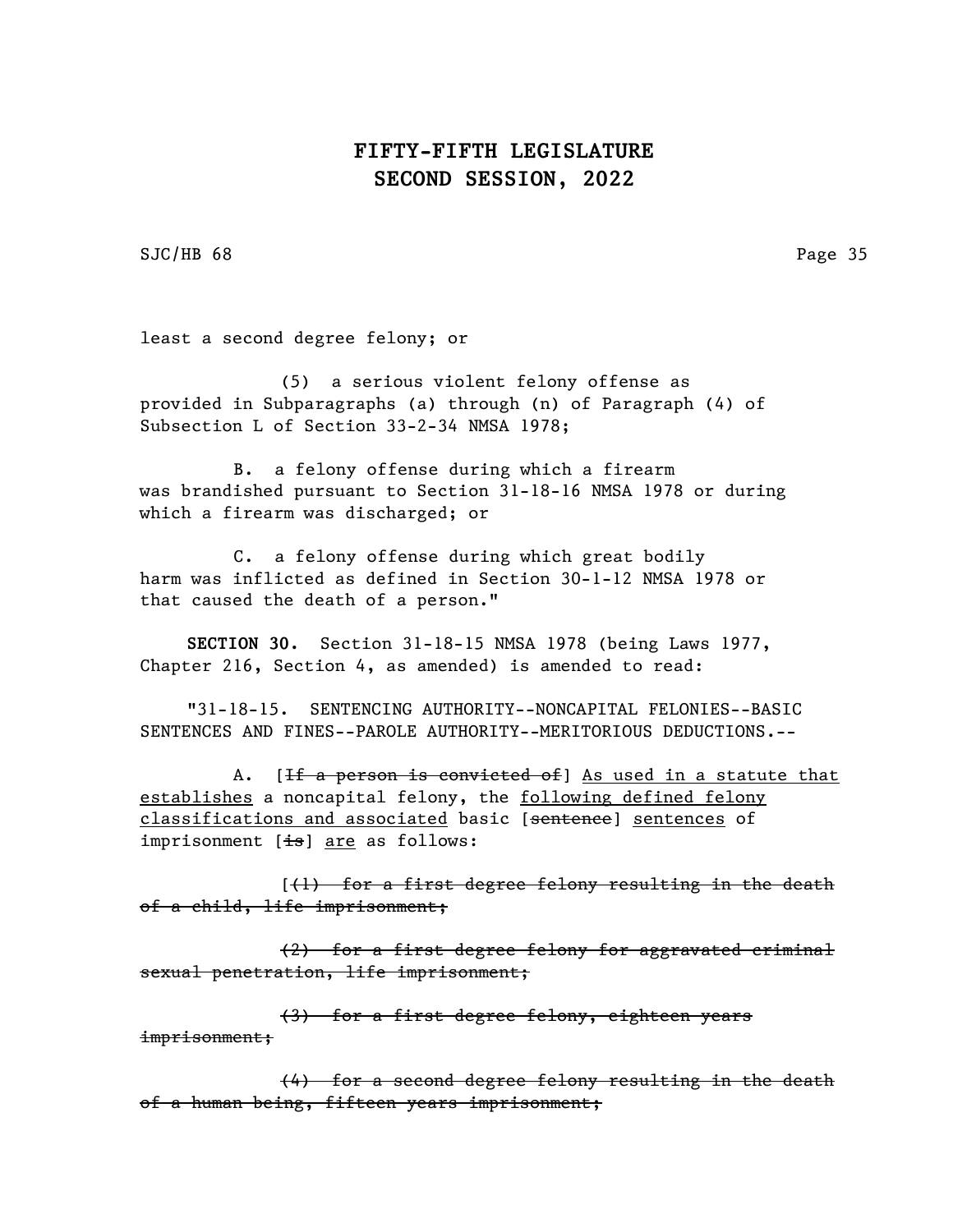SJC/HB 68 Page 36

(5) for a second degree felony for a sexual offense against a child, fifteen years imprisonment;

(6) for a second degree felony for sexual exploitation of children, twelve years imprisonment;

(7) for a second degree felony, nine years

imprisonment;

(8) for a third degree felony resulting in the death of a human being, six years imprisonment;

(9) for a third degree felony for a sexual offense against a child, six years imprisonment;

(10) for a third degree felony for sexual exploitation of children, eleven years imprisonment;

(11) for a third degree felony, three years imprisonment;

(12) for a fourth degree felony for sexual exploitation of children, ten years imprisonment; or

(13) for a fourth degree felony, eighteen months imprisonment.]

FELONY CLASSIFICATION BASIC SENTENCE

first degree felony resulting in the death of a child and life imprisonment

first degree felony for aggravated criminal sexual penetration life imprisonment

first degree felony eighteen years

imprisonment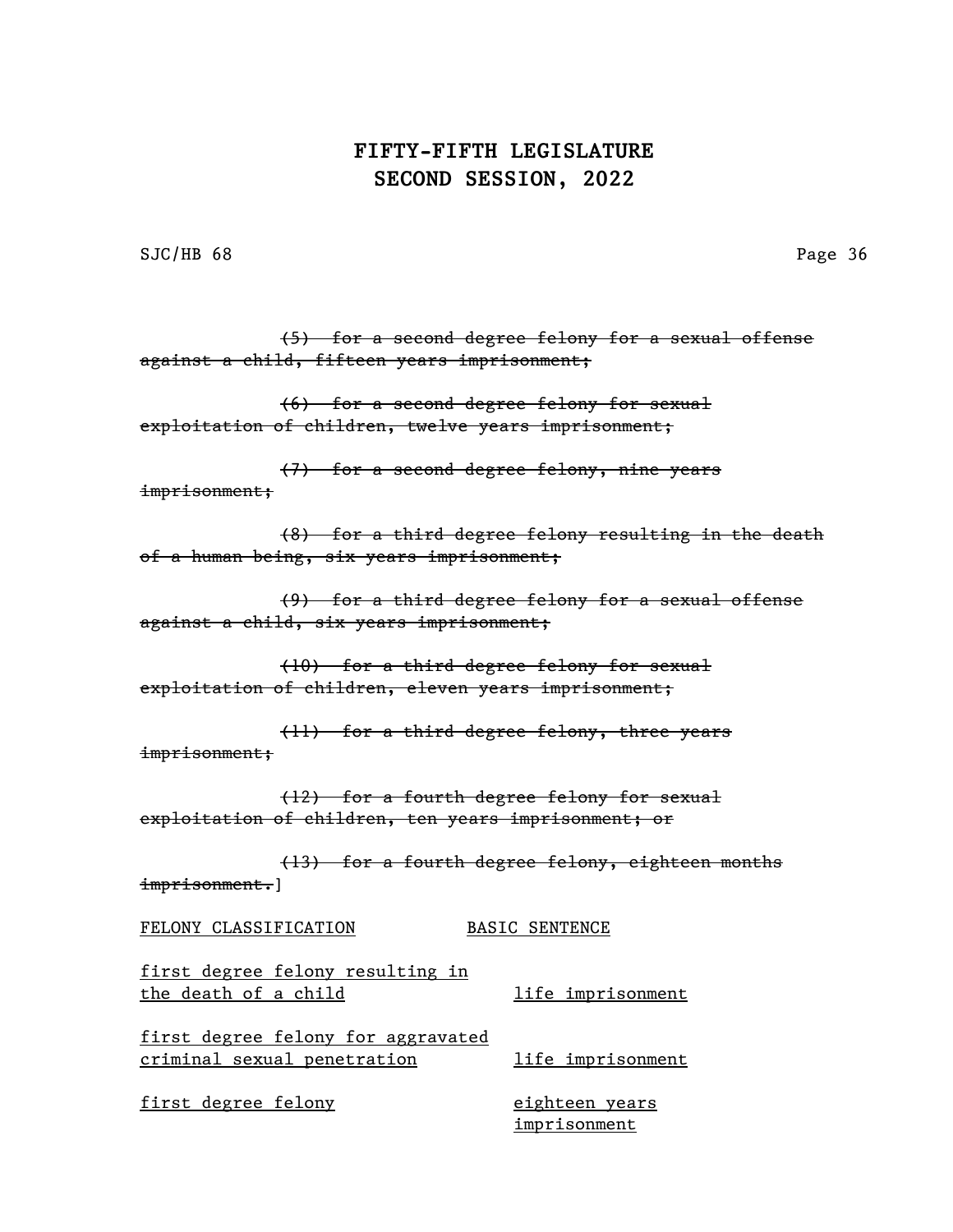SJC/HB 68 Page 37

| second degree felony resulting in |                           |
|-----------------------------------|---------------------------|
| the death of a human being        | fifteen years             |
|                                   | imprisonment              |
| second degree felony for a sexual |                           |
| offense against a child           | fifteen years             |
|                                   | imprisonment              |
|                                   |                           |
| second degree felony for sexual   |                           |
| exploitation of children          | twelve years imprisonment |
| second degree felony              |                           |
|                                   | nine years imprisonment   |
| third degree felony resulting in  |                           |
| the death of a human being        | six years imprisonment    |
|                                   |                           |
| third degree felony for a sexual  |                           |
| offense against a child           | six years imprisonment    |
| third degree felony for sexual    |                           |
| exploitation of children          | eleven years imprisonment |
|                                   |                           |
| third degree felony               | three years imprisonment  |
|                                   |                           |
| fourth degree felony for sexual   |                           |
| exploitation of children          | ten years imprisonment    |
| <u>fourth degree felony</u>       | eighteen months           |
|                                   | imprisonment.             |
|                                   |                           |

B. The appropriate basic sentence of imprisonment shall be imposed upon a person convicted and sentenced pursuant to Subsection A of this section, unless the court alters the sentence pursuant to the provisions of the Criminal Sentencing Act.

C. A period of parole shall be imposed only for felony convictions wherein a person is sentenced to imprisonment of more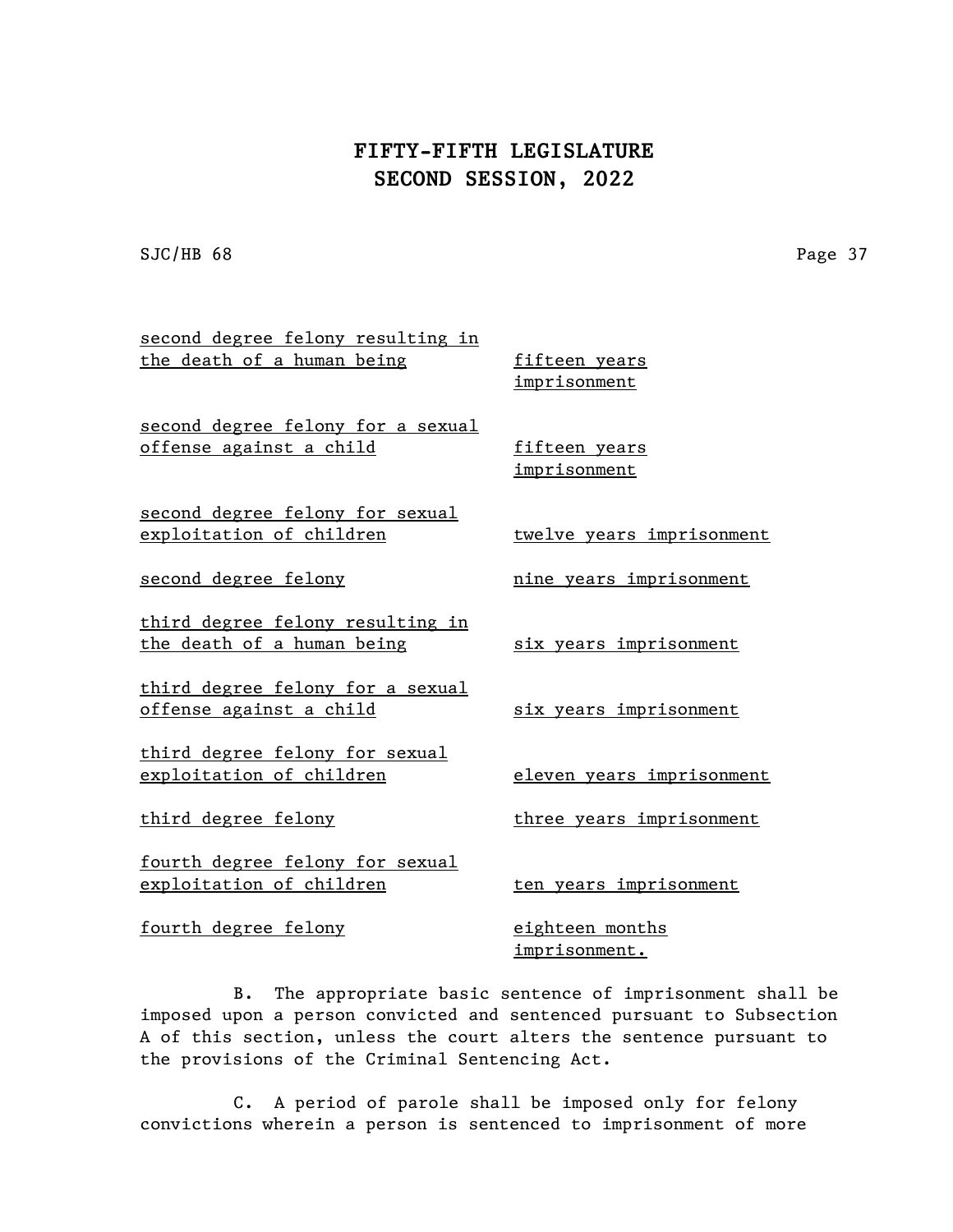SJC/HB 68 Page 38

than one year, unless the parties to a proceeding agree that a period of parole should be imposed. If a period of parole is imposed, the court shall include in the judgment and sentence of each person convicted and sentenced to imprisonment in a corrections facility designated by the corrections department authority for a period of parole to be served in accordance with the provisions of Section 31-21-10 NMSA 1978 after the completion of any actual time of imprisonment and authority to require, as a condition of parole, the payment of the costs of parole services and reimbursement to a law enforcement agency or local crime stopper program in accordance with the provisions of that section. If imposed, the period of parole shall be deemed to be part of the sentence of the convicted person in addition to the basic sentence imposed pursuant to Subsection A of this section together with alterations, if any, pursuant to the provisions of the Criminal Sentencing Act.

D. When a court imposes a sentence of imprisonment pursuant to the provisions of Section 31-18-15.1, 31-18-16 or 31-18-17 NMSA 1978 and suspends or defers the basic sentence of imprisonment provided pursuant to the provisions of Subsection A of this section, the period of parole shall be served in accordance with the provisions of Section 31-21-10 NMSA 1978 for the degree of felony for the basic sentence for which the inmate was convicted. For the purpose of designating a period of parole, a court shall not consider that the basic sentence of imprisonment was suspended or deferred and that the inmate served a period of imprisonment pursuant to the provisions of the Criminal Sentencing Act.

E. The court may, in addition to the imposition of a basic sentence of imprisonment, impose a fine not to exceed:

(1) for a first degree felony resulting in the death of a child, seventeen thousand five hundred dollars (\$17,500);

(2) for a first degree felony for aggravated criminal sexual penetration, seventeen thousand five hundred dollars (\$17,500);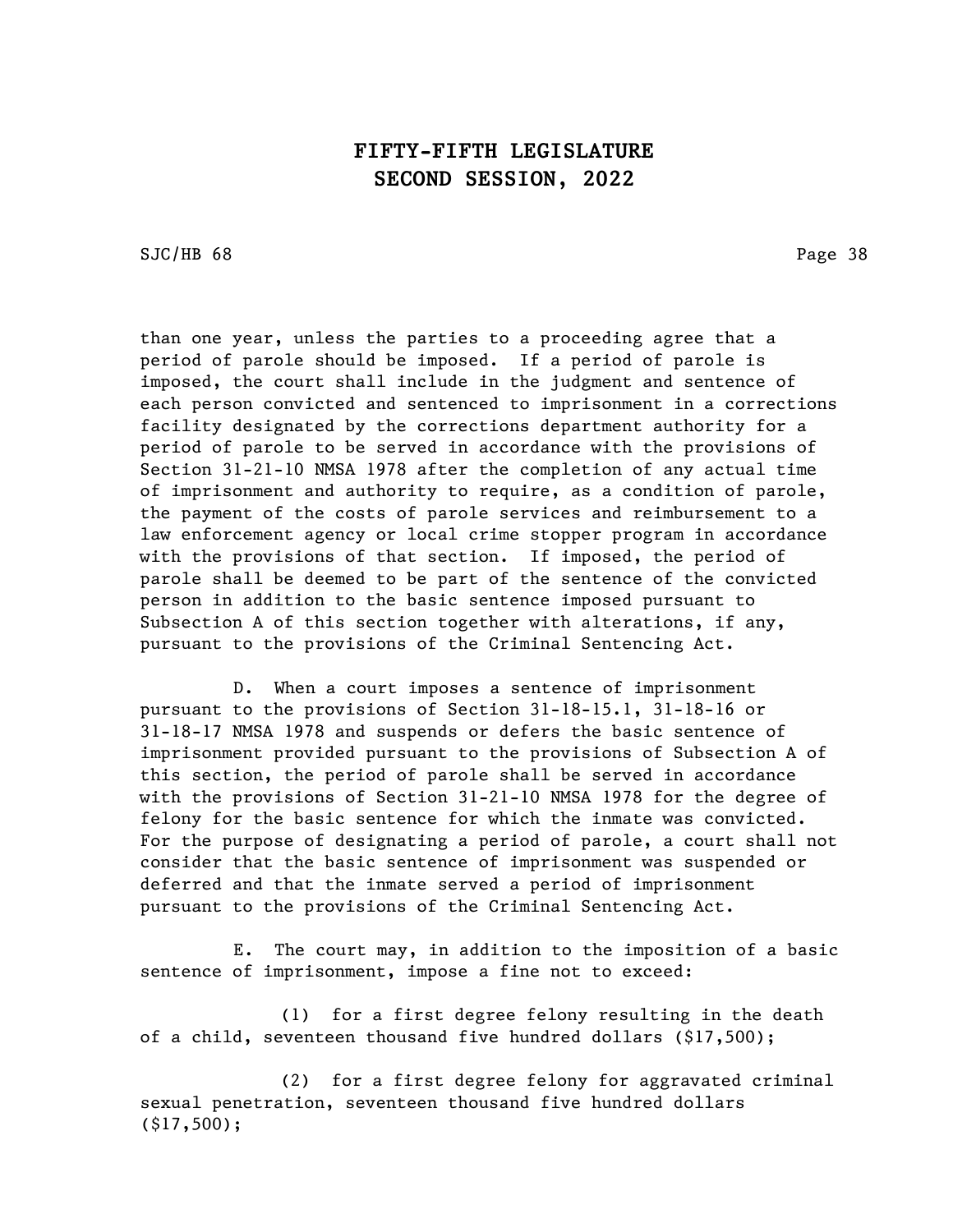SJC/HB 68 Page 39

(3) for a first degree felony, fifteen thousand dollars (\$15,000);

(4) for a second degree felony resulting in the death of a human being, twelve thousand five hundred dollars (\$12,500);

(5) for a second degree felony for a sexual offense against a child, twelve thousand five hundred dollars (\$12,500);

(6) for a second degree felony for sexual exploitation of children, five thousand dollars (\$5,000);

(7) for a second degree felony, ten thousand dollars (\$10,000);

(8) for a third degree felony resulting in the death of a human being, five thousand dollars (\$5,000);

(9) for a third degree felony for a sexual offense against a child, five thousand dollars (\$5,000);

(10) for a third degree felony for sexual exploitation of children, five thousand dollars (\$5,000);

(11) for a third or fourth degree felony, five thousand dollars (\$5,000); or

(12) for a fourth degree felony for sexual exploitation of children, five thousand dollars (\$5,000).

F. When the court imposes a sentence of imprisonment for a felony offense, the court shall indicate whether or not the offense is a serious violent offense as defined in Section 33-2-34 NMSA 1978. The court shall inform an offender that the offender's sentence of imprisonment is subject to the provisions of Sections 33-2-34, 33-2-36, 33-2-37 and 33-2-38 NMSA 1978. If the court fails to inform an offender that the offender's sentence is subject to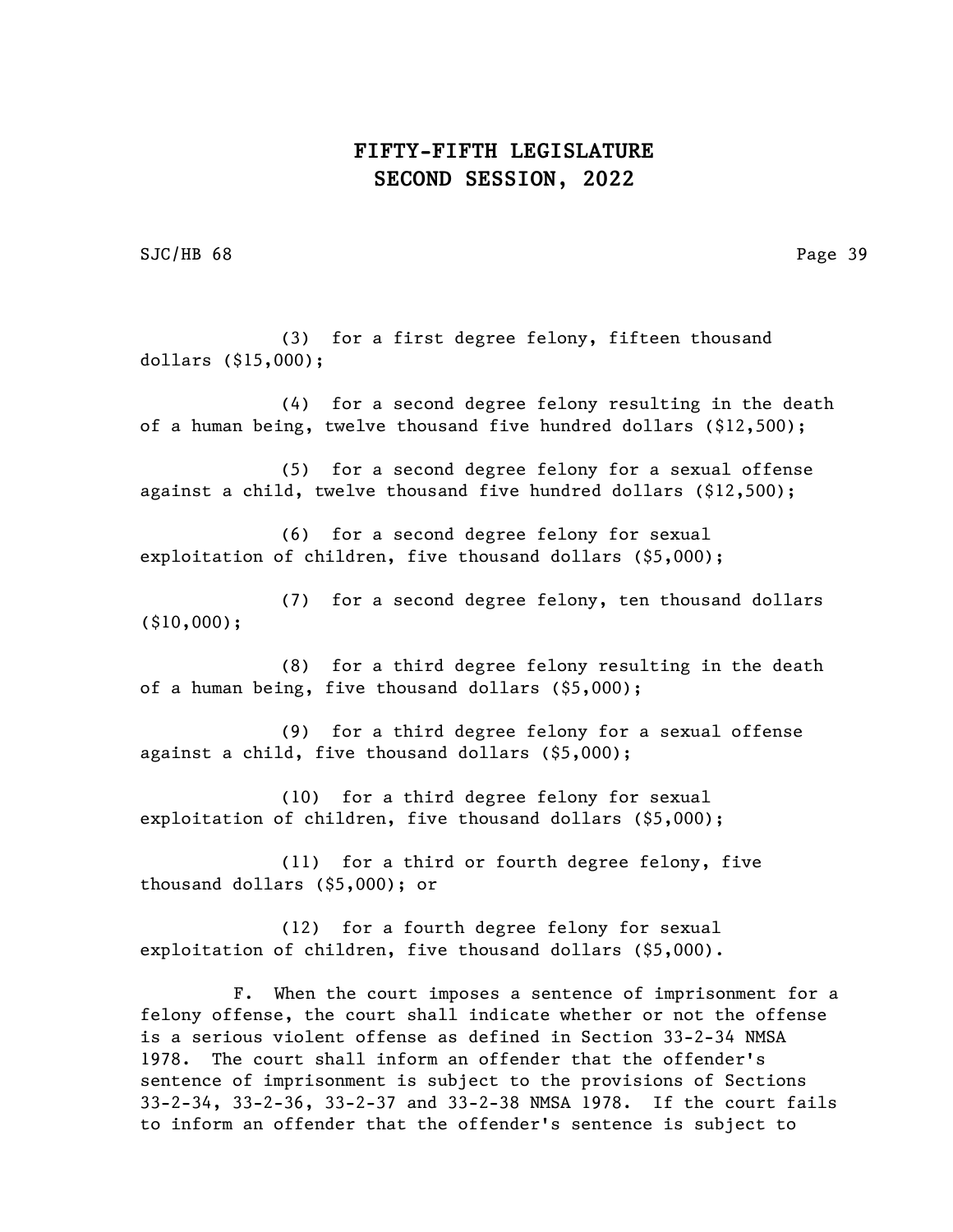SJC/HB 68 Page 40

those provisions or if the court provides the offender with erroneous information regarding those provisions, the failure to inform or the error shall not provide a basis for a writ of habeas corpus.

G. No later than October 31 of each year, the New Mexico sentencing commission shall provide a written report to the secretary of corrections, all New Mexico criminal court judges, the administrative office of the district attorneys and the chief public defender. The report shall specify the average reduction in the sentence of imprisonment for serious violent offenses and nonviolent offenses, as defined in Section 33-2-34 NMSA 1978, due to meritorious deductions earned by prisoners during the previous fiscal year pursuant to the provisions of Sections 33-2-34, 33-2-36, 33-2-37 and 33-2-38 NMSA 1978. The corrections department shall allow the commission access to documents used by the department to determine earned meritorious deductions for prisoners."

SECTION 31. Section 31-18-16 NMSA 1978 (being Laws 1977, Chapter 216, Section 5, as amended) is amended to read:

"31-18-16. USE, BRANDISHING OR DISCHARGE OF FIREARM-- ALTERATION OF BASIC SENTENCE--SUSPENSION AND DEFERRAL LIMITED.--

A. When a separate finding of fact by the court or jury shows that a firearm was used in relation to a drug transaction or during the commission of aggravated burglary pursuant to Section 30-16-4 NMSA 1978 or a serious violent offense, the basic sentence of imprisonment prescribed for the offense in Section 31-18-15 NMSA 1978 shall be increased by one year, except that when the offender is a serious youthful offender or a youthful offender who received an adult sentence, the sentence imposed by this subsection may be increased by one year.

 $[A<sub>1</sub>]$  B. When a separate finding of fact by the court or jury shows that a firearm was brandished in the commission of a noncapital felony, the basic sentence of imprisonment prescribed for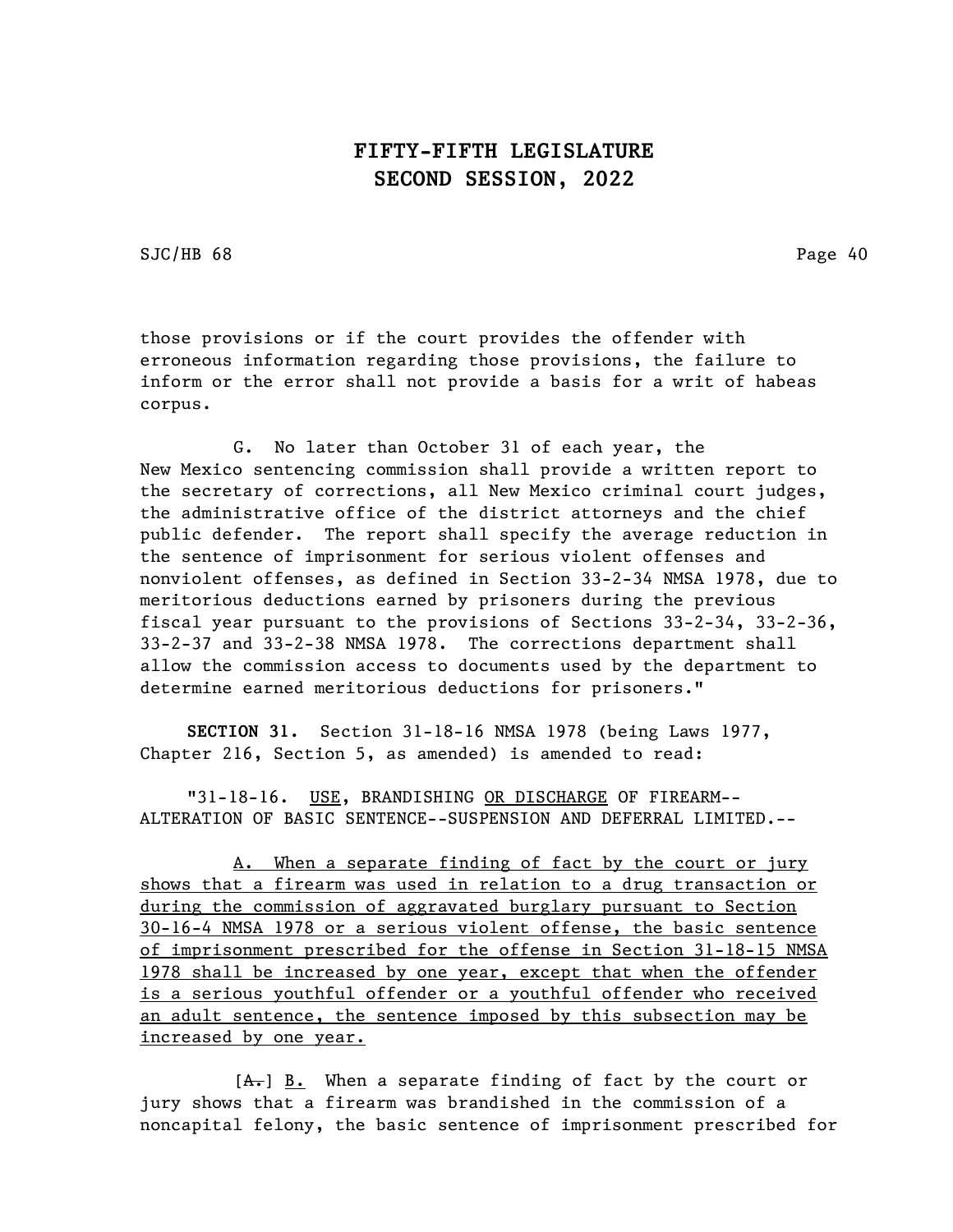SJC/HB 68 Page 41

the offense in Section 31-18-15 NMSA 1978 shall be increased by three years, except that when the offender is a serious youthful offender or a youthful offender that received an adult sentence, the sentence imposed by this subsection may be increased by one year.

C. When a separate finding of fact by the court or jury shows that a firearm was discharged in the commission of a noncapital felony, the basic sentence of imprisonment prescribed for the offense in Section 31-18-15 NMSA 1978 shall be increased by five years, except that when the offender is a serious youthful offender or a youthful offender who received an adult sentence, the sentence imposed by this subsection may be increased by three years.

[B.] D. For a [second or subsequent noncapital felony in which a firearm is brandished] separate offense resulting in a second or subsequent finding of fact by the court or jury of use, brandishing or discharge of a firearm in relation to a drug transaction or during the commission of aggravated burglary pursuant to Section 30-16-4 NMSA 1978 or a serious violent offense, the [basic] sentence [of imprisonment prescribed in Section 31-18-15 NMSA 1978] shall be increased by [five] three years, except that when the offender is a serious youthful offender or a youthful offender, the sentence imposed by this subsection may be increased by three years.

 $[G<sub>z</sub>]$  E. If the case is tried before a jury and if a prima facie case has been established showing that a firearm was used, brandished [<del>in the commission of the offense</del>] or discharged in relation to a drug transaction or during the commission of aggravated burglary pursuant to Section 30-16-4 NMSA 1978 or a serious violent offense, the court shall submit the issue to the jury by special interrogatory. If the case is tried by the court [and if a prima facie case has been established showing that a firearm was brandished in the commission of the offense], the court shall decide the issue and shall make a separate finding of fact thereon.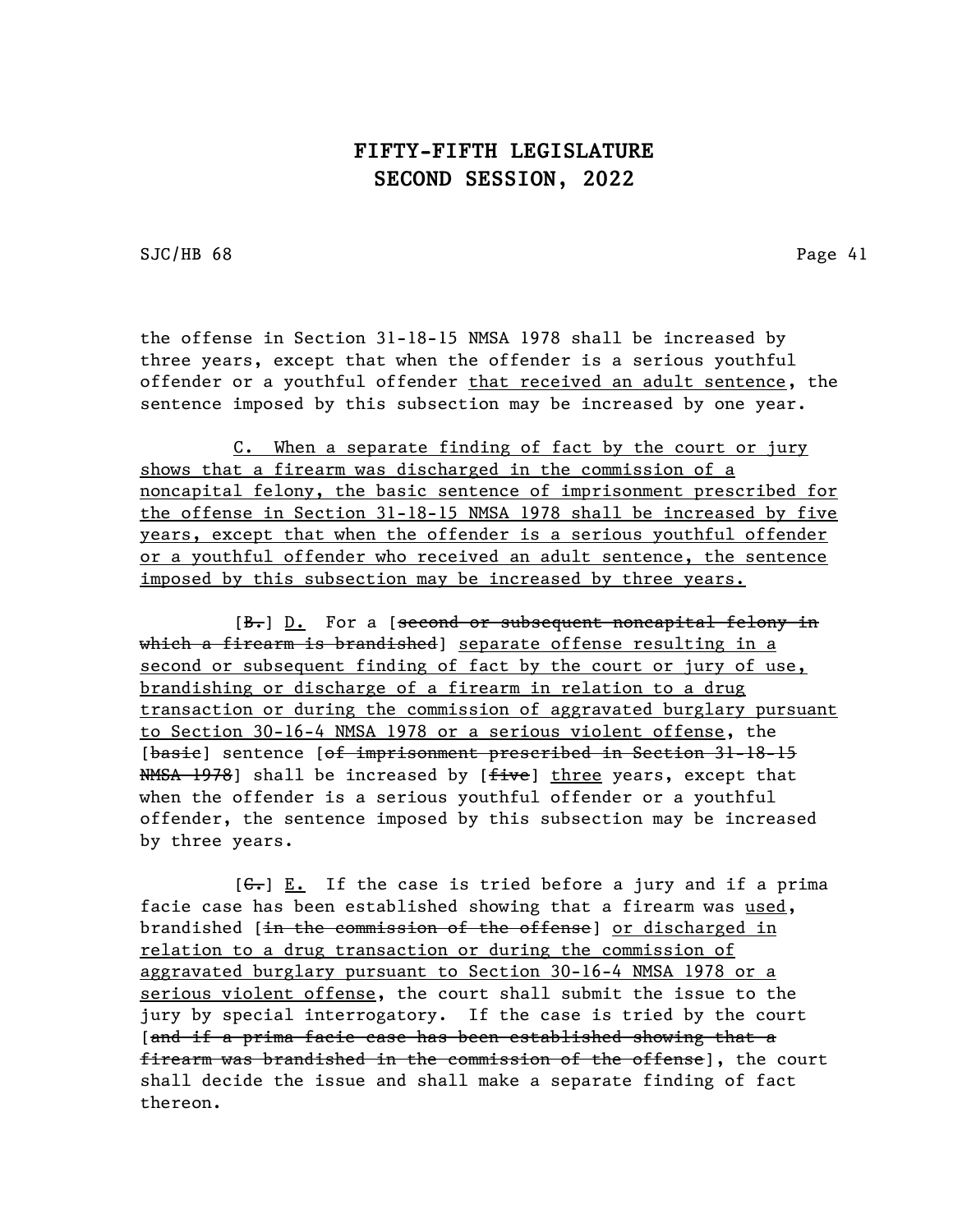SJC/HB 68 Page 42

F. When a separate finding of fact by the court or jury shows that a firearm was used, brandished or discharged in relation to a drug transaction or during the commission of aggravated burglary pursuant to Section 30-16-4 NMSA 1978 or a serious violent offense, the firearm is subject to seizure and forfeiture as an instrumentality pursuant to the provisions of the Forfeiture Act.

 $[\theta_{\bullet}]$  G. As used in this section:

(1) "brandished" means displaying or making a firearm known to another person while the firearm is present on the person of the offending party with intent to intimidate or injure a person;

(2) "in relation to a drug transaction" means participating or attempting to participate in the trafficking of a controlled substance pursuant to Section 30-31-20 NMSA 1978, distribution of a controlled substance to a minor pursuant to Section 30-31-21 NMSA 1978 or distribution of a controlled or counterfeit substance pursuant to Section 30-31-22 NMSA 1978 as a seller, purported seller or as an accomplice; and

(3) "serious violent offense" means an offense enumerated in Subparagraphs (a) through (n) of Paragraph (4) of Subsection L of Section 33-2-34 NMSA 1978."

SECTION 32. Section 31-28-1 NMSA 1978 (being Laws 2019, Chapter 192, Section 5) is amended to read:

"31-28-1. SHORT TITLE.--[Sections 5 through 10 of this act] Chapter 31, Article 28 NMSA 1978 may be cited as the "Crime Reduction Grant Act"."

SECTION 33. Section 31-28-4 NMSA 1978 (being Laws 2019, Chapter 192, Section 8) is amended to read:

"31-28-4. APPLICATIONS FOR GRANTS--PURPOSES--CONDITIONS.--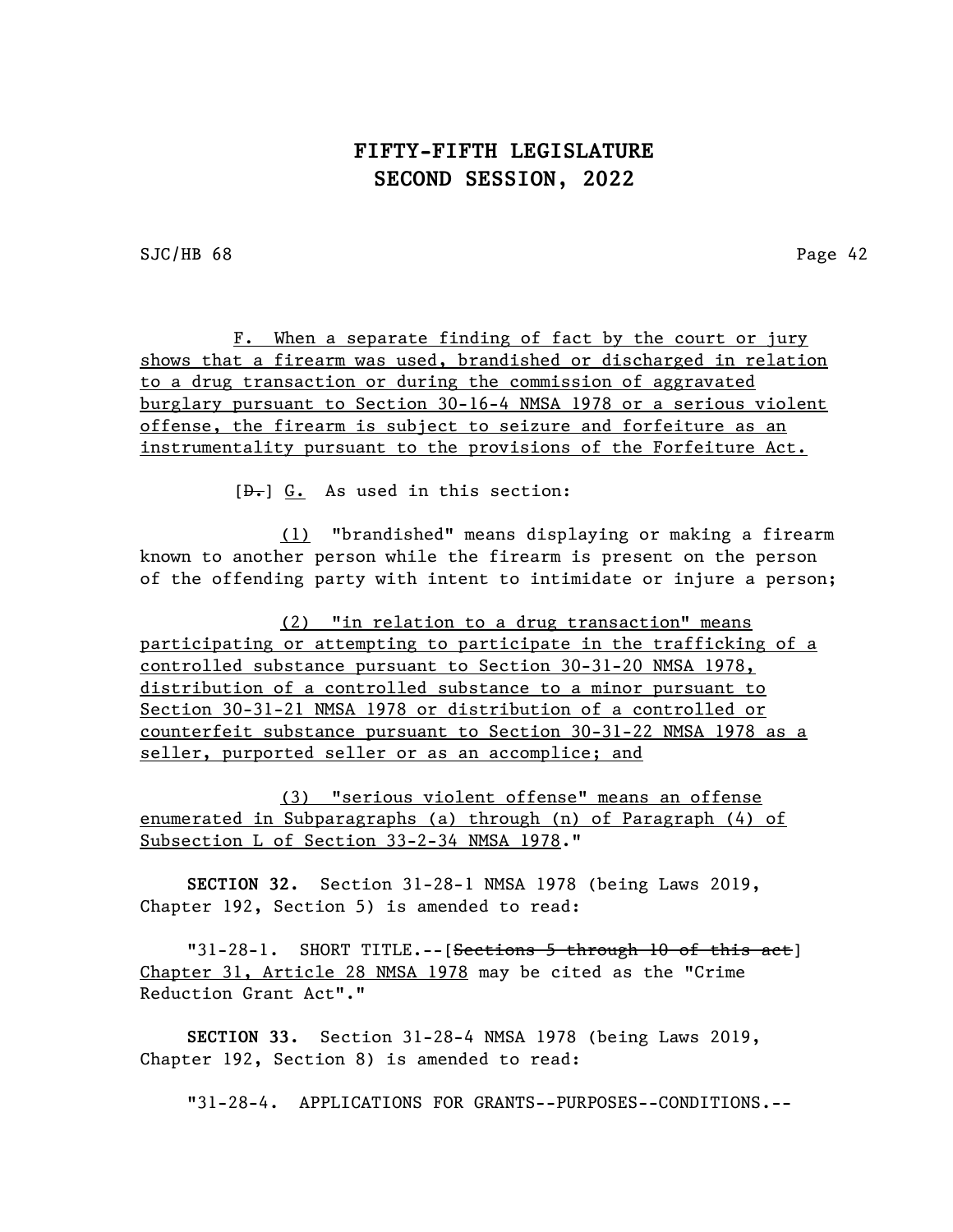SJC/HB 68 Page 43

and

A. A member of a criminal justice coordinating council with the consent of the council may apply to a grant administration agency for a grant to accomplish any of the enumerated purposes provided in Subsection B of this section.

B. Crime reduction grants may be made to:

(1) develop, expand and improve evidence-based treatment and supervision alternatives to incarceration;

(2) reduce barriers to participation by criminal offenders in preprosecution diversion or specialty court programs;

(3) develop or improve pretrial service programs;  $[and]$ 

(4) develop or improve coordination of services between law enforcement agencies and treatment programs;

(5) establish law enforcement crisis intervention teams;

(6) coordinate access to programs for transitional or reentry homes for individuals recently released from incarceration;

(7) recruit or retain law enforcement officers, prosecutors, public defenders, corrections officers and mental health workers;

(8) develop or expand data-driven policing programs and pretrial services;

(9) staff a criminal justice coordinating council;

 $[$   $(4)$ ]  $(10)$  purchase equipment or provide training to support any of the purposes provided in this section.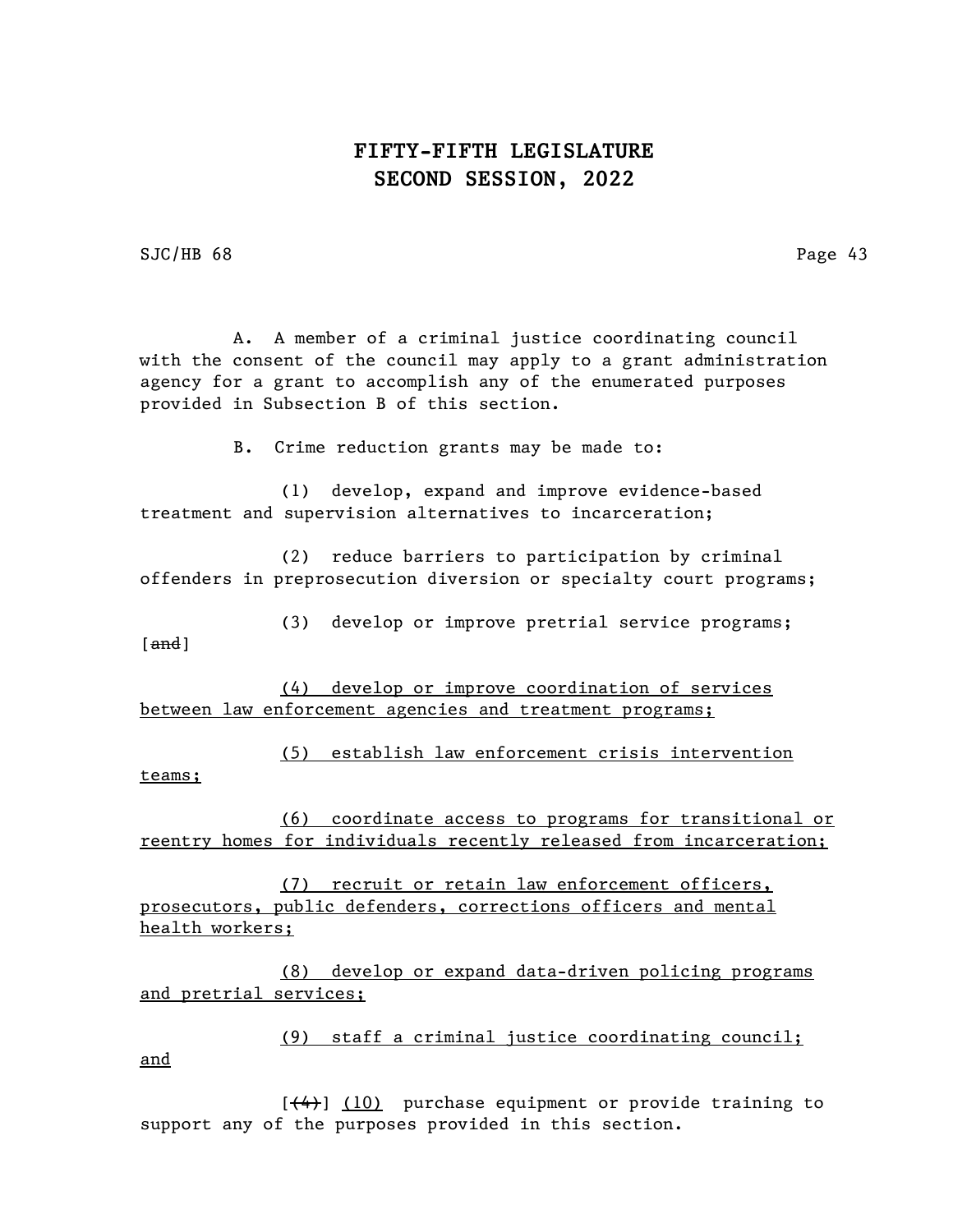SJC/HB 68 Page 44

C. Crime reduction grants shall be conditioned on the criminal justice coordinating council and the recipient member complying with the following:

(1) using not more than five percent of a grant for administrative costs of the recipient;

(2) in consultation with the commission, developing data-sharing agreements and methods of data sharing among criminal justice agencies and with the commission to allow system-wide analysis of criminal justice operations within the judicial district and statewide;

(3) using or developing evidence-based best practices for any programs operated with crime reduction grants;

(4) developing performance measures in consultation with the commission and the grant administration agency relevant to the grantee's application;

(5) collecting data to evaluate the effectiveness of programs operated with crime reduction grants;

(6) evaluating quarterly the process, outputs, outcomes and other performance measures of programs funded with grants for compliance with all provisions of the Crime Reduction Grant Act;

(7) providing a quarterly report to the commission for review and comparison with other programs receiving grants for similar purposes; and

(8) providing an annual report to the grant administration agency by October 1 of each year regarding program outcomes from use of the grant.

D. The commission shall assist with the implementation of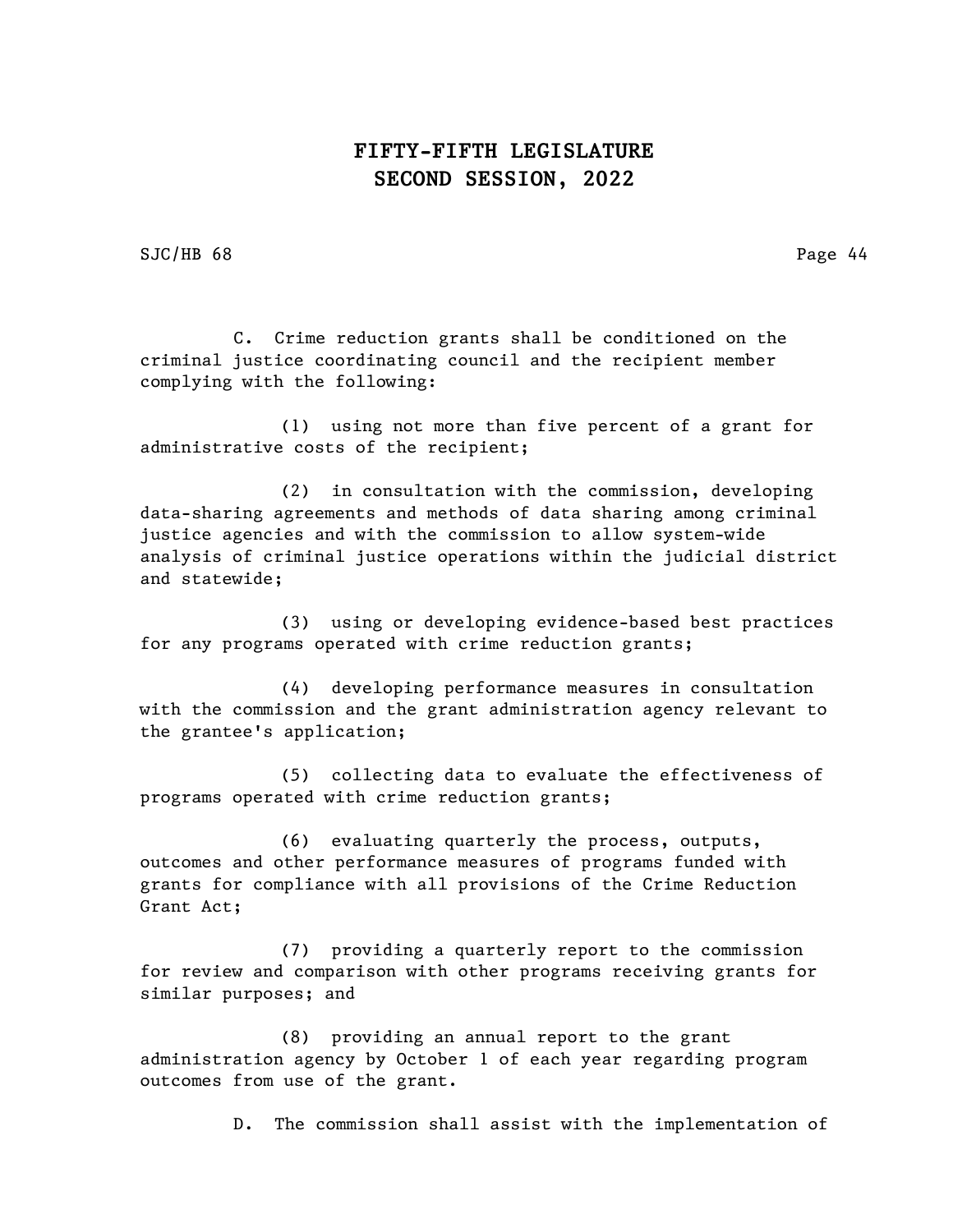SJC/HB 68 Page 45

data-sharing agreements to ensure compliance with crime reduction grants.

E. Each grant administration agency shall identify and require the use or development of evidence-based best practices for programs operated with crime reduction grants distributed by that grant administration agency.

F. A grant administration agency may consider any outcome reported to it by a grant recipient from a previous year in making a determination of whether to make subsequent grants or the amount of a subsequent grant."

SECTION 34. A new section of Chapter 29, Article 1 NMSA 1978 is enacted to read:

"[NEW MATERIAL] REQUIRING LAW ENFORCEMENT AGENCIES TO CONSULT INFORMATION IN THE LAW ENFORCEMENT OFFICER DATABASE WHEN MAKING EMPLOYMENT DECISIONS.--When considering hiring, promoting, disciplining or firing a law enforcement officer, a law enforcement agency shall consult the law enforcement officer database established in Section 29-7-16 NMSA 1978 and take into account any pertinent information found in that database."

SECTION 35. Section 34-6-5 NMSA 1978 (being Laws 1968, Chapter 69, Section 8, as amended) is amended to read:

"34-6-5. JUDGES--SECOND JUDICIAL DISTRICT.--There shall be [twenty-nine] thirty district judges in the second judicial district."

SECTION 36. Section 34-6-8 NMSA 1978 (being Laws 1968, Chapter 69, Section 11, as amended) is amended to read:

"34-6-8. JUDGES--FIFTH JUDICIAL DISTRICT.--There shall be [eleven] twelve district judges in the fifth judicial district."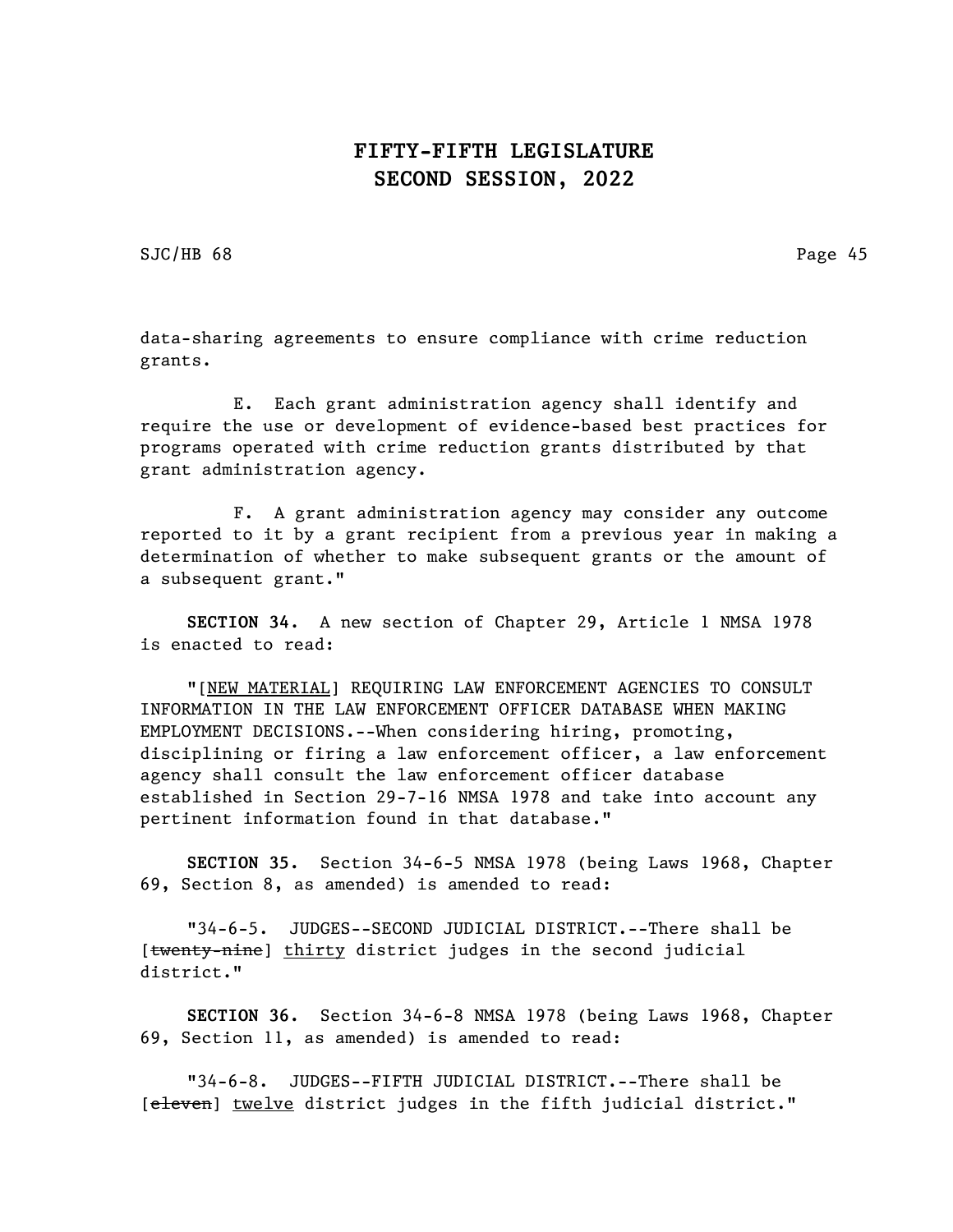SJC/HB 68 Page 46

SECTION 37. Section 34-6-16 NMSA 1978 (being Laws 1971, Chapter 52, Section 3, as amended) is amended to read:

"34-6-16. JUDGES--THIRTEENTH JUDICIAL DISTRICT.--There shall be [eight] nine district judges in the thirteenth judicial district."

SECTION 38. A new section of the Department of Public Safety Act is enacted to read:

"[NEW MATERIAL] LAW ENFORCEMENT RETENTION FUND--CREATED-- RETENTION DIFFERENTIAL DISBURSEMENT--REPORTING.--

A. The "law enforcement retention fund" is created in the state treasury. The fund consists of money appropriated by the legislature, federal money granted to the state for the purposes of the fund, income from investment of the fund and money otherwise accruing to the fund. Money in the fund shall not revert to any other fund at the end of a fiscal year. The department shall administer the fund to provide:

(1) retention differential disbursements for law enforcement officers meeting certain levels of tenure; and

(2) support for disbursement administration processes and reporting compliance.

B. Money in the fund shall be disbursed on warrants signed by the secretary of finance and administration pursuant to vouchers signed by the secretary of public safety.

C. Contingent on the completion of reporting requirements provided in Subsection G of this section, the department shall determine and distribute annually the amount necessary to provide to a law enforcement agency for the purpose of providing a retention differential disbursement to law enforcement officers employed by that law enforcement agency. A law enforcement agency shall expend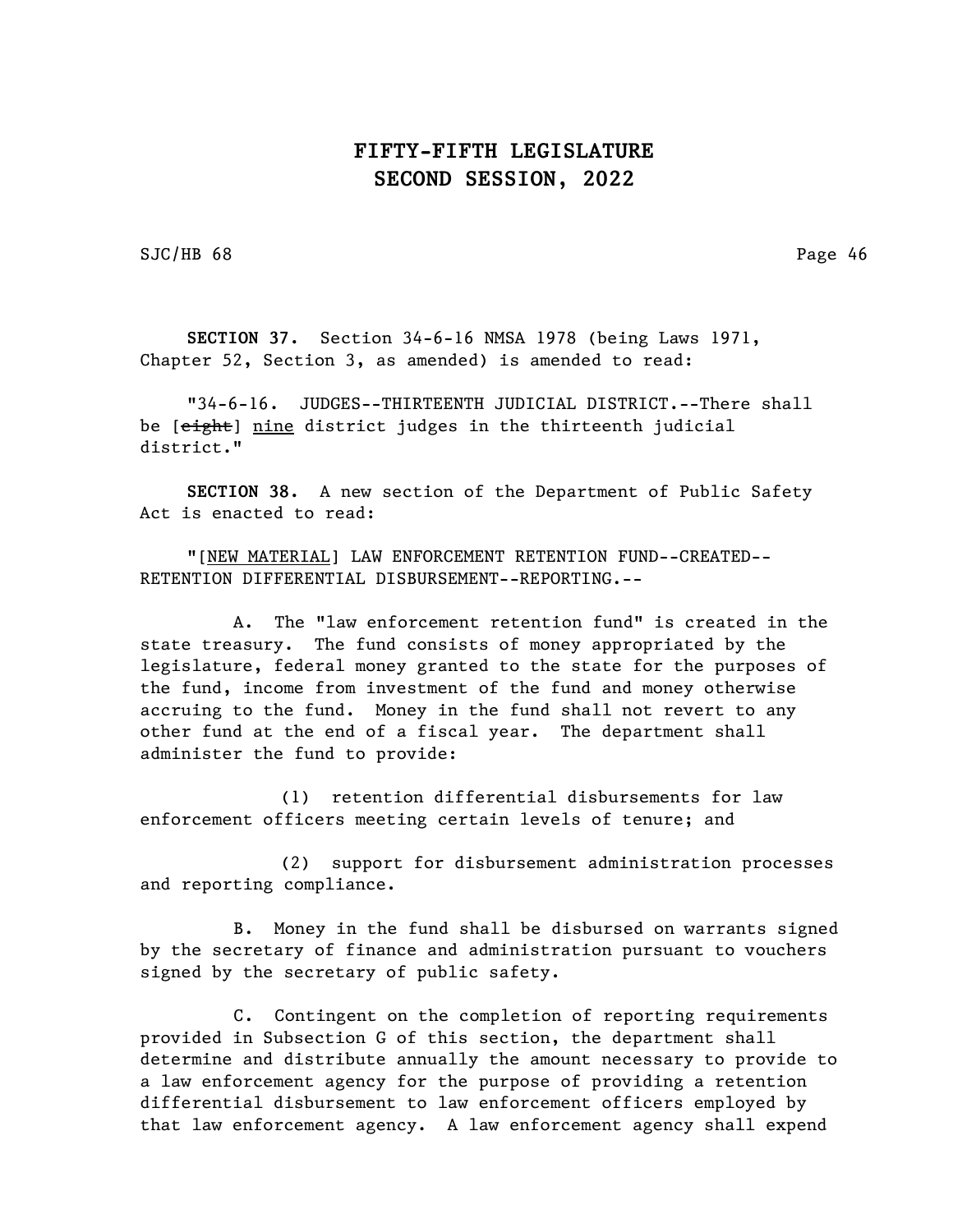SJC/HB 68 Page 47

funding received for no other purpose than that permitted by this section, and any unexpended balance received by a law enforcement agency pursuant to this section at the end of a fiscal year shall revert to the law enforcement retention fund. The department shall monitor the use of funding and ensure the proper reversions to the law enforcement retention fund.

D. A law enforcement officer shall receive a retention differential disbursement in the amount of five percent of the law enforcement officer's salary upon reaching four, nine, fourteen and nineteen years of service from the anniversary of the law enforcement officer's date of hire with that law enforcement agency; provided that:

(1) the law enforcement officer remains employed as a law enforcement officer with that same law enforcement agency for one additional year; and

(2) the retention differential disbursement shall be calculated based on the salary of the law enforcement officer on those dates.

E. After the calculations for retention differential disbursements are made in accordance with Subsection D of this section, if the balance in the fund is insufficient to permit the total disbursements provided by Subsection D of this section, the department shall reduce that allocation to the maximum amount permitted by available money in the fund.

F. The amount provided for a retention differential disbursement shall include the amount of employer tax liabilities, which shall be paid by the employer at the time the retention differential disbursement is provided to the law enforcement officer.

G. To receive funding pursuant to Subsection C of this section, a law enforcement agency shall make that request to the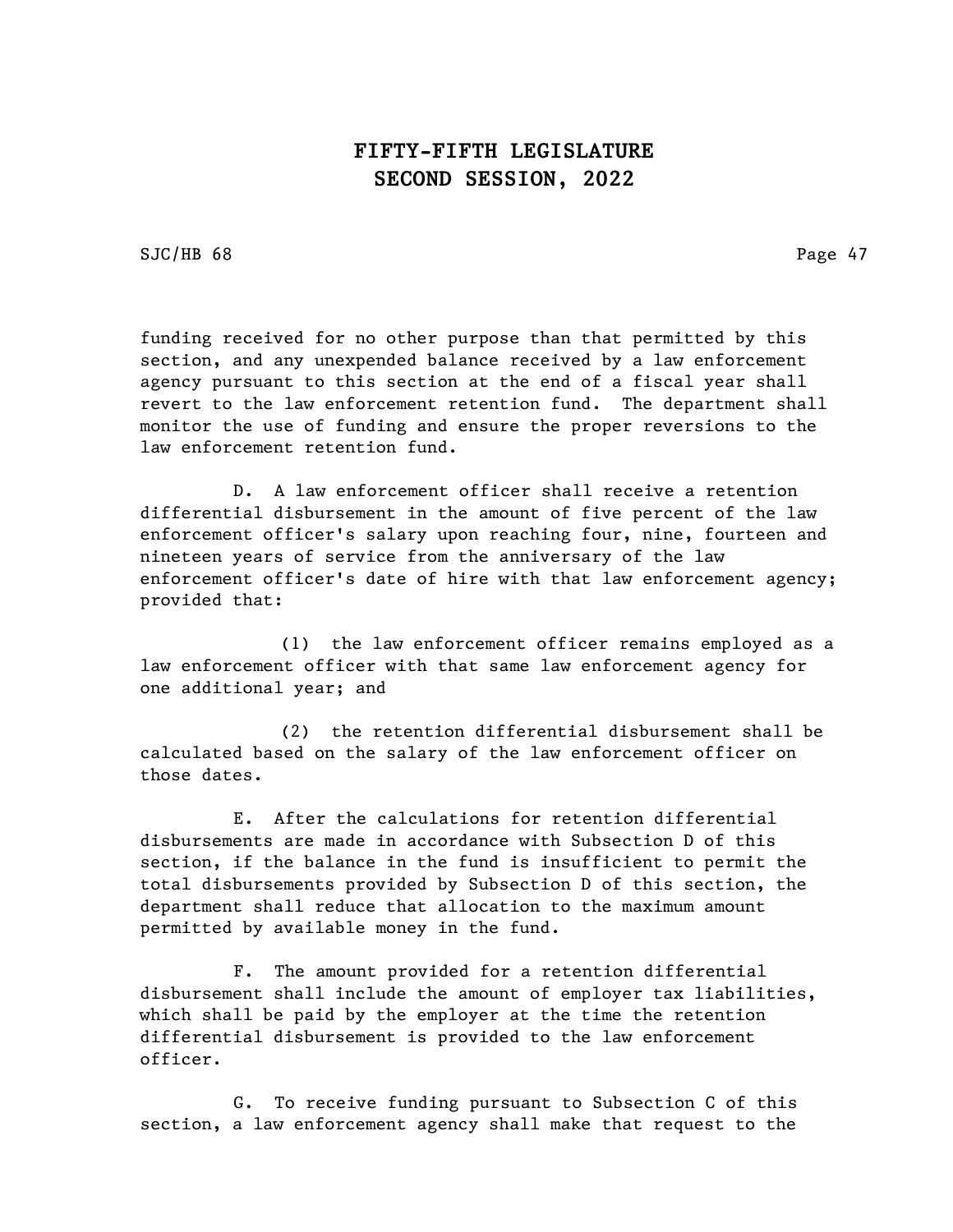SJC/HB 68 Page 48

department prior to June 1 of each fiscal year, and in that request, the agency shall report the following:

(1) the number of officers that are projected to become eligible for a retention differential disbursement in the upcoming fiscal year and the projected amount of the retention differential disbursement, including any employer tax liabilities;

(2) the number of law enforcement officers employed by the law enforcement agency for the last five years;

(3) the number of years of service of each law enforcement officer employed by the law enforcement agency;

(4) the number of law enforcement officers that left the employ of the law enforcement agency in the last year and the stated reasons why each law enforcement officer left the employ of the law enforcement agency;

(5) the number of years of service of each law enforcement officer that left the employ of the law enforcement agency in the last year;

(6) the number of applicants to the law enforcement agency in the last year;

(7) the number of applicants to the law enforcement agency in the last year that attended a law enforcement academy;

(8) the number of law enforcement officers that received one or more certifications in the last year;

(9) the number of law enforcement officers added to the law enforcement agency via lateral transfer and the years of service of each law enforcement officer at each previous law enforcement agency;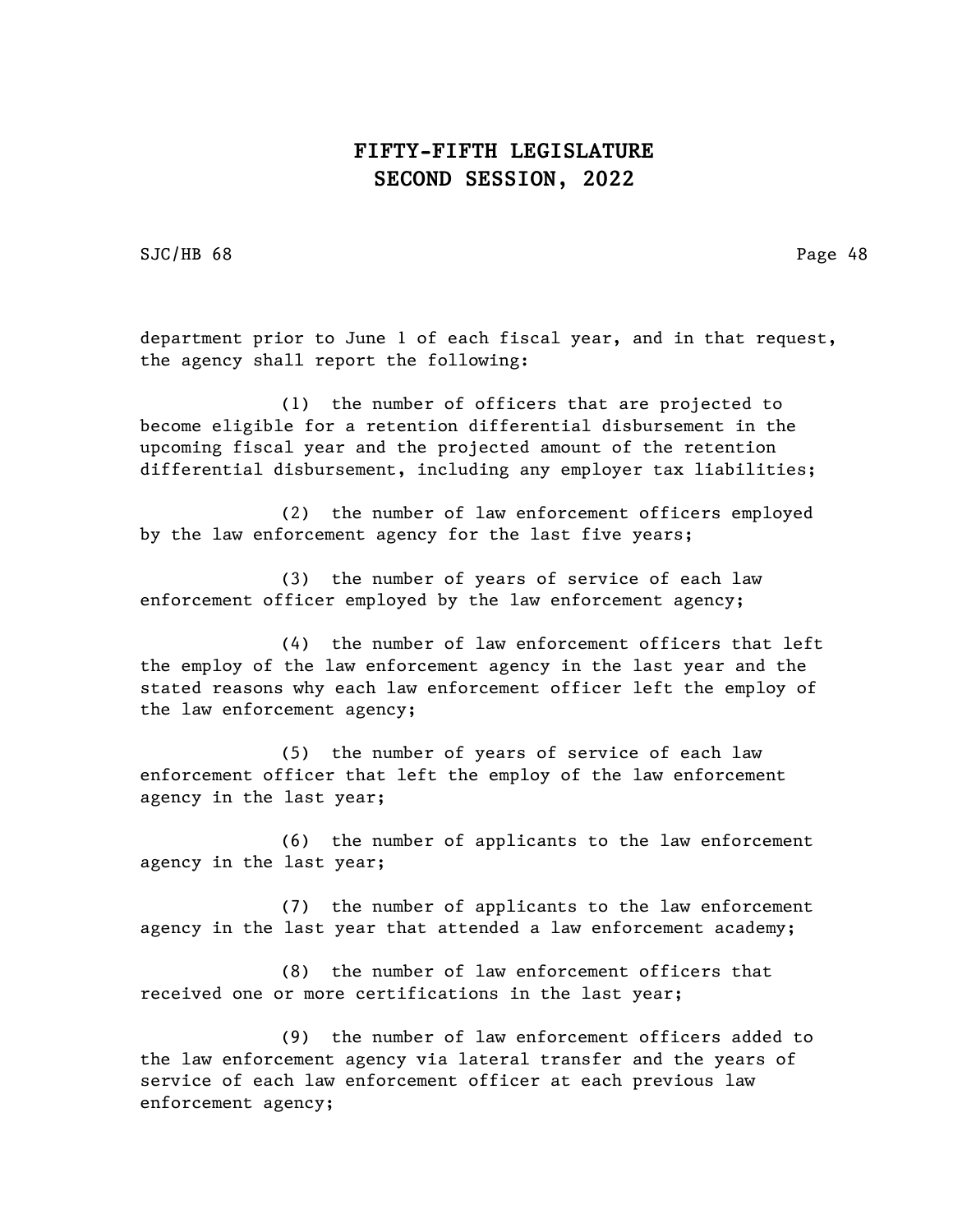SJC/HB 68 Page 49

(10) any changes to compensation, recruiting, retention or benefits implemented by the law enforcement agency in the last year; and

(11) any other information that is used for determining retention rates unless disclosure of such information is otherwise prohibited by law.

H. The department shall:

(1) provide forms, standards and procedures and related training to law enforcement agencies as necessary for the agencies to report retention information;

(2) maintain the privacy and security of information in accordance with applicable state and federal laws; and

(3) adopt and promulgate rules as necessary to implement the provisions of this section.

I. The annual report and other statistical data reports generated by the department shall include an evaluation of a program's efficacy in law enforcement retention and shall be made available to law enforcement agencies and the public.

J. The department shall provide monthly reports to the department of finance and administration and the legislative finance committee about expenditures from the law enforcement retention fund, including an itemized list of expenditures and the balance remaining in the fund.

K. The department may waive reporting information required by a law enforcement agency pursuant to Subsection G of this section; provided that the department shall provide an explanation of its decision in writing.

L. The department shall submit an annual report providing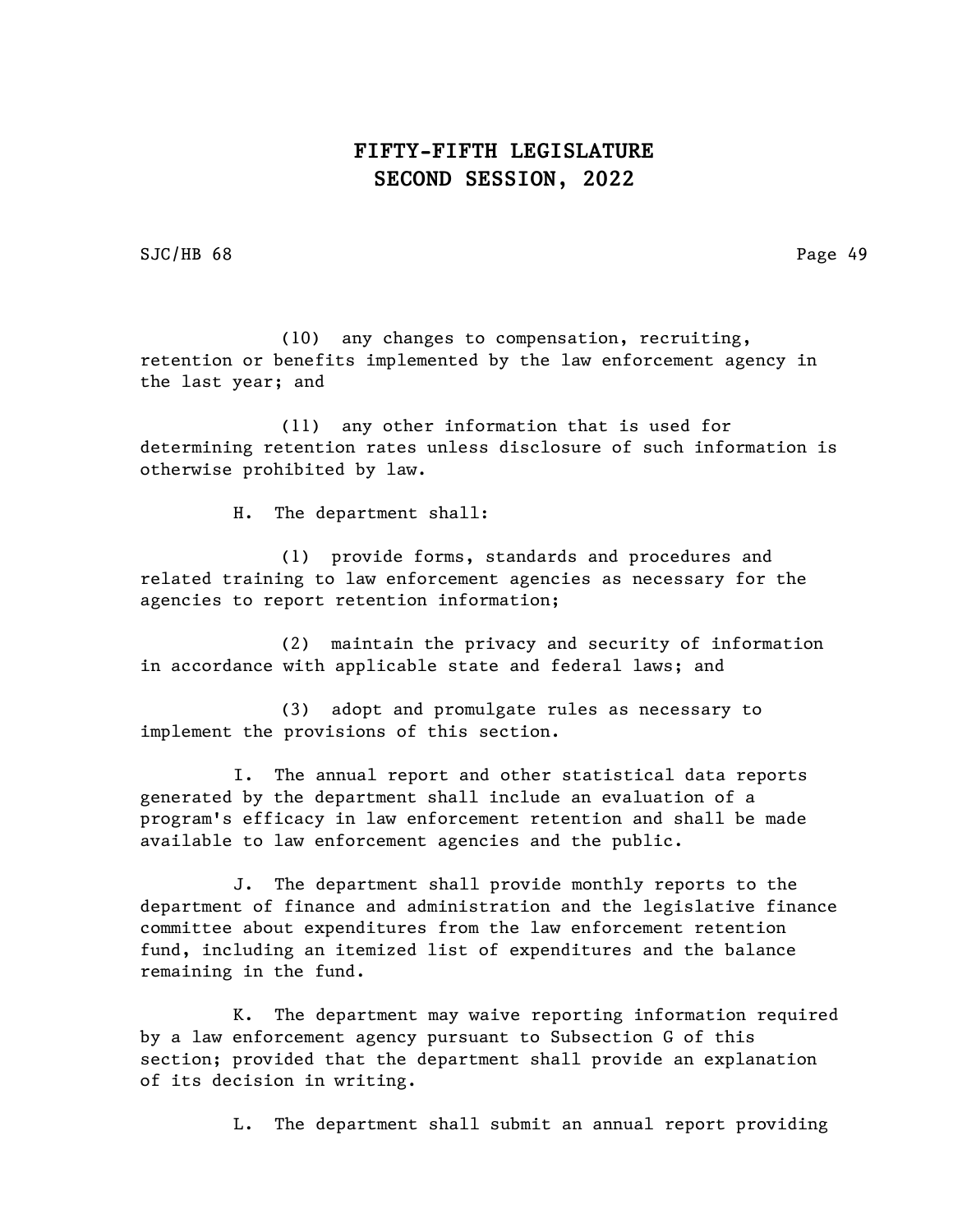SJC/HB 68 Page 50

information collected pursuant to Subsection G of this section to the governor and the legislature no later than December 15 of each year.

M. As used in this section:

(1) "law enforcement agency" means an agency of the state or local political subdivision of the state that employs certified law enforcement officers or the police department of a tribe that has entered into an agreement with the department pursuant to Section 29-1-11 NMSA 1978;

(2) "law enforcement officer" means a full- time salaried public employee of a law enforcement agency, or a certified part-time salaried police officer employed by a law enforcement agency, whose principal duties under law are to hold in custody any person accused of a criminal offense, to maintain public order or to make arrests for crimes; and

(3) "retention differential disbursement" means the amount disbursed from the law enforcement retention fund based on a law enforcement officer's service at a law enforcement agency but is not considered salary for the purpose of calculating retirement benefits."

SECTION 39. A new section of Chapter 34, Article 9 NMSA 1978 is enacted to read:

"[NEW MATERIAL] CRITERIA FOR DISTRIBUTION OF GRANTS.--The administrative office of the courts shall establish criteria for the distribution of grants supporting pretrial services statewide and develop a framework for the standardization of pretrial services and supervision, including performance measurement and reporting. The framework and criteria for grant distribution shall incorporate national best practices and modify them as needed and shall explore the use of electronic location monitoring or other modes of pretrial services to enhance the certainty and celerity of punishment of low-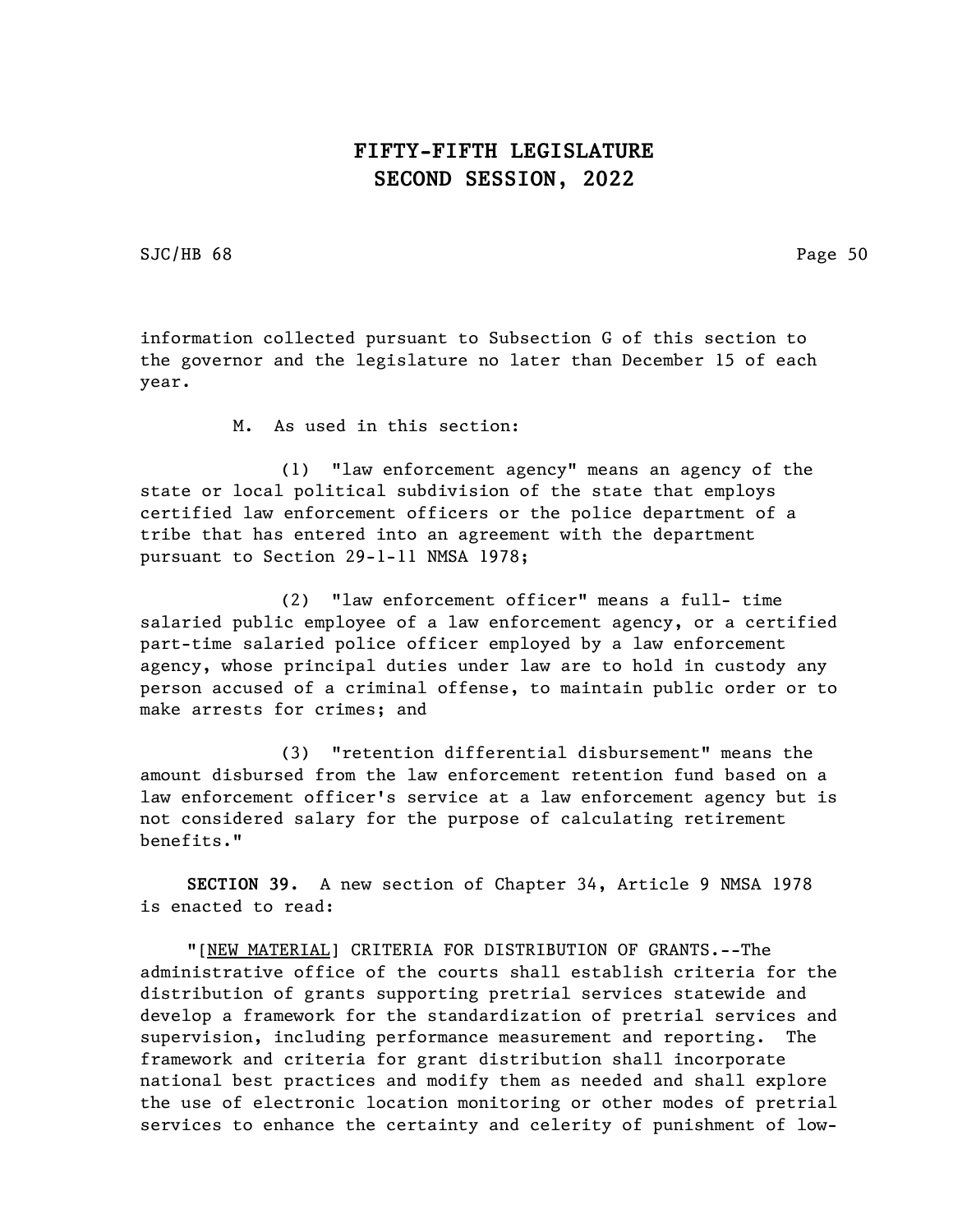SJC/HB 68 Page 51

level offenses with minimal impact on correctional institutions."

SECTION 40. [NEW MATERIAL] SHORT TITLE.--Sections 40 through 48 of this act may be cited as the "Violence Intervention Program Act".

SECTION 41. [NEW MATERIAL] DEFINITIONS. -- As used in the Violence Intervention Program Act:

A. "commission" means the New Mexico sentencing commission;

B. "community-based service provider" means an entity that is eligible to be awarded a contract to provide services that accomplish the purposes of the Violence Intervention Program Act;

C. "department" means the department of health; and

D. "grantee" means a state agency, county, municipality or tribal government that has applied for and received funding pursuant to the Violence Intervention Program Act for the purposes of addressing gun violence and aggravated assaults in a locally focused geographic area.

SECTION 42. [NEW MATERIAL] VIOLENCE INTERVENTION PROGRAM FUND--CREATED--PURPOSE.--The "violence intervention program fund" is created as a nonreverting fund in the state treasury. The fund consists of appropriations, gifts, grants and donations. The department shall administer the fund, and money in the fund is appropriated to the department to administer the provisions of the Violence Intervention Program Act and award violence intervention program grants to state agencies, counties, municipalities or tribal governments that the department finds are disproportionately impacted by violent crimes, including homicides, shootings and aggravated assaults. Expenditures from the fund shall be made on warrant of the secretary of finance and administration pursuant to vouchers signed by the secretary of health. The department may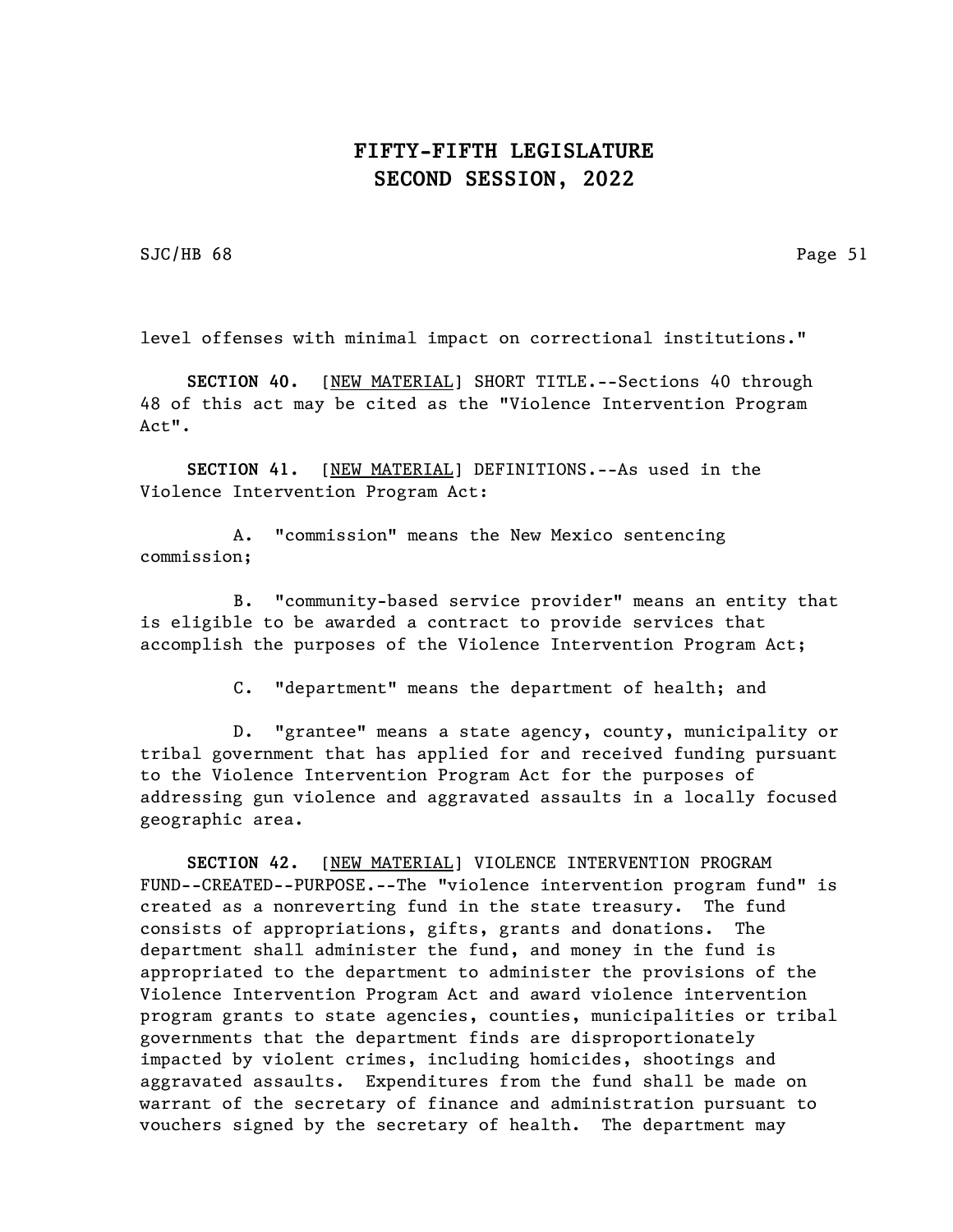SJC/HB 68 Page 52

expend no more than three percent of the balance of the fund each fiscal year for administering the Violence Intervention Program Act. No money in the fund may be expended in any way except as provided by the Violence Intervention Program Act.

SECTION 43. [NEW MATERIAL] VIOLENCE INTERVENTION PROGRAM REQUIREMENTS.--A violence intervention program shall:

A. use an evidence- or research-based public health approach to reduce gun violence and aggravated assaults;

B. use focused deterrence, problem-oriented policing and proven law enforcement strategies to reduce gun violence and aggravated assaults;

C. target a population that is at high risk for victimization or retaliation that results from gun violence or aggravated assault through engaging in the cycles of violence in the community;

D. use data-driven methods for program development; and

E. use program funding in a manner that is directly related to the reduction of gun violence and aggravated assaults.

SECTION 44. [NEW MATERIAL] GRANT AWARDS.--

A. On or after July 1, 2022, the department shall receive and review applications for grants from the violence intervention program fund. The department may make grants from the fund to state agencies, counties, municipalities or tribal governments that the department finds are disproportionately impacted by violent crimes, including homicides, shootings and aggravated assaults.

B. The department shall make awards of grants from the fund in accordance with the following limitations: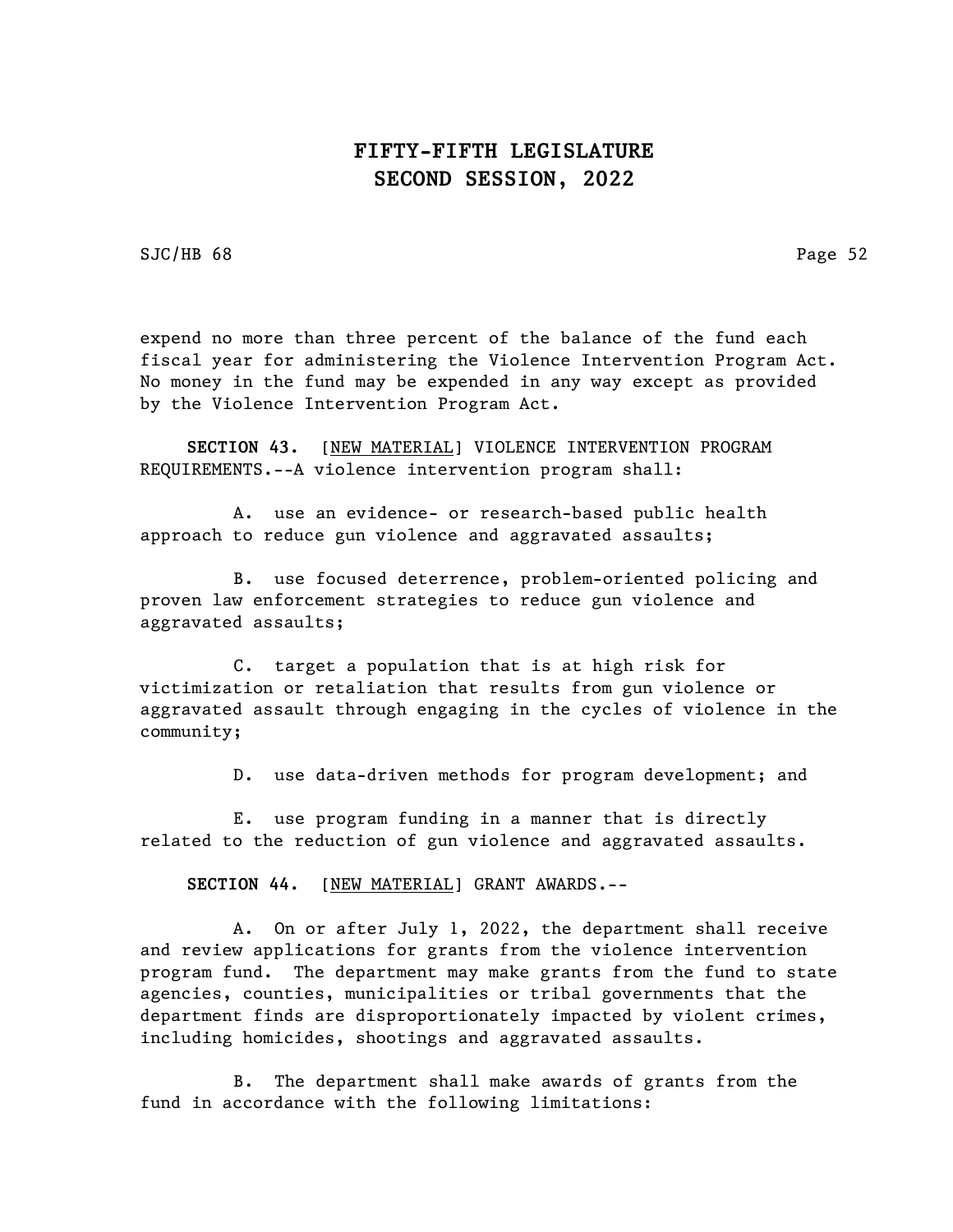SJC/HB 68 Page 53

(1) grant awards shall be made to at least two counties, municipalities or tribal governments with a population of fifty thousand or less according to the most recent annual university of New Mexico intercensal population estimate;

(2) at least twenty percent of the total annual amount appropriated to the fund shall be awarded to counties or municipalities with a population of five hundred forty thousand or greater according to the most recent federal decennial census; and

(3) the department of health shall utilize the funds in accordance with department of finance and administration guidelines.

SECTION 45. [NEW MATERIAL] APPLICATION REQUIREMENTS.--

A. Each application for a grant from the violence intervention program fund shall include:

(1) clearly defined, measurable objectives for a proposal to improve public health and safety through evidence-based violence reduction interventions;

(2) a comprehensive violence reduction strategic plan, including consistent quality improvement and quality assurance measures, and a description of the strategies and tasks developed by a state agency, county, municipality or tribal government describing the goals of the plan, including community-based services or joint community-based services and law enforcement intervention strategies;

(3) a description of how a grant award would be used if awarded; and

(4) a list of community-based service providers in the locally focused geographic area in which the grant funds would be used, including those with an expressed commitment to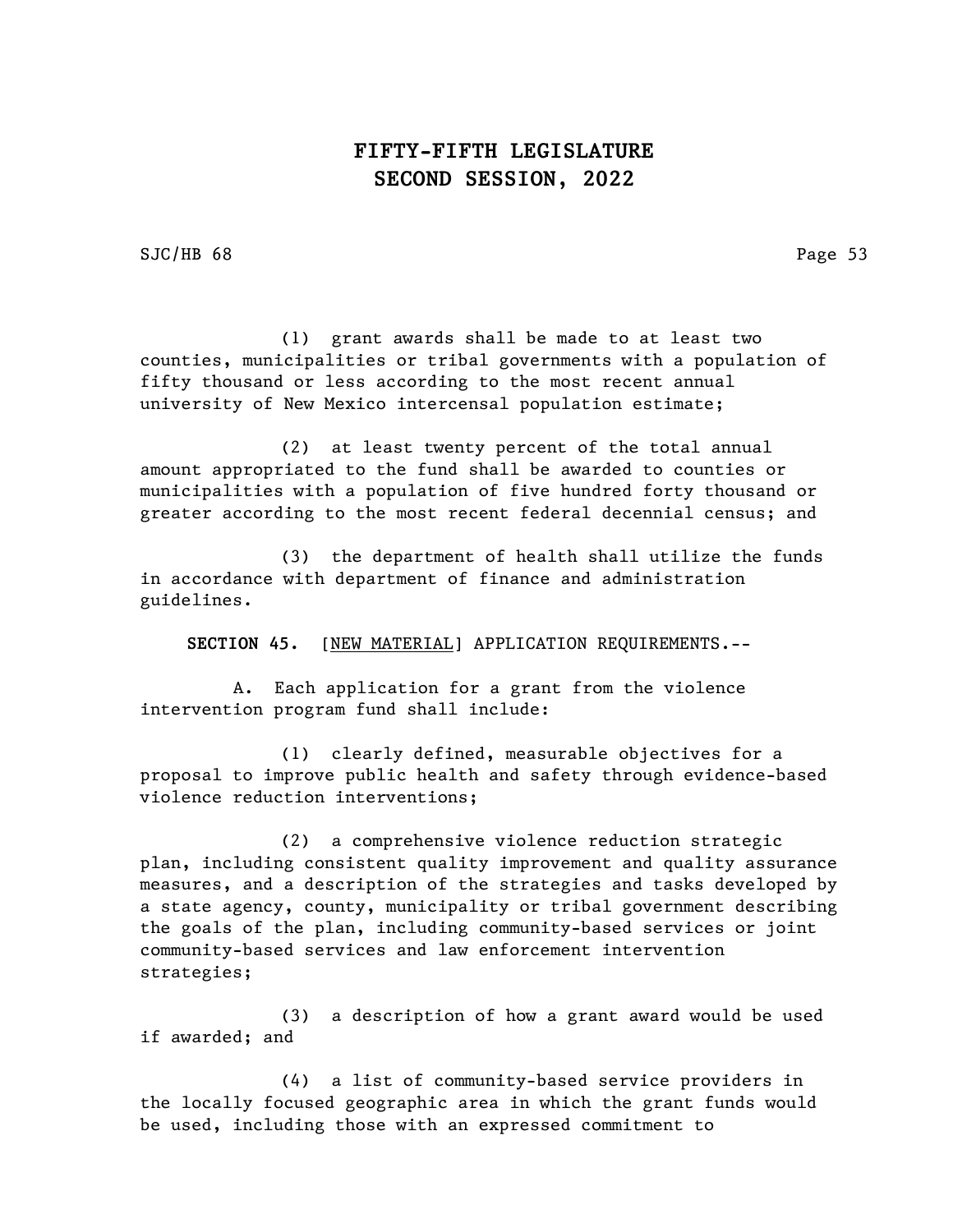SJC/HB 68 Page 54

participating in a violence intervention program.

B. The commission shall provide state agencies, counties, municipalities and tribal governments with data relevant to grant applications.

C. An applicant shall notify the appropriate criminal justice coordinating council established pursuant to Section 31-28-3 NMSA 1978 of its grant application.

SECTION 46. [NEW MATERIAL] CONDITIONS OF GRANT.--

A. As a condition of each grant made pursuant to the Violence Intervention Program Act, the department shall require each grantee to use at least fifty percent of its grant for the purpose of entering into contracts with one or more community-based service providers.

B. Each grantee shall report to the appropriate criminal justice coordinating council established pursuant to Section 31-28-3 NMSA 1978 regarding outcomes of the grant.

C. A grant may be awarded to a county or municipality, but shall not be awarded to both a county and a municipality falling within the county.

SECTION 47. [NEW MATERIAL] RULES.--The department shall adopt rules necessary to administer the provisions of the Violence Intervention Program Act, including standardized rules pertaining to the collection and sharing of data by grantees.

SECTION 48. [NEW MATERIAL] REPORTS.--

A. Each grantee shall report to the department and the commission by November 1 of each year regarding the:

(1) purpose and amount of each grant received by the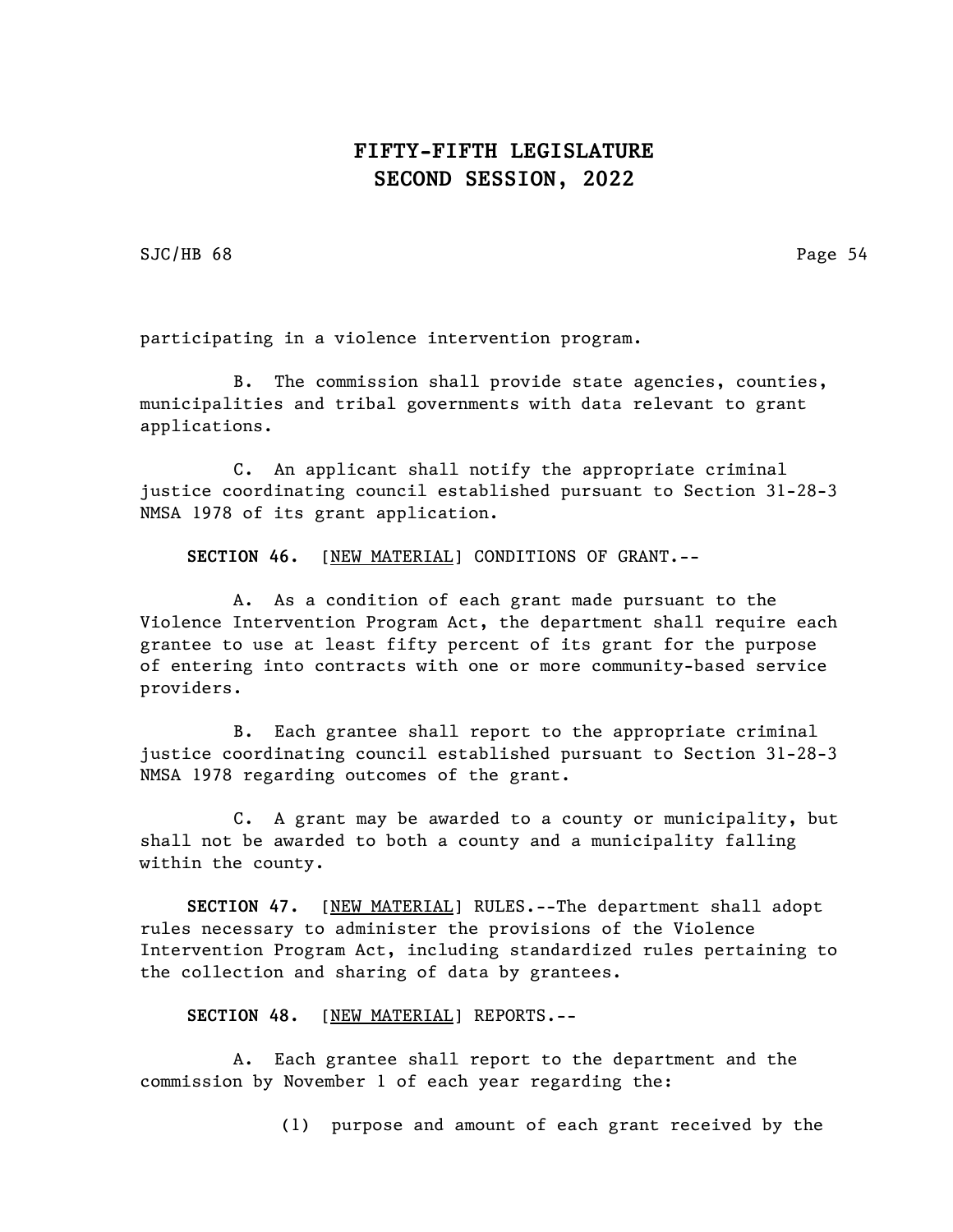SJC/HB 68 Page 55

grantee for the previous fiscal year; and

(2) processes, outputs and outcomes resulting from each grant approved by the department for the previous fiscal year, including relevant data as required by department rules.

B. Each year through 2027, the department and the commission shall report to the legislature by December 1 regarding the awards and outcomes of each grantee.

SECTION 49. A new section of the Criminal Code is enacted to read:

"[NEW MATERIAL] THREATENING A JUDGE OR AN IMMEDIATE FAMILY MEMBER OF A JUDGE--PENALTY.--

A. No person shall threaten a judge or the immediate family member of a judge with the intent to:

(1) place the judge or the immediate family member of a judge in fear of great bodily harm to the judge or to an immediate family member of the judge;

(2) prevent or interrupt the ability to carry out the judge's job duties; or

(3) retaliate against a judge on account of the performance of the judge's official duties during the judge's term of service.

B. A person who violates the provisions of this section is guilty of a fourth degree felony.

C. As used in this section:

(1) "immediate family member" means a spouse, child, sibling, parent, grandparent or grandchild, and "immediate family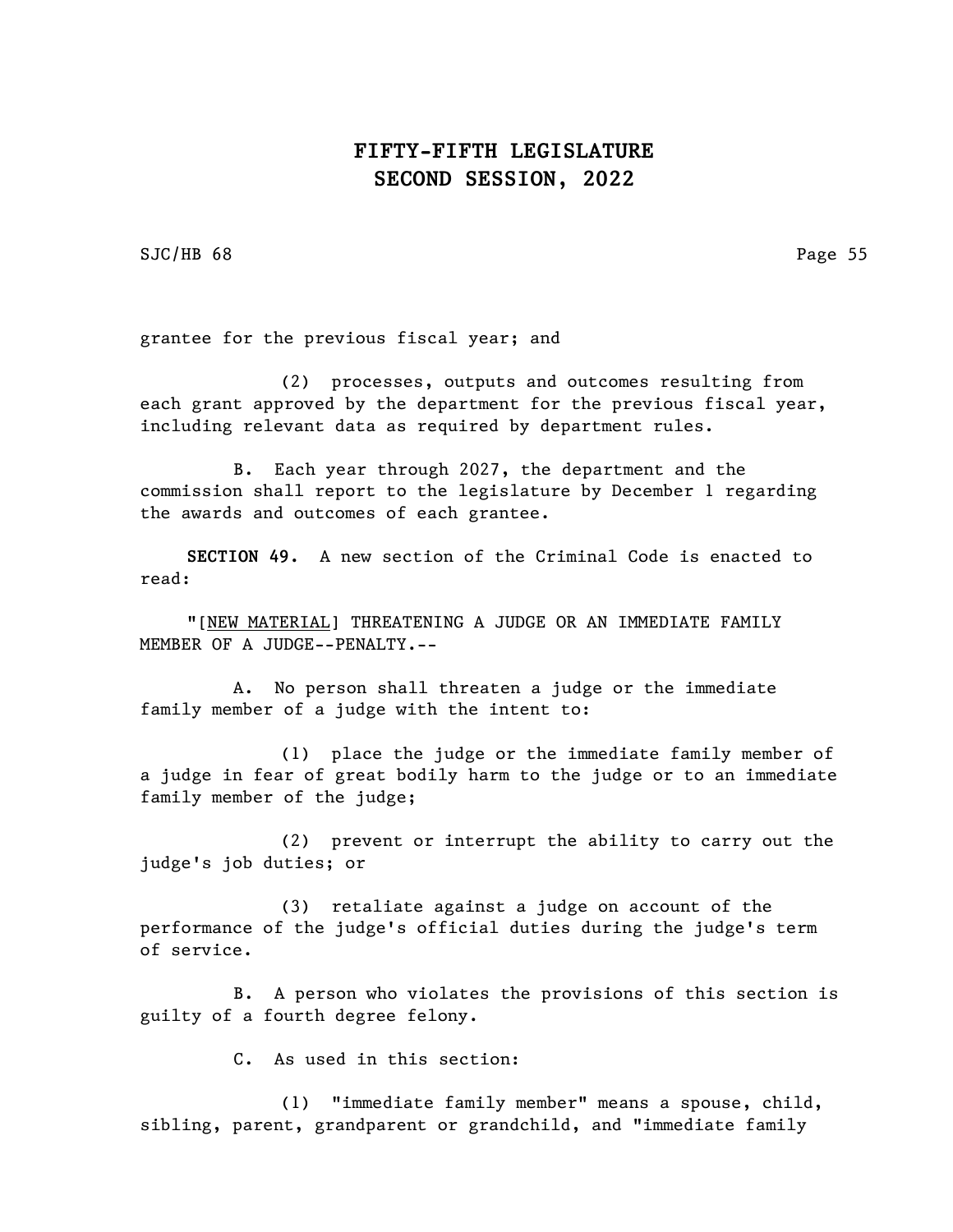SJC/HB 68 Page 56

member" includes a stepparent, a stepchild, a stepsibling and an adoptive relationship;

(2) "judge" means a current or former justice, judge, magistrate, domestic violence special commissioner or hearing officer; and

(3) "retaliate" means intentionally threatening bodily injury to or damage to the property of a judge or a family member of a judge with the intent to retaliate against the judge for the judge's exercise of the judge's judicial duties and causing the judge or the family member to reasonably believe that the judge's or the family member's person or property is in danger."

SECTION 50. A new section of the Criminal Code is enacted to read:

"[NEW MATERIAL] MALICIOUS SHARING OF PERSONAL INFORMATION OF A JUDGE OR AN IMMEDIATE FAMILY MEMBER OF A JUDGE--PENALTY.--

A. No person shall share the personal information of a judge or an immediate family member of a judge with the intent to:

(1) cause harm to the judge or an immediate family member of a judge;

(2) place the judge or an immediate family member of a judge in fear of great bodily harm to the judge or to an immediate family member of the judge; or

(3) prevent or interrupt the ability to carry out the judge's job duties.

B. A person who violates the provisions of this section is guilty of a misdemeanor.

C. As used in this section: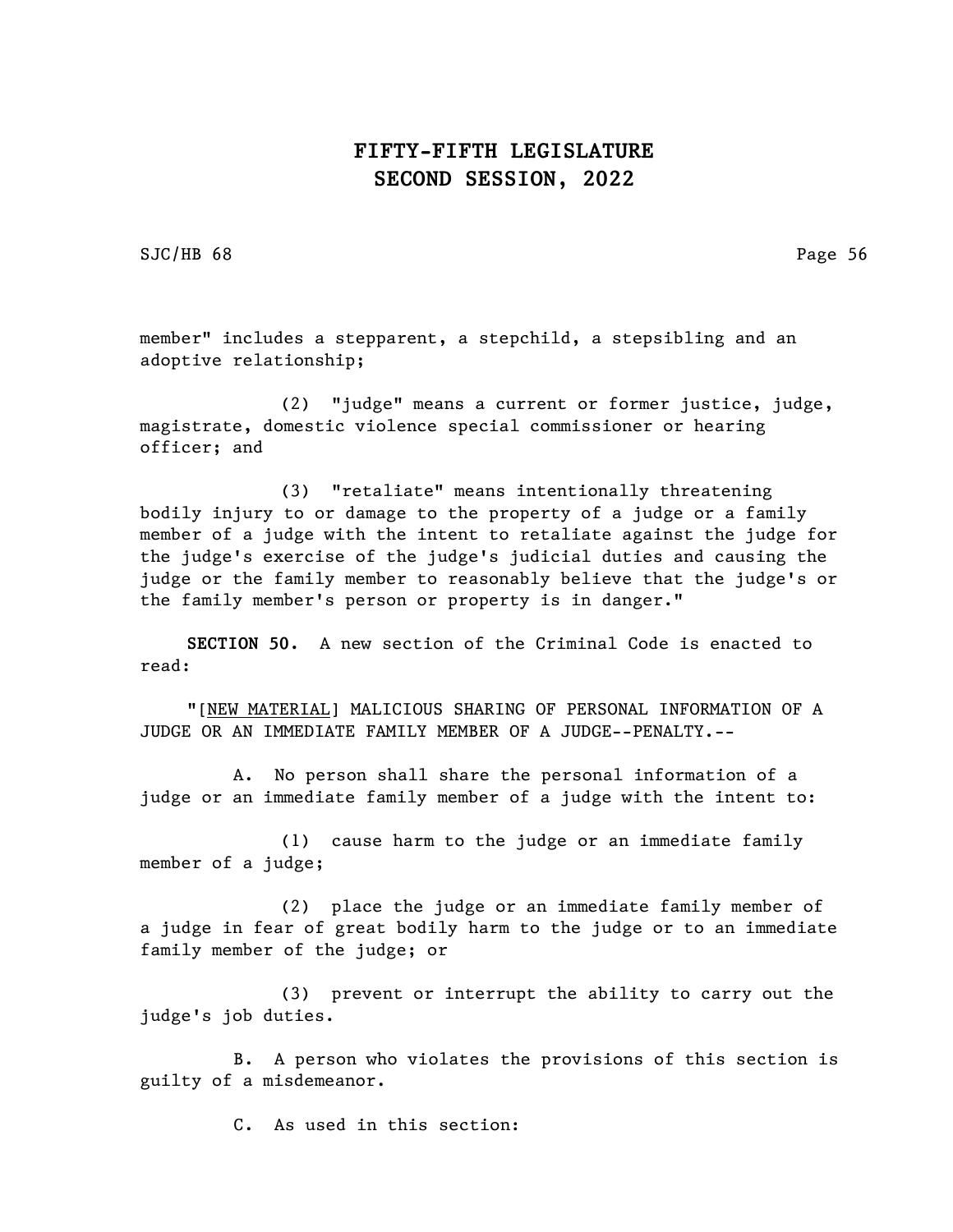SJC/HB 68 Page 57

(1) "immediate family member" means a spouse, child, sibling, parent, grandparent or grandchild, and "immediate family member" includes a stepparent, a stepchild, a stepsibling and an adoptive relationship;

(2) "judge" means a current or former justice, judge, magistrate, domestic violence special commissioner or hearing officer; and

(3) "personal information" means a person's personal physical address, personal phone number or physical location."

SECTION 51. A new section of the Criminal Code is enacted to read:

"[NEW MATERIAL] OPERATING A CHOP SHOP--PENALTY.--

A. Operating a chop shop consists of a person owning, operating, maintaining, controlling or conducting operations in a chop shop, who knows or should have known that it is a chop shop.

B. Whoever commits operating a chop shop is guilty of a third degree felony.

C. As used in this section:

(1) "chop shop" means a premises where a person possesses, receives, stores, disassembles or alters an unlawfully obtained motor vehicle or vehicle as defined in the Motor Vehicle Code, including the alteration or concealment of any identifying feature or number, including the manufacturer's serial number, engine number, decal or other distinguishing number or identification mark or number placed under assignment of the motor vehicle division of the taxation and revenue department; and

(2) "unlawfully obtained" means obtained by theft, fraud or deceit or obtained without the permission of the owner.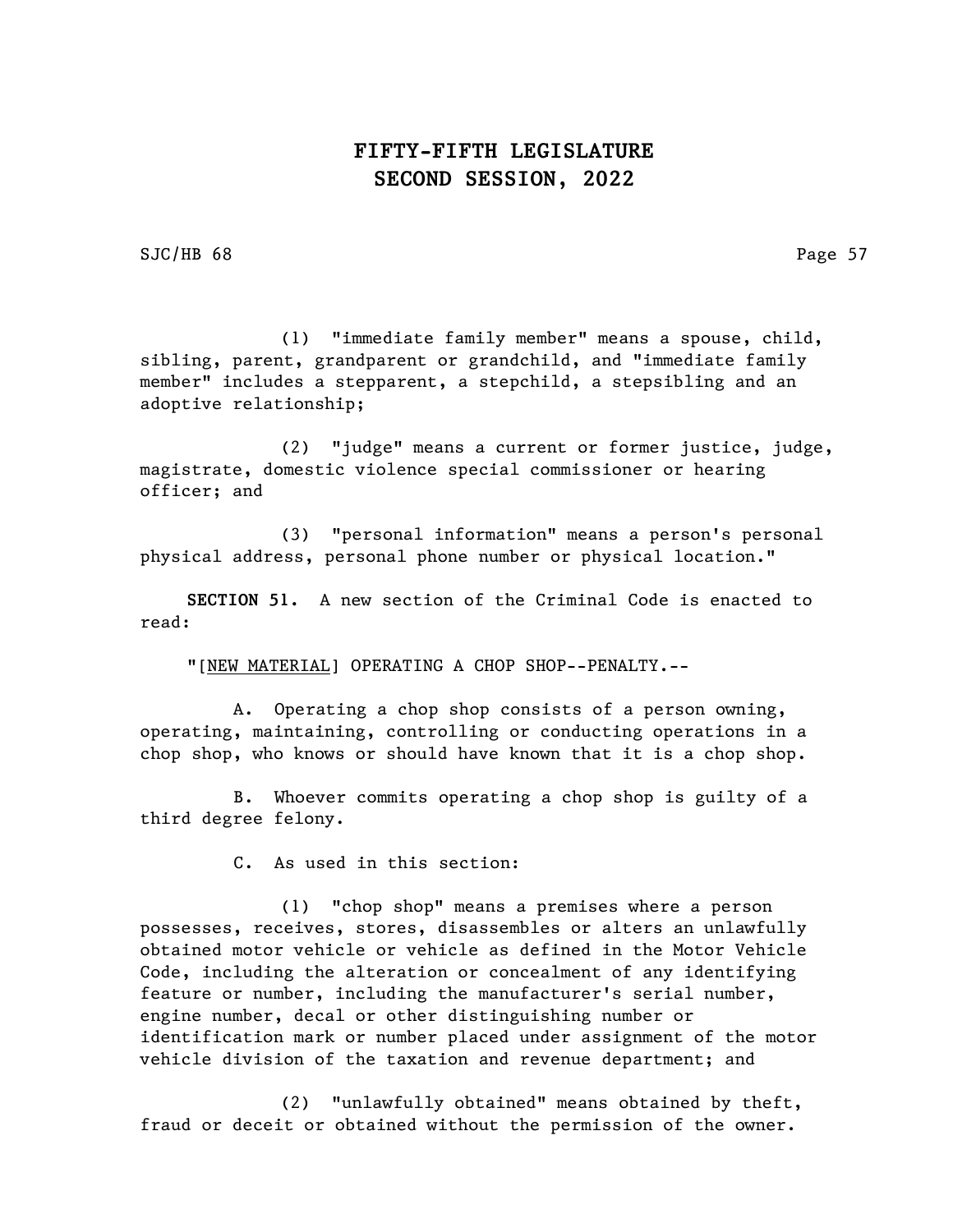SJC/HB 68 Page 58

D. Nothing in this section shall be construed to preclude a claim made pursuant to any other section of law."

SECTION 52. A new section of the Criminal Code is enacted to read:

"[NEW MATERIAL] CRIMINAL DAMAGE TO PROPERTY BY THEFT OR ATTEMPTED THEFT OF REGULATED MATERIAL--PENALTY.--

A. Criminal damage to property by theft or attempted theft of regulated material consists of the unlawful taking or attempted taking of any regulated material from another that results in any damage to real or personal property. Whoever commits criminal damage to property by theft or attempted theft of regulated material resulting in property damage or property loss, based on the fair market value of that damage or loss, in an amount of:

(1) less than one thousand dollars (\$1,000) is guilty of a petty misdemeanor;

(2) one thousand dollars (\$1,000) or more but less than two thousand five hundred dollars (\$2,500) is guilty of a misdemeanor; or

(3) two thousand five hundred dollars (\$2,500) or more is guilty of a fourth degree felony.

B. For the purposes of this section:

(1) "aluminum material" means wire or coil products made from aluminum, an aluminum alloy or an aluminum byproduct;

(2) "copper or brass material" means:

(a) insulated or noninsulated copper wire, hardware or cable of the type used by a public utility, commercial mobile radio service carrier or common carrier that consists of at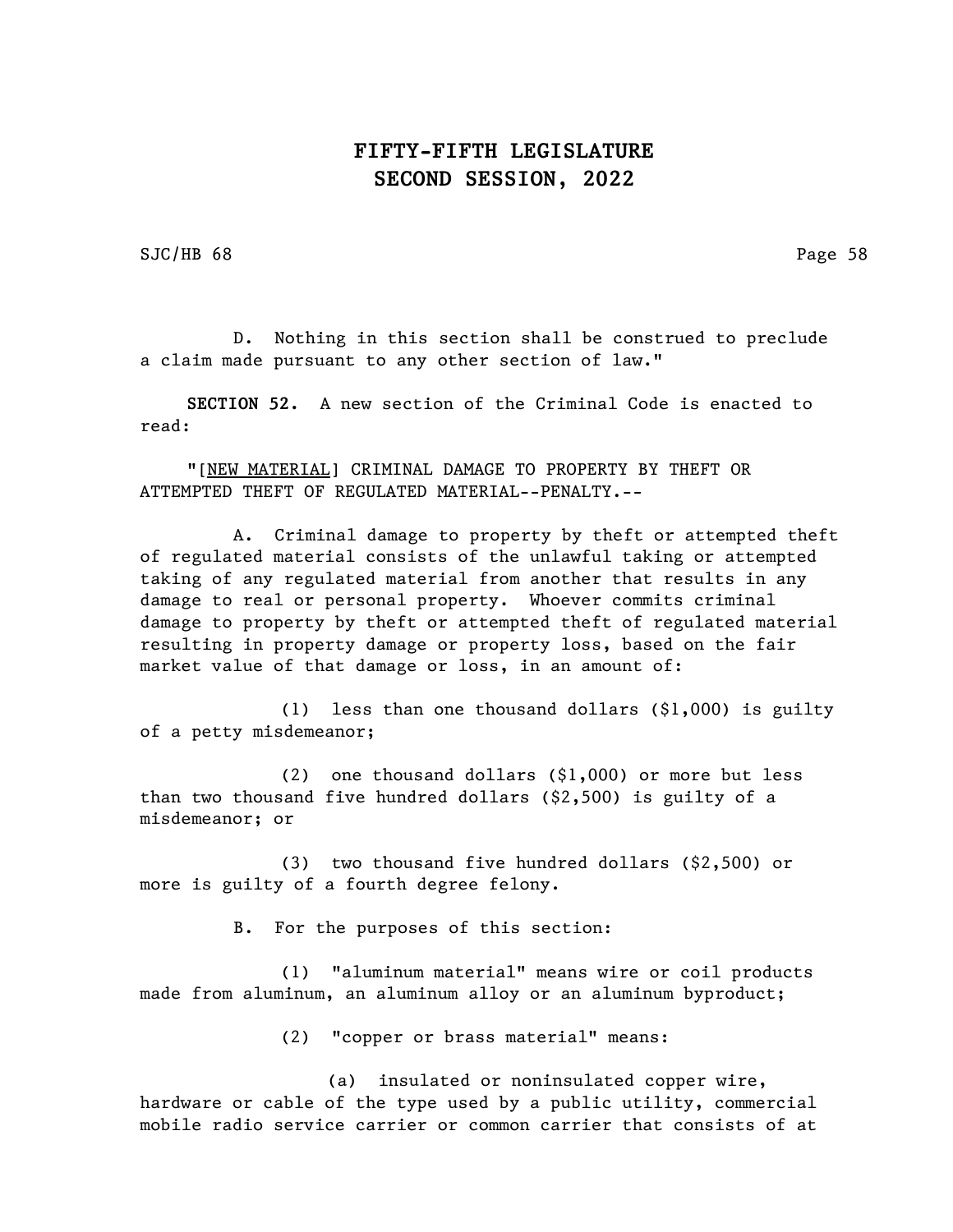SJC/HB 68 Page 59

least twenty-five percent copper; or

(b) a copper or brass item of a type commonly used in construction or by a public utility, commercial mobile radio service carrier or common carrier;

- (3) "regulated material" means:
	- (a) aluminum material;
	- (b) copper or brass material;
	- (c) steel material;
	- (d) a utility access cover;
	- (e) a water meter cover;
	- (f) a road or bridge guard rail;
	- (g) a highway or street sign;
- (h) a traffic directional or control sign or

signal; or

(i) a catalytic converter that is not part of an entire motor vehicle; and

(4) "steel material" means infrastructure-grade or construction products made from an alloy of iron, chromium, nickel or manganese.

C. Nothing in this section shall be construed to preclude a claim made pursuant to any other section of law."

SECTION 53. Section 57-30-2.4 NMSA 1978 (being Laws 2012, Chapter 29, Section 16 and Laws 2012, Chapter 33, Section 16) is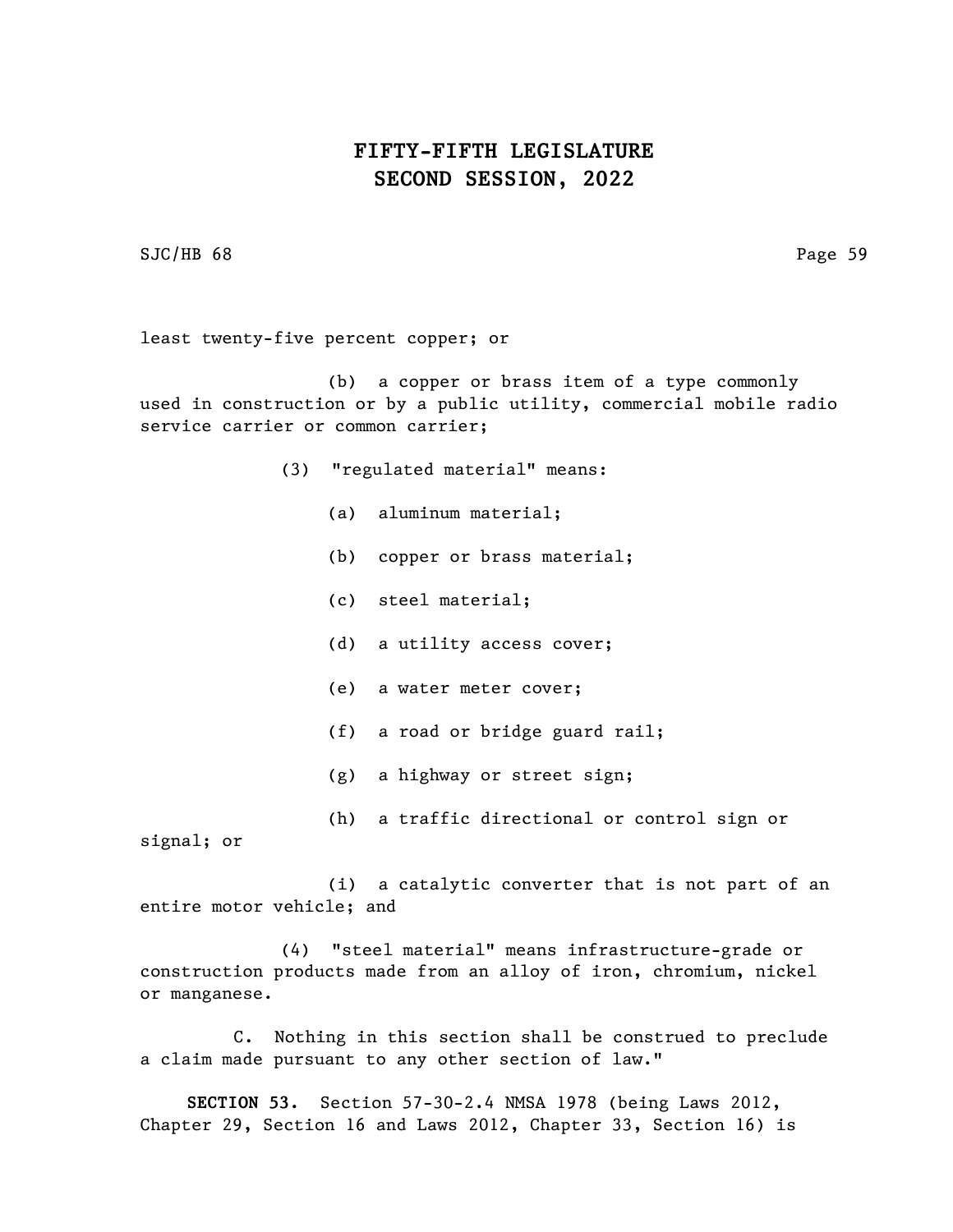SJC/HB 68 Page 60

amended to read:

"57-30-2.4. RESTRICTED TRANSACTIONS--ADDITIONAL DOCUMENTATION REQUIRED.--

A. A secondhand metal dealer shall not purchase any of the following without written documentation indicating that the seller is the rightful owner or has permission from the rightful owner  $[ $\theta$ renden  $\theta$$ and that the material was otherwise lawfully obtained:

(1) infrastructure grade regulated material that has been burned to remove insulation, unless the seller can produce written proof that the regulated material was lawfully burned;

(2) regulated material where the manufacturer's make, model, serial or personal identification number or other identifying marks engraved or etched upon the material have been conspicuously removed or altered;

(3) regulated material marked with the name, initials or otherwise identified as the property of an electrical company, a telephone company, a cable company, a water company or other utility company, a railroad or a governmental entity;

- (4) a utility access cover;
- (5) a water meter cover;
- (6) a road or bridge guard rail;
- (7) a highway or street sign;
- (8) a traffic directional or control sign or signal;

(9) a metal beer keg that is clearly marked as being the property of the beer manufacturer; or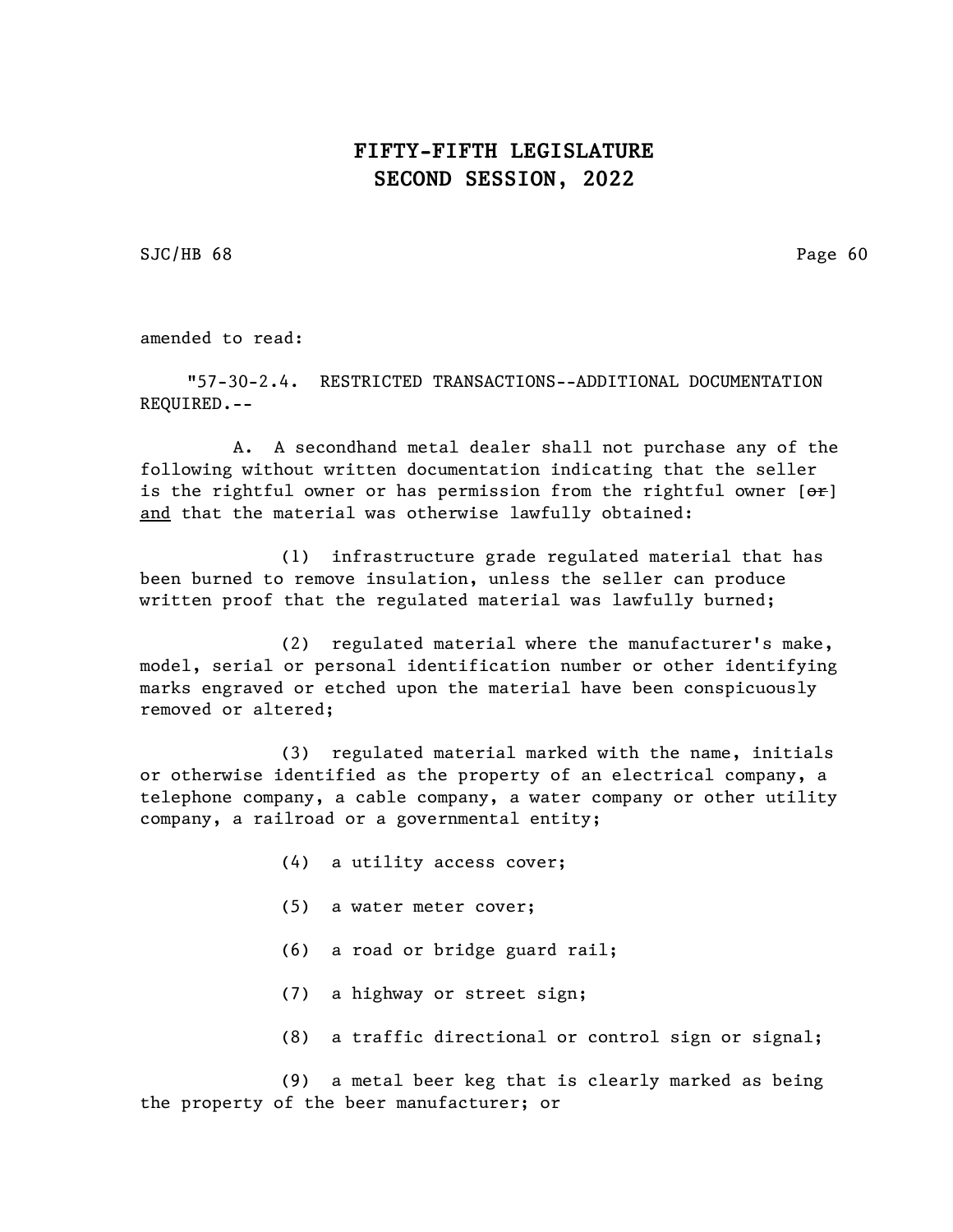SJC/HB 68 Page 61

(10) a catalytic converter that is not part of an entire motor vehicle.

B. The department shall promulgate rules that more specifically describe the type of documentation required before a secondhand metal dealer may engage in a transaction described in this section.

C. A secondhand metal dealer shall not purchase or otherwise receive any regulated material that the secondhand metal dealer knows is not lawfully possessed by the person offering to sell or provide the regulated material."

SECTION 54. A new section of Chapter 30, Article 1 NMSA 1978 is enacted to read:

"[NEW MATERIAL] DEFENSE BASED ON VICTIM'S GENDER, GENDER IDENTITY, GENDER EXPRESSION OR SEXUAL ORIENTATION PROHIBITED.--

A. It shall not be a defense, justification or excuse in a criminal proceeding that the defendant's conduct was a reaction to the discovery of, knowledge about or potential disclosure of a victim's or witness's actual or perceived:

- (1) gender;
- (2) gender expression;
- (3) gender identity; or
- (4) sexual orientation.

B. It shall not be a defense, justification or excuse in a criminal proceeding that the defendant was romantically propositioned in a nonviolent or non-threatening manner by a person of the same gender or a person who is transgender.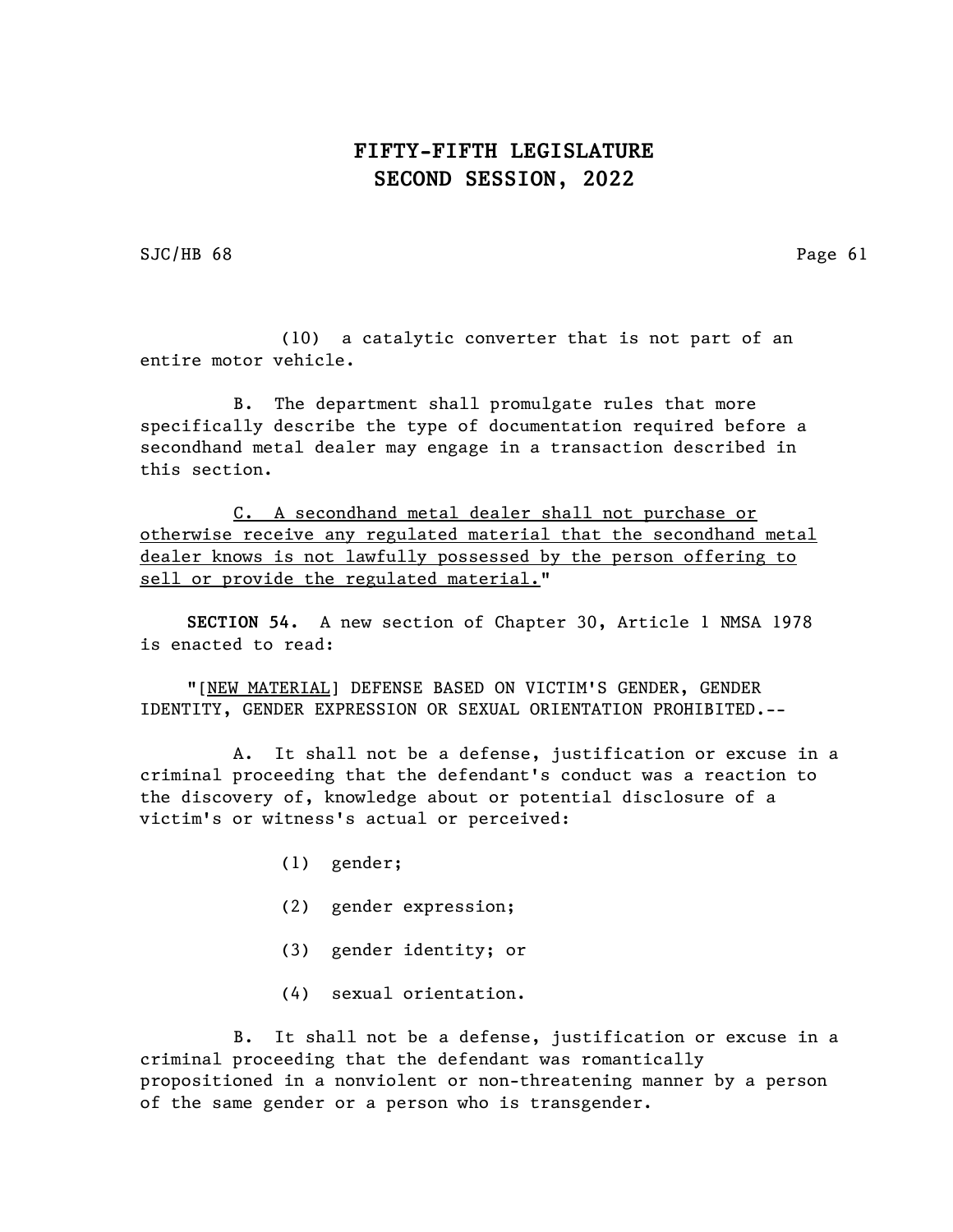SJC/HB 68 Page 62

C. Nothing in this section shall prevent a defendant from raising other recognized affirmative defense.

D. As used in this section:

(1) "gender expression" means the external appearance of a person's gender identity, often expressed through the person's behavior, physical appearance or voice, which expression may or may not conform to socially defined behaviors and characteristics typically associated with masculinity or femininity;

(2) "gender identity" means a person's selfperception, or perception of that person by another, of the person's identity as a male or female based upon the person's appearance, behavior or physical characteristics that are in accord with or opposed to the person's physical anatomy, chromosomal sex or sex at birth; and

(3) "sexual orientation" means heterosexuality, homosexuality or bisexuality, whether actual or perceived."

SECTION 55. EFFECTIVE DATE.--

A. The effective date of the provisions of Sections 7, 22, 23 and 35 through 37 of this act is July 1, 2022.

B. The effective date of the provisions of Sections 2 through 6, 8 through 21 and 32 through 34 of this act is July 1, 2023.".